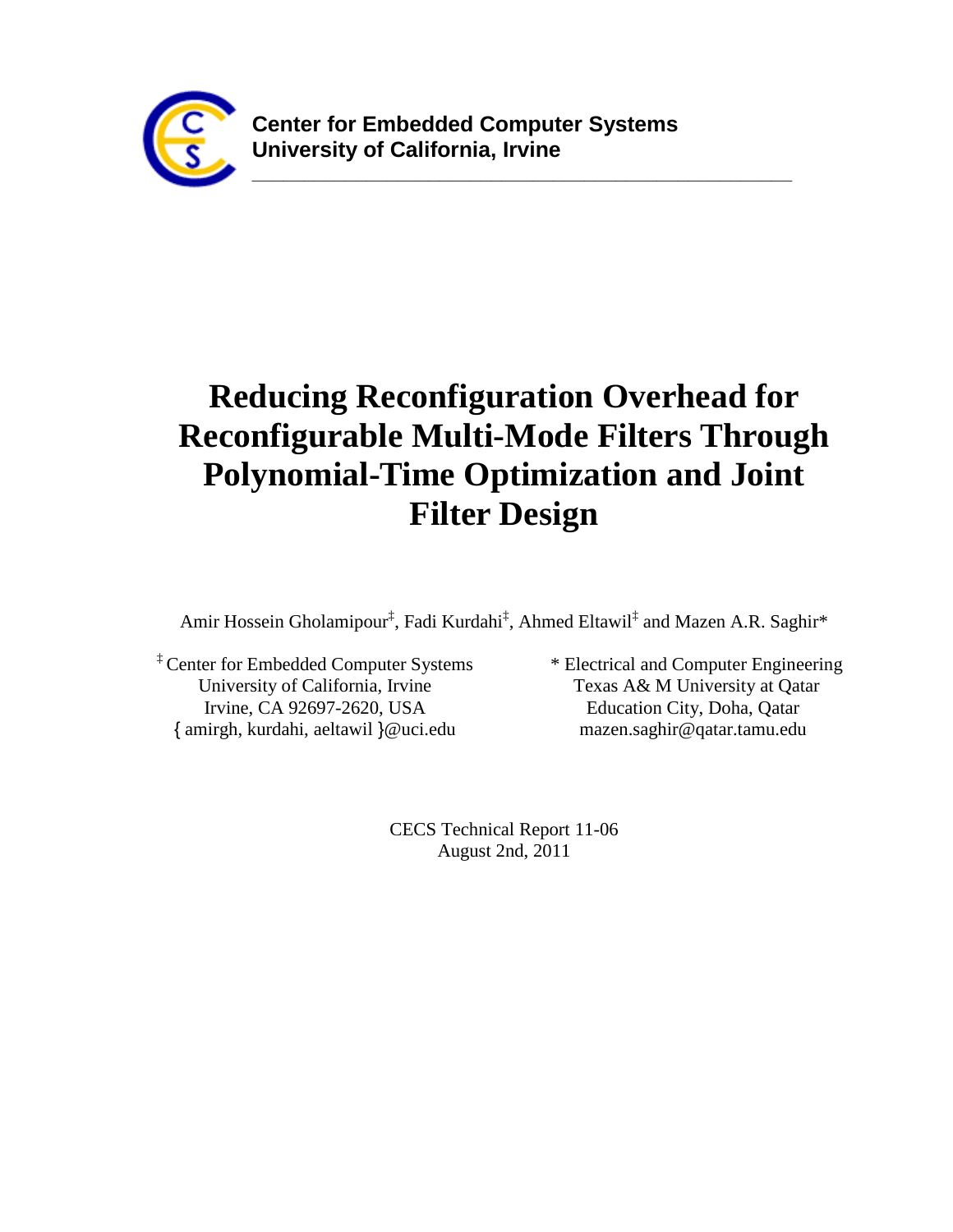# **Abstract**

**FIR filters are vastly used in multi-mode systems where the behavior of the system changes based on user inputs or changes in the operational environment. FIR filters used for each mode of operation have different sets of parameters (coefficient sets). Partially reconfigurable FPGA platforms are shown to be viable choices to implement multi-mode filters. In our previous work [\[1\]](#page-49-0) we proposed a clustering-based technique to design a multi-mode filter with minimal area and manageable reconfiguration delay. In this work we theoretically extend the previous work to propose an optimal polynomial time algorithm to optimize the structure of the filter. Using the optimal solution we can decrease the area by 17.2% compared to clustering approach. The results of our experiments show that our proposed heuristics give solutions within 1% of the optimal solution.**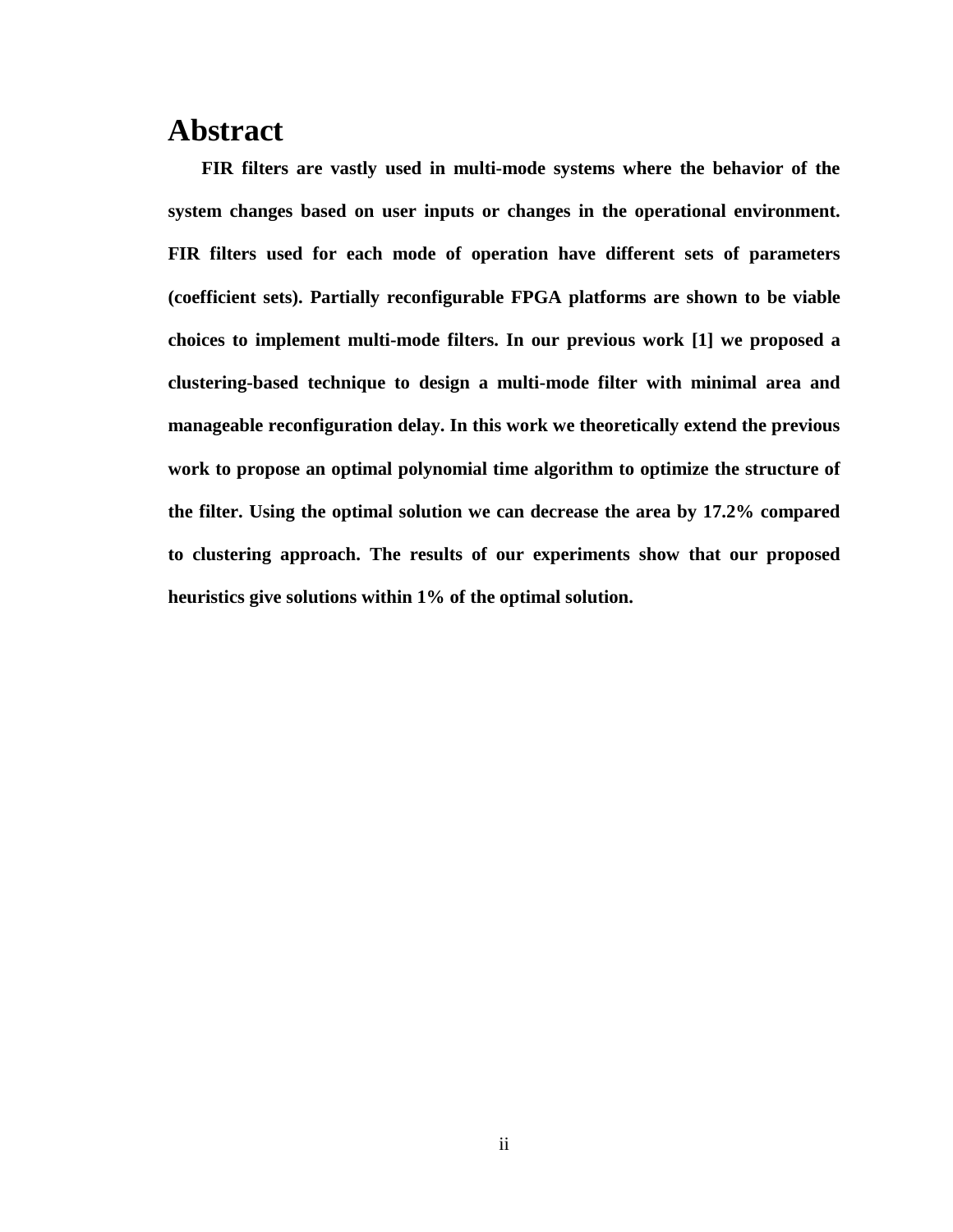# **1 Introduction**

An increasing number of digital systems, from wireless devices to multi-media terminals, are characterized by their multi-mode operation. This refers to the ability of a system to modify its characteristics or behavior based on user inputs or changes in the operational environment. For example, in a WiMax terminal, the characteristics of the MAC and PHY can be changed based on the current status of the wireless channel. In spectrum sensing, the matched-filter used to find idle frequency bands is changing periodically to accommodate the characteristics of the protocols operating in the corresponding band. Finally, in pattern matching applications, the pattern being searched can be modified by changing the dimensions and coefficient values of an image template. Multi-mode systems vastly incorporate Finite Impulse Response (FIR) filters as one of the main components in their design. This is due to FIR filters' inherent stability and linear phase. Therefore, one of the challenges of designing multi-mode systems is to design multi-mode FIR filters where the characteristics of the filter (value and number of coefficients) are changing depending on the mode of operation. The structure of an *n*-tap FIR filter consists of *n* coefficients and is shown in [Figure 1.](#page-3-0) The  $Z<sup>1</sup>$  boxes represent delay elements.

Due to large data rate processing demand of applications incorporating multi-mode filters, software-programmable processors are not viable options to implement a multimode filter. ASICs on the other hand lack the flexibility to conform to varying characteristics of the design. FPGAs provide a third alternative for implementing multimode filters. Their short design cycles and reconfiguarbility give them an advantage over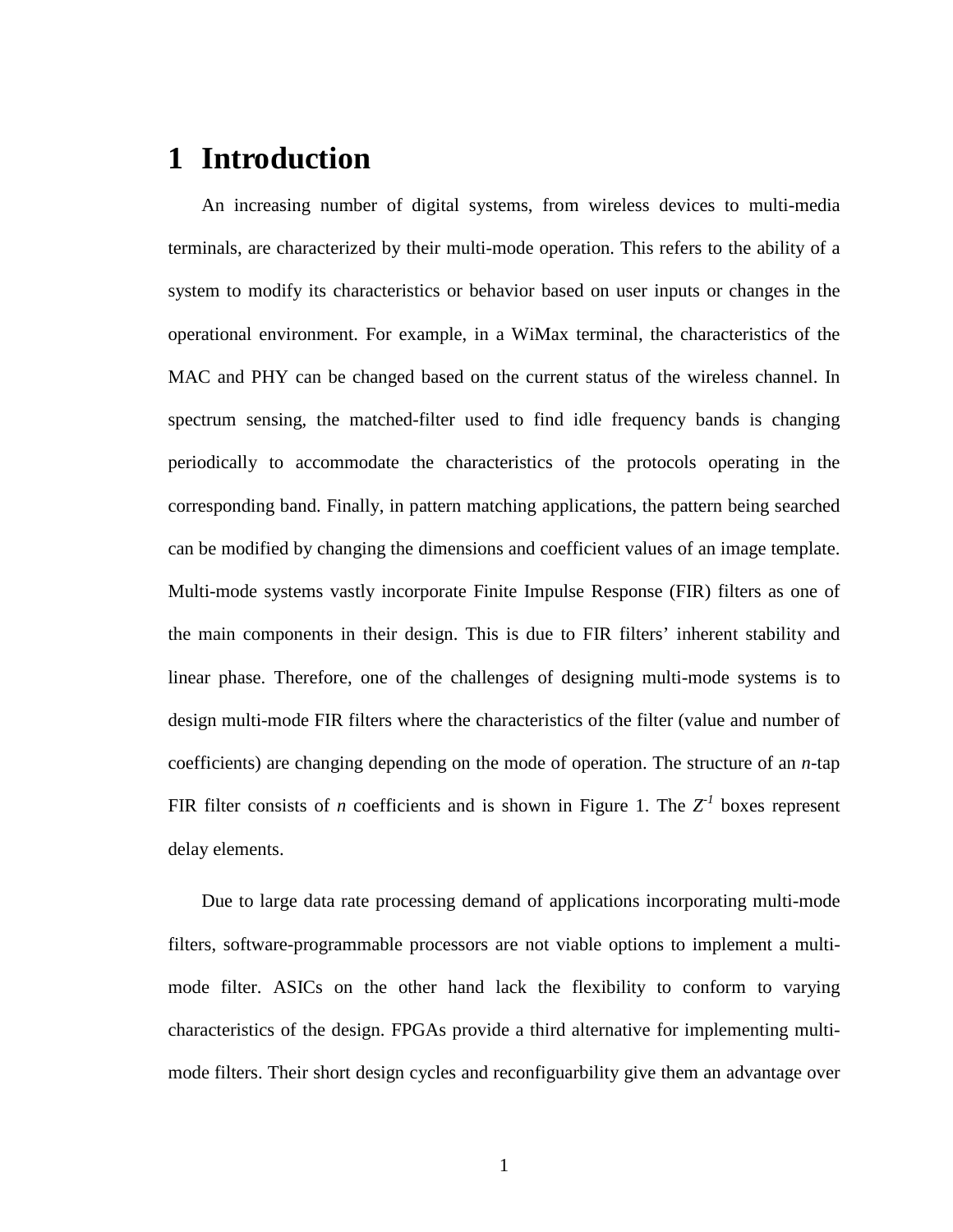ASICs, their inherent parallelism can be used to support high data rates, and they can be easily customized to support irregular datapaths with variable bit widths. Various implementation strategies can be targeted for FPGAs. Each of these implementation strategies has their pros and cons. *Generic design* to accommodate all varying parameters of a filter is large and slow, on the other hand *Space-multiplexing* (shown in [Figure 2.](#page-4-0)a) to implement all optimized structures on the same chip is not scalable [\[1\].](#page-49-0) Support for dynamic partial reconfiguration (DPR) in Xilinx FPGAs enables *Time-multiplexing*  (shown in [Figure 2.](#page-4-0)b). This is achieved by modifying a system's architecture by loading or swapping logic blocks in user-defined reconfigurable regions while the FPGA device is operational. Time-multiplexing however, is possible at the cost of non-negligible reconfiguration overhead for the system.



**Figure 1. Direct-form structure of an n-tap FIR filter**

<span id="page-3-0"></span>Each of the abovementioned FPGA-based solutions exhibits a different characteristic in terms of area and reconfiguration overhead. The problem, is that the solution space is coarse with limited number of choices. Furthermore, each design alternative fully optimizes one design feature at the full cost of the other feature. From system-level perspective it is desirable to find solutions that lie between these extreme cases.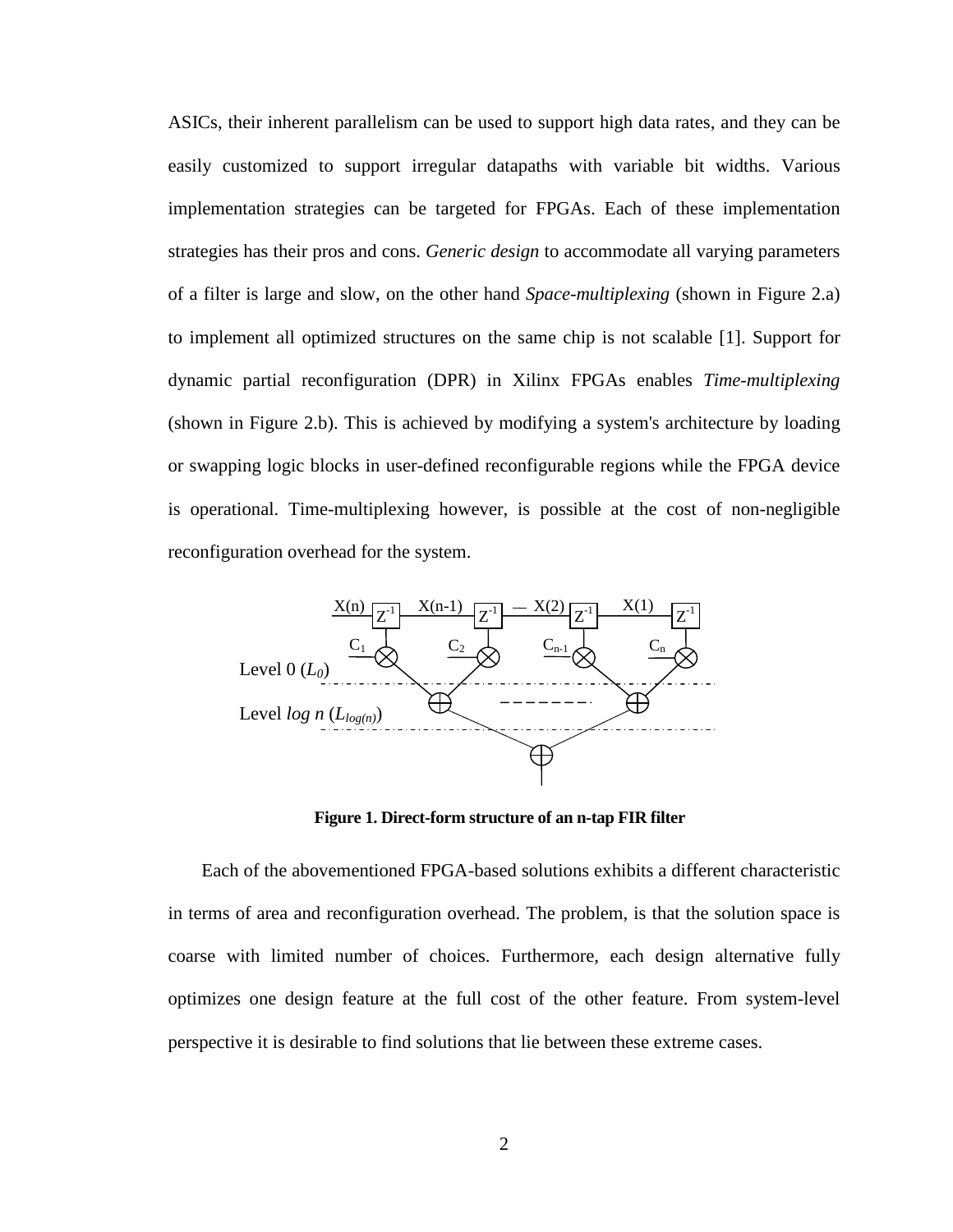

<span id="page-4-0"></span>In our previous work in [\[1\]](#page-49-0) we introduced the concept of *level of implementation* to partially optimize filter structures. This approach trades-off area and reconfiguration overhead at a finer granularity which is well-suited for designing systems that incorporate filters as part of their implementation. A clustering-based technique was proposed in [\[1\]](#page-49-0) to optimize such filter structures. We further introduced *joint optimization* (aka **Joint**  Filter Design or **JFD**) to exploit similarity across filters in a given sequence to provide another dimension of flexibility in fine-tuning filter structures based on system-level requirements. The result of JFD is a set of clusters (modules) that build each filter. Subsets of these clusters are shared among more than one design. This potentially reduces reconfiguration overhead. As we will show in this work, while clustering technique is effective in reducing the size of the circuit, it is not optimal. In this work we introduce an approach which minimizes the reconfigurable section of a filter. Furthermore we prove that this approach has polynomial run-time.

The above discussion presumes that the filter is mapped onto the FPGA's fine-grain fabric. However, today FPGAs widely embed hard DSP cores for DSP-intensive applications like filtering. Thus an issue that needs to be addressed at physical design level is to incorporate DSP blocks in the design of filters. JFD utilizes logic resources of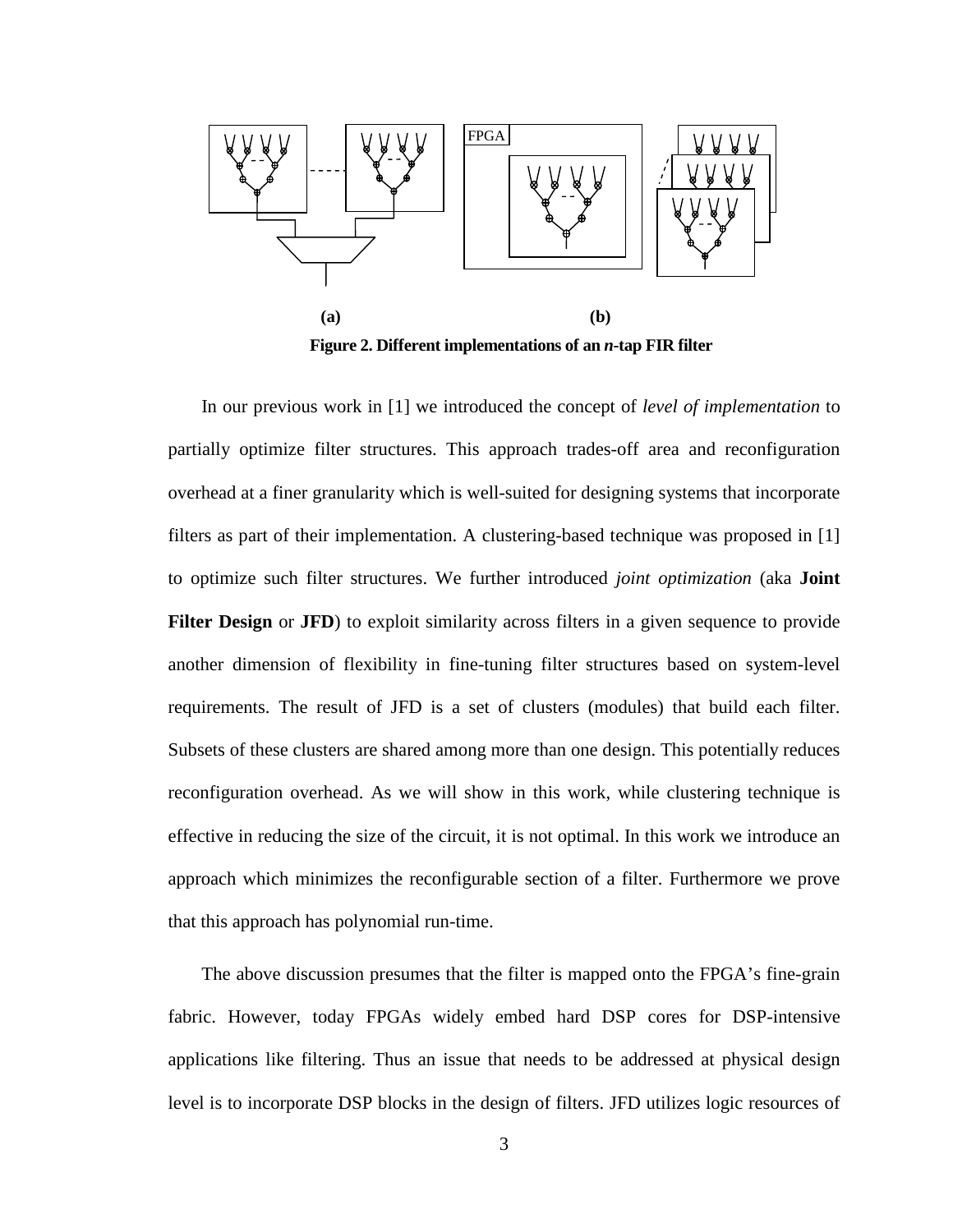FPGA and is capable of fully or partially incorporating DSP blocks on FPGA to design filters. There are clearly significant tradeoffs between these two categories of resources. When implementing a filter structure, using just DSP blocks however, one must be aware that it limits the portability of filter designs. This in large is due to variance in availability of such resources across different FPGA devices and vendors. In our other work in [\[30\]](#page-51-0) we studied incorporating DSP blocks fully or partially in design of filter. In that work we showed that running DSP blocks at high frequencies consumes non-negligible dynamic power. Filters implemented using logic resources on the other hand, are highly optimized in terms of area, delay and power consumption, but will require dynamic reconfiguration from off-chip memory. In [\[30\]](#page-51-0) we proposed a comprehensive approach to incorporate both resources based on running frequencies of the circuit, input rate of the filter and availability of resources.

In Section [2](#page-5-0) we present the related work in this area. In Section [3](#page-9-0) we present our framework to optimize a single structure. We propose an optimal solution and show that the time complexity is polynomial. In Section [4](#page-29-0) we propose a solution to joint-optimize a sequence of filters. Finally, in Section [5](#page-40-0) we present the results of our experiments.

# <span id="page-5-0"></span>**2 Related Work**

The contribution of this work is to define a design space for multi-mode filter design and implementation. The design space shows the trade-off between the size of the filters and the corresponding reconfiguration time overhead for changing the filter implementation. In this work we propose algorithms to minimize the size of the reconfigurable section of the filters. In this regards the works related to this work fall in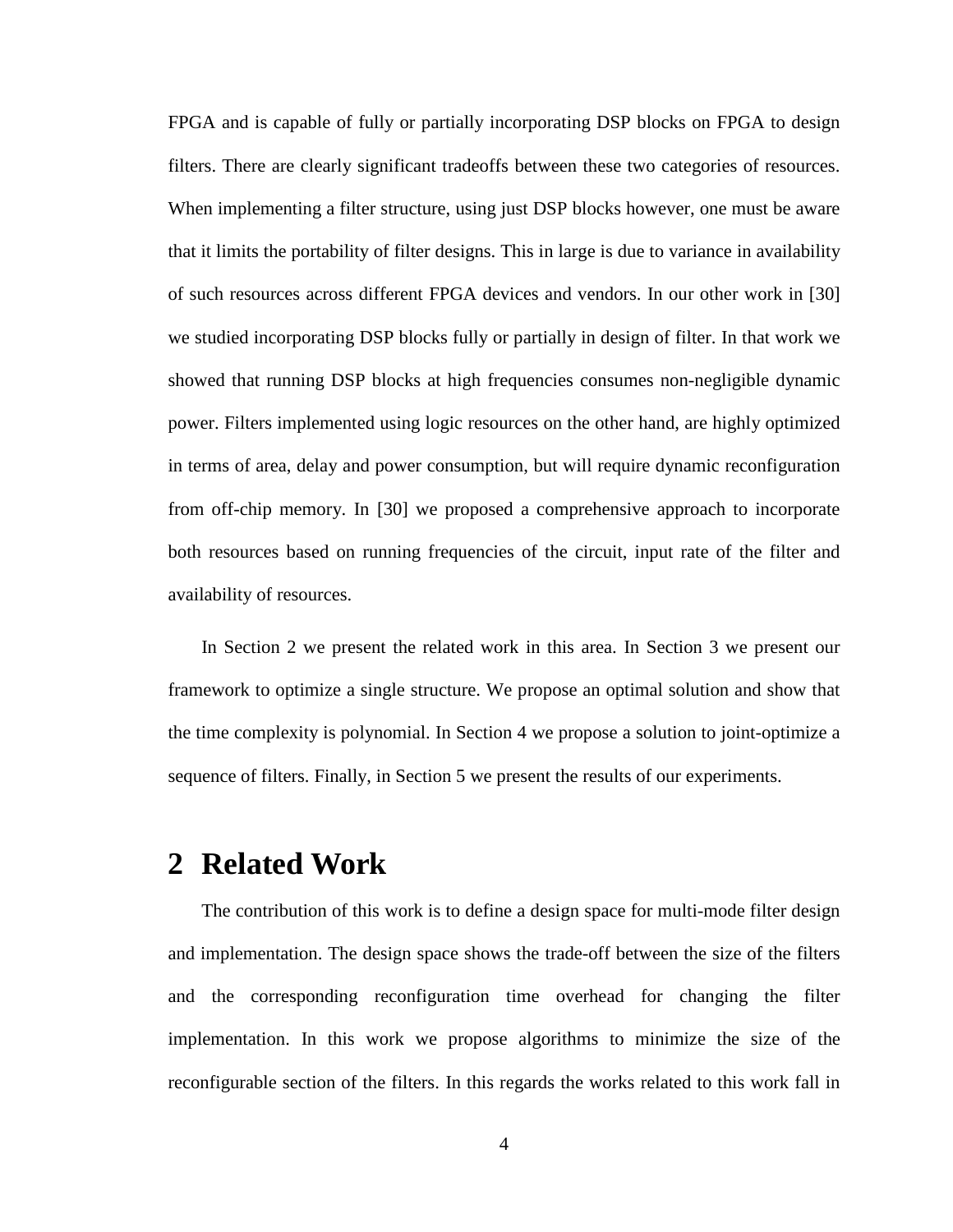to two main categories. Works related to filter design and optimization, and works related to partial reconfiguration design and optimization on FPGAs.

There is a large body of research on FIR filters architecture. In general FIR filter structures can be categorized in three different implementation classes: Direct form, Transposed (or Inverted) form and Distributed Arithmetic (DA) [\[13\]](#page-50-0) and [\[11\].](#page-49-1) For each of these implementation classes the filter can be implemented as Bit-Serial or Bit-Parallel. Bit-serial arithmetic filters [\[10\]](#page-49-2) are used especially when clock frequency of the circuit is multiple times higher than the sampling frequency. Bit-serial implementations are small in size and have been used in early FPGAs mainly due to I/O and area constraints [\[12\]](#page-50-1) and [\[14\].](#page-50-2) On the other hand bit-parallel implementation has the high throughput at the cost of large implementation size. Digit-serial implementation [\[15\]](#page-50-3) has been introduced to enhance the design space between the two extreme implementations. In this implementation data words are divided into digits, having a digit size N, which are processed in one clock cycle. Digit-serial format offers a flexible trade-off for throughput versus size between bit-serial and bit-parallel approaches.

Distributed Arithmetic (DA) filters [\[11\]](#page-49-1) are the other type of implementation which uses memory (mainly ROMs) to store all possible combinations of the coefficients and addresses the memory using the input bits. DAs can be implemented in bit-serial, bitparallel or digit-serial. For today FPGAs parallel DA filters are extensively used because of the level of parallelism the FPGAs can provide and because of the suitability of Look-Up Tables (LUTs) for implementing DAs [\[16\]](#page-50-4) and [\[13\].](#page-50-0)

Extensive research has been dedicated to optimizing the structure of FIR filters. Simple optimizing techniques like coefficient symmetry, negative symmetry or constant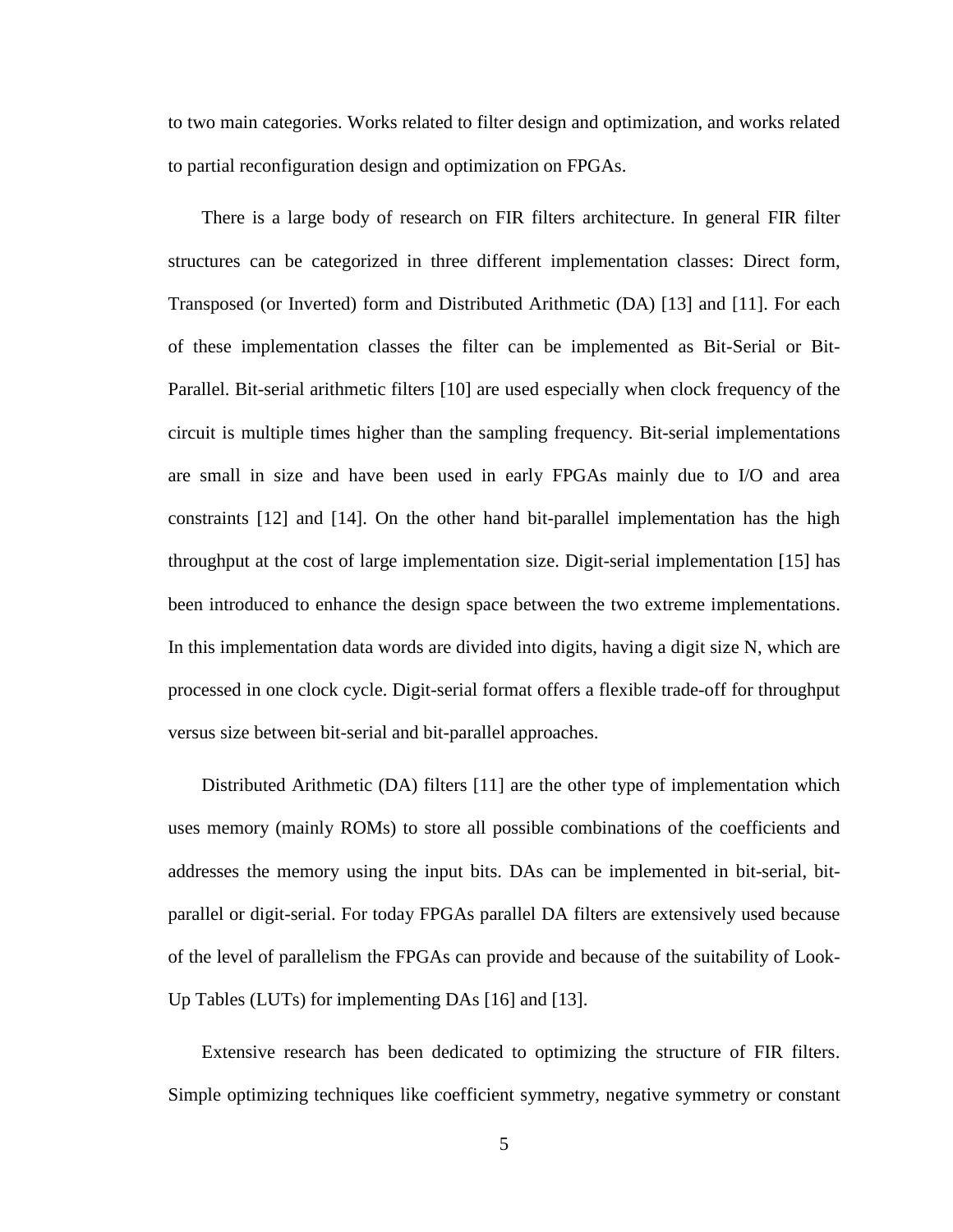multiplication are widely exploited for filters [\[13\],](#page-50-0) [\[9\]](#page-49-3) and [\[11\].](#page-49-1) Complex optimization techniques are mostly applied to the multiplier block of filters. In [\[17\]](#page-50-5) the authors propose an algorithm based on common sub-expression elimination to reduce the size of coefficient specific multipliers for FIR filters. The idea is to avoid replicating a common sub-circuit across coefficients. Applying the technique effectively reduces the area as well as power consumption of the filter while maintaining the throughput. In [\[18\]](#page-50-6) a greedy optimization technique is proposed to minimize the area of linear digital systems using combination of common sub-expression elimination and modification of multiplier coefficients.

Other works, target designing partially reconfigurable applications or optimizing these designs for different purposes including reconfiguration time overhead, bit-stream storage size, total design size, etc. For filters, partial run-time reconfigurability of FPGAs can be exploited to change the structure of a filter in order to implement another filter. In [\[19\]](#page-50-7) the authors present a reconfigurable filter which is implemented on Xilinx Virtex 4 devices. The implementation uses a reconfigurable Multiply-Accumulate (rMAC) unit which can be replicated to implement filters of different sizes. In [\[23\]](#page-50-8) a programmable FIR digital filter using Canonic Signed-Digit (CSD) coefficients is presented.

To optimize reconfiguration time overhead, [\[20\]](#page-50-9) suggests that by carefully floorplanning the reconfigurable designs and considering the sequence of reconfiguration we can effectively reduce reconfiguration time overhead. The authors in [\[7\]](#page-49-4) introduce Automatic Target Recognition (ATR) and suggest a heuristic to cluster the template mask filters to fit the filter on the FPGAs and minimize reconfiguration time overhead for changing the filters. Authors in [\[22\]](#page-50-10) present a framework that measures the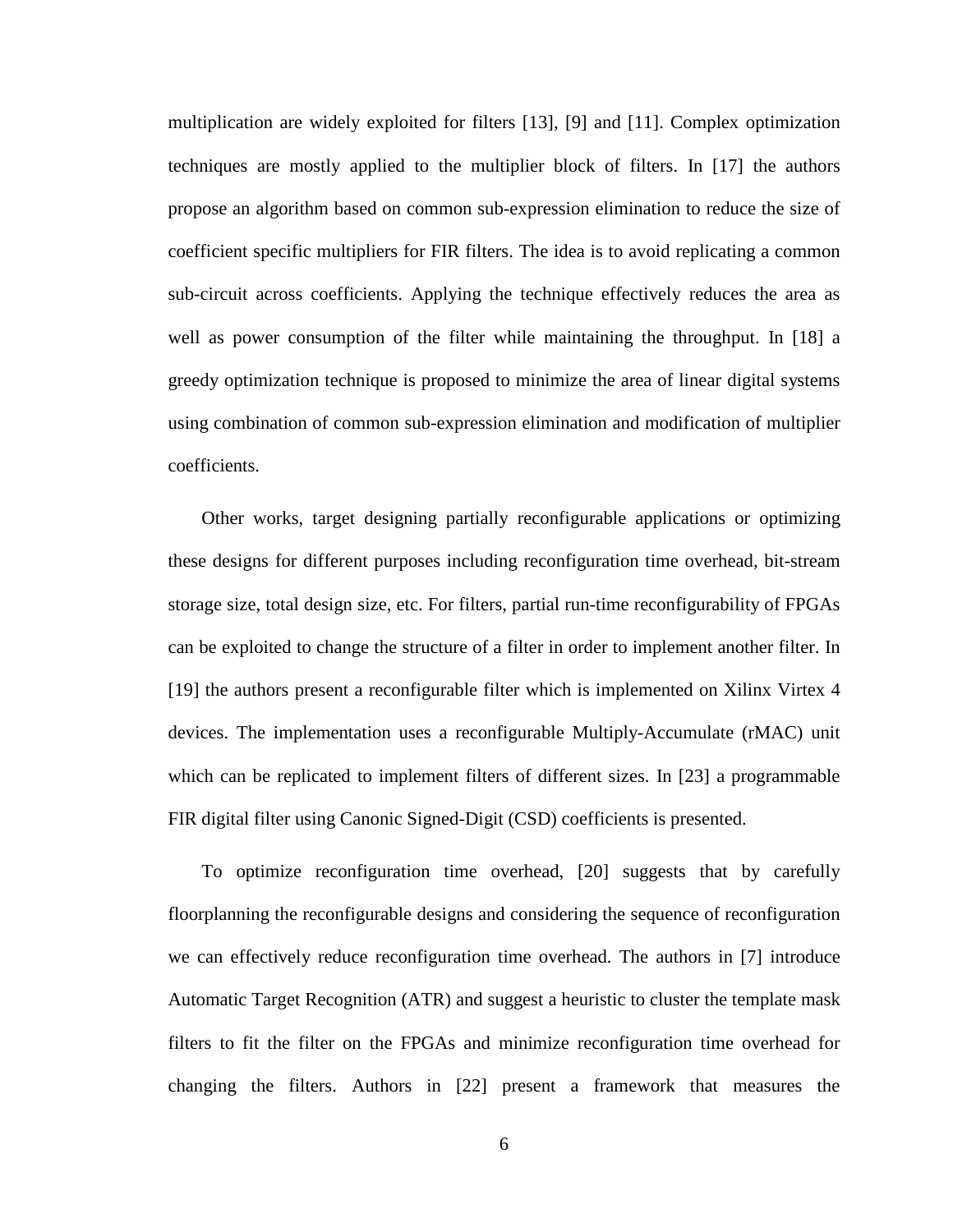reconfiguration time overhead on the board while reconfiguring using ICAP port for Xilinx FPGAs.

While reconfiguration time overhead is a major concern for FPGAs, for designs with many reconfiguration scenarios and reconfigurable modules the size of the bit-stream that we can store becomes critical. In [\[21\]](#page-50-11) the authors propose a solution to save bit-stream storage space for FPGAs. In their approach different FIR filters' bit-streams are parameterized based on the coefficients.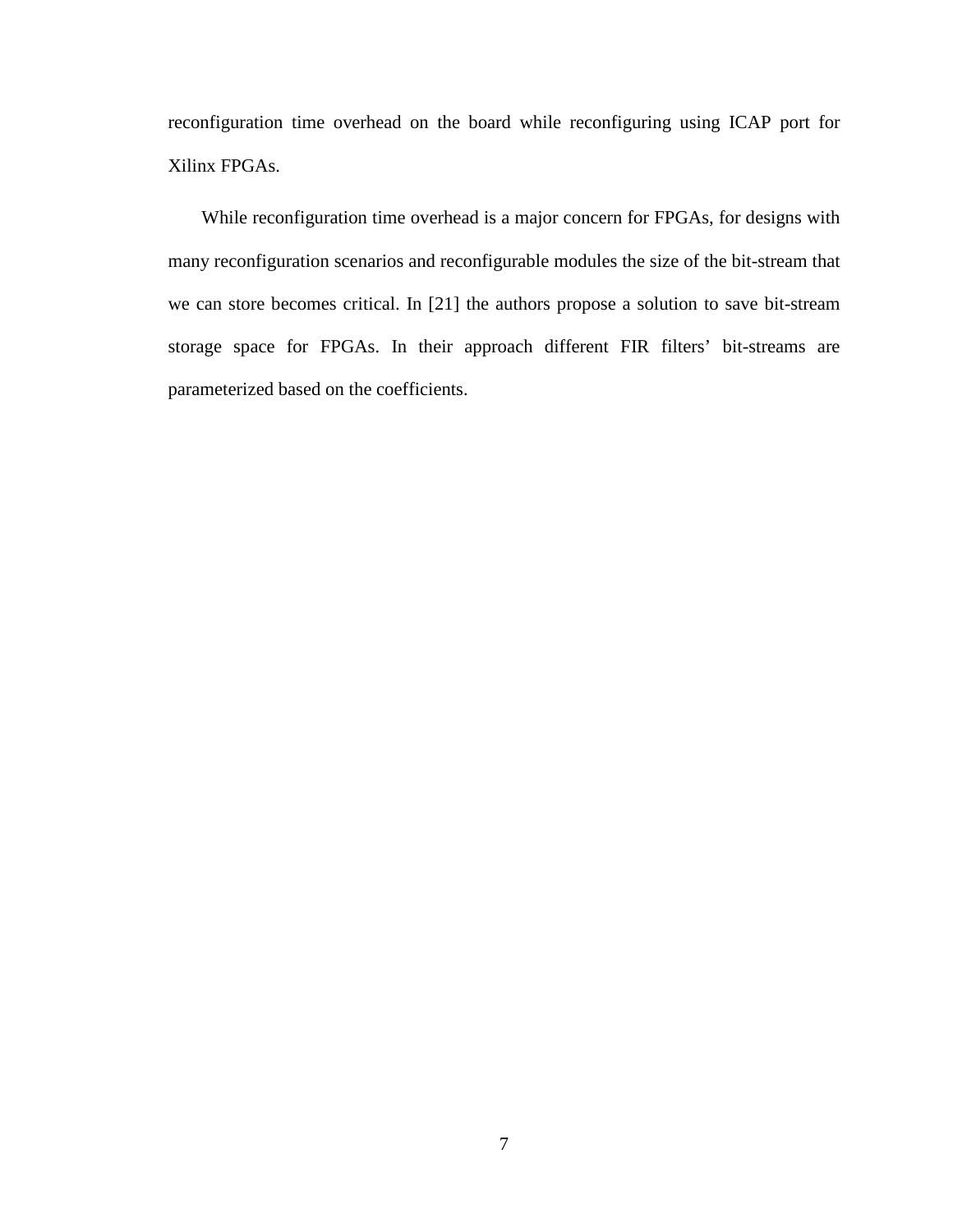# <span id="page-9-0"></span>**3 FIR Filter Design**

A generic FIR filter as a regular structure of multipliers and adders can be optimized in regards to the amount of resources and size of implementation. This in specific is true for the filters with constant set of coefficients. FIR filters and FIR-like structures with constant coefficients are widely used in a multitude of wireless and multi-media applications and applications which need heavy matrix multiplication processing. The well-known techniques to reduce the size of an FIR filter structure are: 1) to replace generic multipliers with coefficient specific multipliers, 2) to apply factoring for inputs that are multiplied to the same coefficients and 3) to apply optimal adder tree generation to minimize the size of adder tree.

A large body of research has been dedicated to the techniques using which the size of the constant multipliers can be reduced like [\[9\],](#page-49-3) [\[17\]](#page-50-5) and [\[18\].](#page-50-6) Optimization techniques 2 and 3 are shown in [Figure 3.](#page-9-1) As can be observed in [Figure 3.](#page-9-1)a we can exploit factoring to save on the number of multipliers while using smaller adders. The two structures shown in [Figure 3.](#page-9-1)b and [Figure 3.](#page-9-1)c clearly show how optimally generating the adder tree can minimize the size of the adders in the filter structure.



<span id="page-9-1"></span>**Figure 3. Adder size optimization considering the coefficients**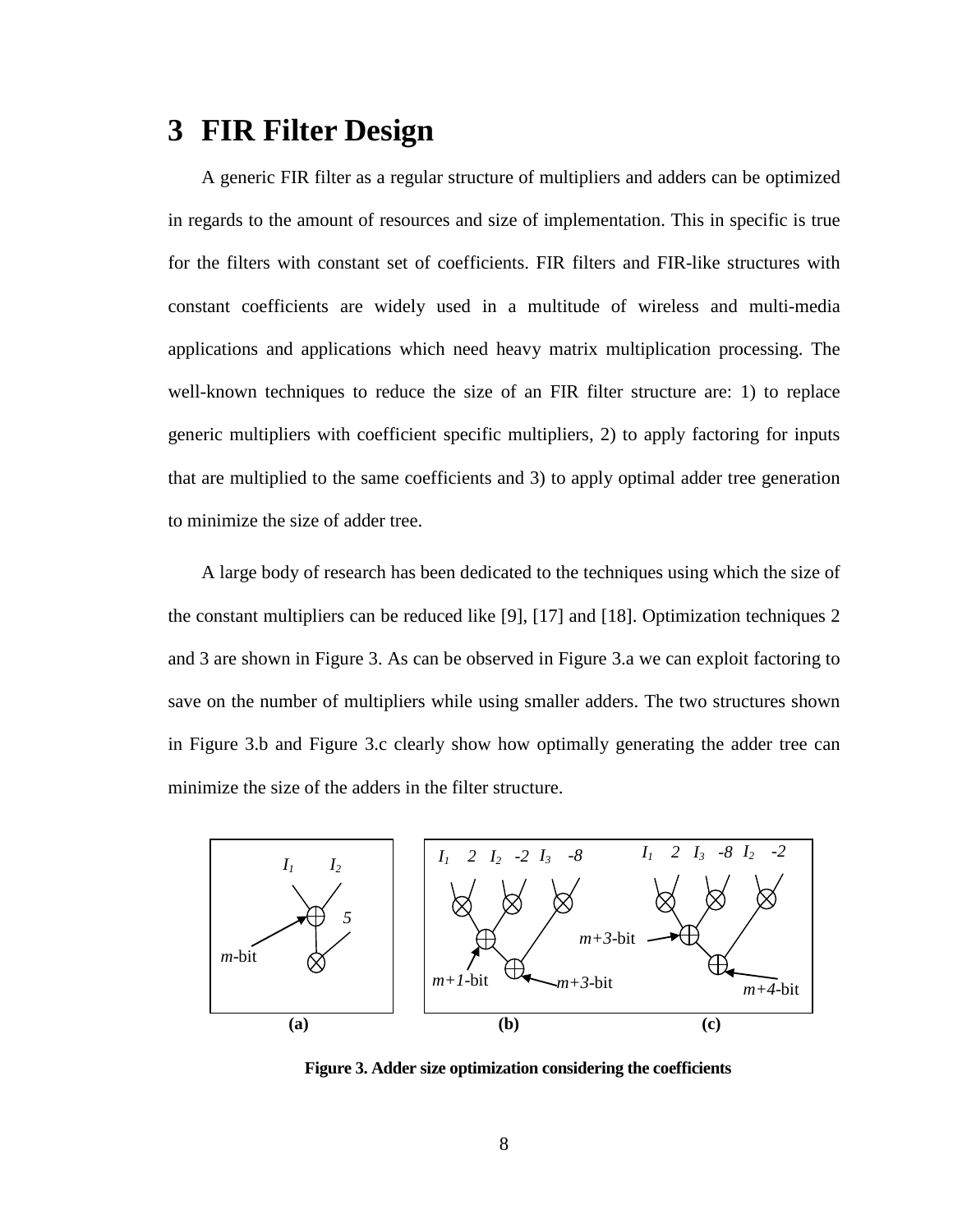In this work, we propose to split a filter structure to two sections: *reconfigurable* and *static* section. To realize that, we define **Levels** of an FIR filter as the rows of resources (adders or multipliers) shown in [Figure 1.](#page-3-0) Accordingly **Level** *i* Implementation  $(LI_i)$  of the filter is to cut the structure shown in [Figure 1,](#page-3-0) in to two sections between rows *i* and *i + 1*. The section above the cut line is the *reconfigurable section* of the filter and the structure below the cut is the *static region* of the filter. To change the mode of operation we need to reconfigure the reconfigurable section of the filter while static section is the same across all modes of operation. To reduce the reconfiguration overhead we need to minimize the size of the reconfigurable section of the filter for each mode of operation. We introduce RSAM problem as follows:

**Reconfigurable Section Area Minimization (RSAM)** problem is to use the optimization techniques introduced earlier to optimize the size of the reconfigurable section of a FIR filter for a given set of constant coefficients and a given level of implementation.

In [\[1\]](#page-49-0) we proposed a clustering-based solution to this problem. As we will show later in this section, while the proposed clustering algorithm is a powerful technique in reducing the size of the reconfigurable section, it is not optimal. We propose an optimal algorithm which runs in polynomial time. We first define a few terms which will be frequently used throughout this paper.

A **Full Binary Tree** is a tree in which every node other than the leaves has exactly two children.

A **Perfect Binary Tree** [\[2\]](#page-49-5) is a *Full Binary Tree* in which all leaves are at the same depth.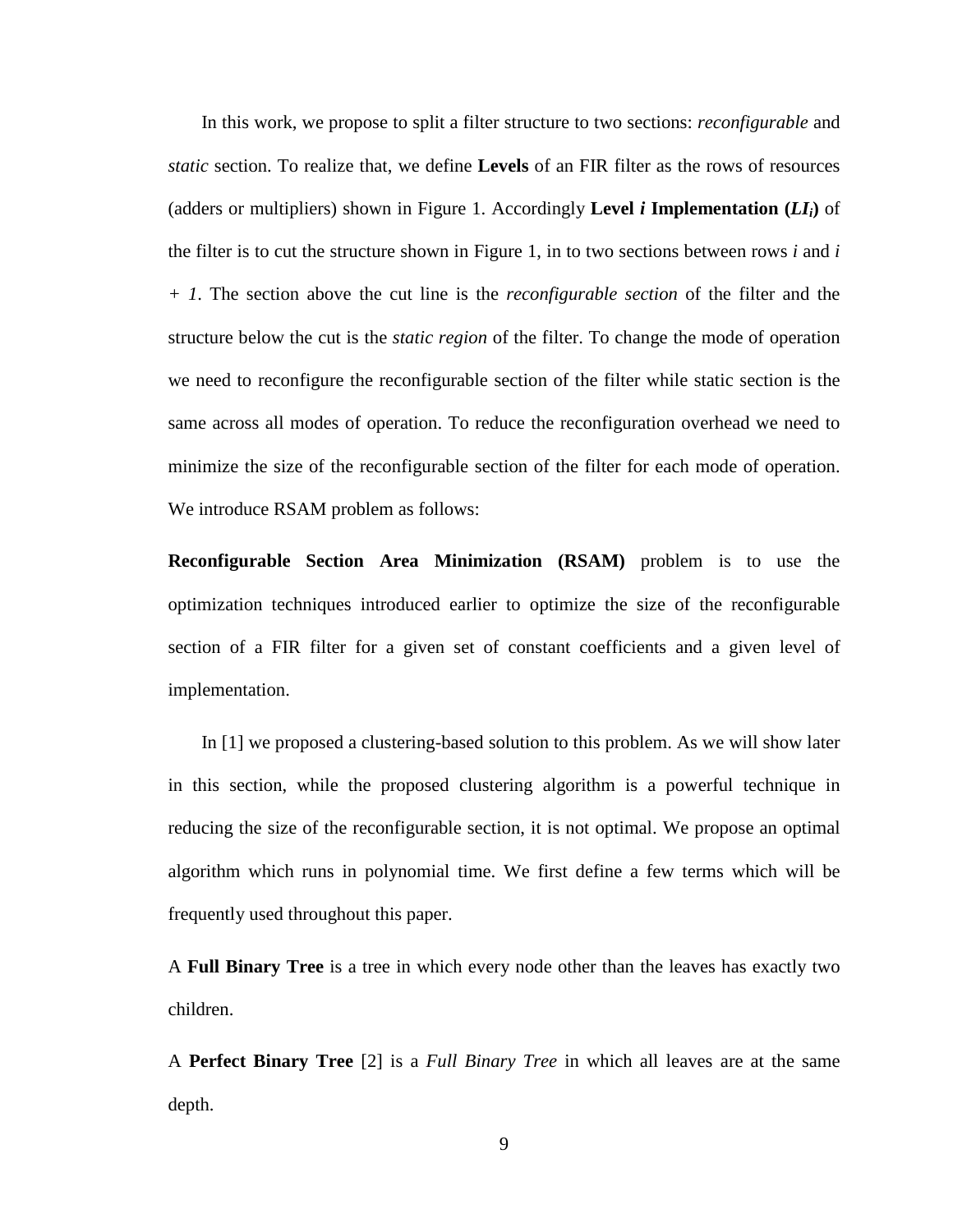#### *3.1 Filter Optimization*

In this section we first propose a polynomial time algorithm to fully optimize a filter structure. While this is a special case of RSAM problem (highest level of implementation), the solution to RSAM can greatly benefit from the theorems and theoretical background laid to solve this problem. Throughout this work and theoretical analysis of optimization algorithms we assume that the size of adders and coefficientspecific multipliers are linearly proportional to the bit-width of the inputs. For different coefficients, corresponding multipliers' growth rate might be different.

To generate a fully optimized filter the algorithm proposed in [\[1\]](#page-49-0) clusters all the inputs that are going to be multiplied with the same coefficient together before multiplying them. [Figure 4](#page-12-0) shows two different implementations for a 37-tap filter. The inputs and coefficients of the filter are 4-bits wide each and for the sake of simplicity it is assumed that the 37 coefficients represent three different values i.e -3 (17 inputs), 5 (17 inputs) and 4 (3 inputs). The numbers written next to the edges show the bit-width of the wires. [Figure 4.](#page-12-0)a shows the implementation method used in [\[1\].](#page-49-0) In this implementation all the inputs that are being multiplied to the same coefficient are first added together. The triangles represent perfect binary trees of adders to add the number of inputs (power of 2) written in the triangles.

The two filter structures in [Figure 4.](#page-12-0)a and [Figure 4.](#page-12-0)b implement the exact same filter however as can be seen, there are key differences in the number and size of multipliers as well as the size of adders. The adders and multipliers with different sizes across the two designs are shaded in the figure. The cost of multipliers used in the structure shown in [Figure 4.](#page-12-0)a, is smaller than the multiplier cost of the structure in [Figure 4.](#page-12-0)b. On the other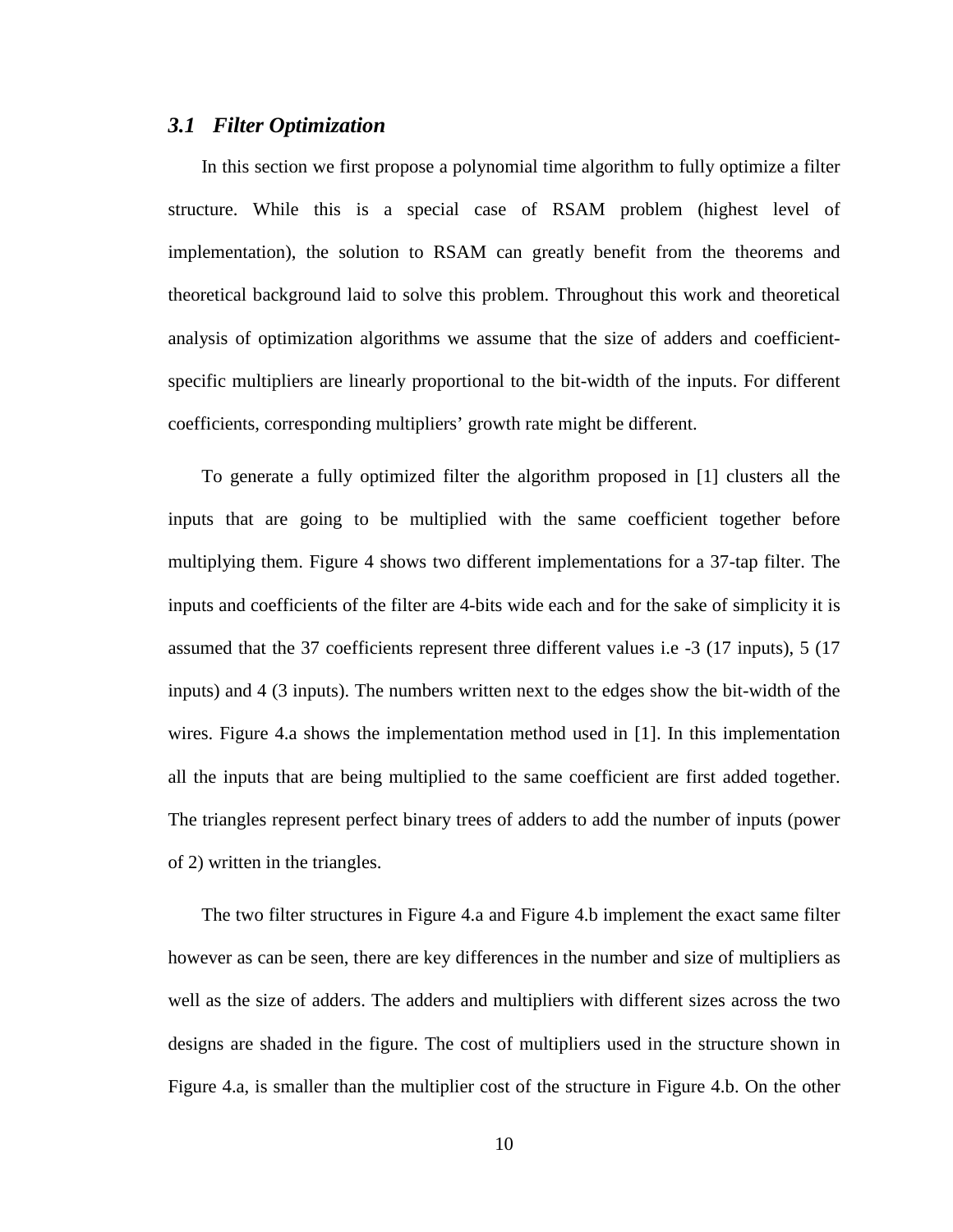hand, the cost of adders in [Figure 4.](#page-12-0)b is smaller than the adders in the structure of [Figure](#page-12-0)  [4.](#page-12-0)a. Therefore depending on the net size of the corresponding adders and multipliers each design might be smaller than the other one. In this particular case the design of [Figure 4.](#page-12-0)b turns out to be smaller.



**Figure 4. Building a fully optimized FIR filter**

<span id="page-12-0"></span>[Figure 4](#page-12-0) though given as an example, makes very good points on the characteristics of the optimal design. For the rest of this section we will highlight these characteristics and will justify them while proposing a solution to fully optimize the design of a filter (highest level of implementation).

**Definition: Coefficient Adder Tree** (CAT) (shown in [Figure 4.](#page-12-0)a) is a binary tree to add the inputs that are being multiplied to the same coefficient. The inputs to CATs are the inputs to the filter and the outputs are inputs to the coefficient specific multipliers.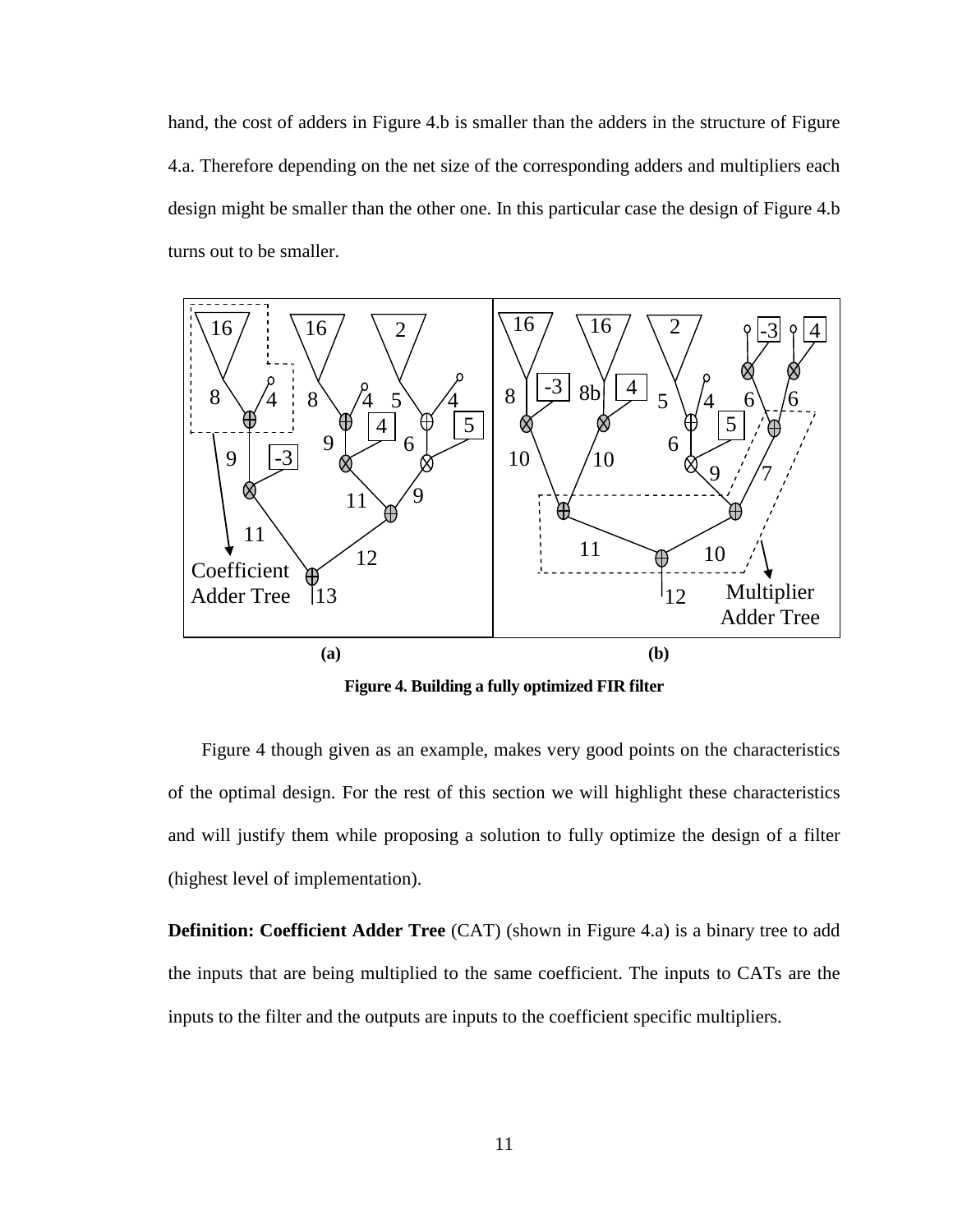**Definition: Multiplier Adder Tree** (MAT) (highlighted in [Figure 4.](#page-12-0)b) is a binary tree to add the outputs of the multipliers. MAT is not necessarily a balanced tree. The inputs to MAT are the outputs of the multipliers and the output of MAT is the input to the static section (in case of fully optimized filter, the only output of MAT is the output of the filter).

We have made two important observations from [Figure 4.](#page-12-0)a and Figure 4.b, which are as follows:

<span id="page-13-2"></span><span id="page-13-1"></span>1. In optimal filter implementation, for every coefficient, the CATs include perfect binary sub-trees<sup>[1](#page-13-0)</sup>. The size of the sub-trees can be derived from the binary representation of the number of inputs to the CAT. We will elaborate on this later. 2. The optimal filter implementation is determined by the *optimal configuration of CATs*. The configuration of CATs is the set of perfect binary sub-trees that are included in the CAT implementation.

**Lemma 1:** The number of adders for implementing a filter is constant.

**Proof:** This is derived from the filter structure. Since the structure is represented as a binary tree and the adders represent the joint nodes of the tree, for *n* inputs we have  $n - 1$ adders. However the number of multipliers varies in different implementations. For *n* inputs and *k* different coefficients ( $k \le n$ ), the number of multipliers varies between *k* and *n*.

**Theorem 1:** A perfect binary tree has the lowest cost to implement  $2^k$  inputs of the same bit width.

<span id="page-13-0"></span><sup>&</sup>lt;sup>1</sup> Throughout this paper, when we use the term "sub-tree", we mean a perfect binary sub-tree unless otherwise is stated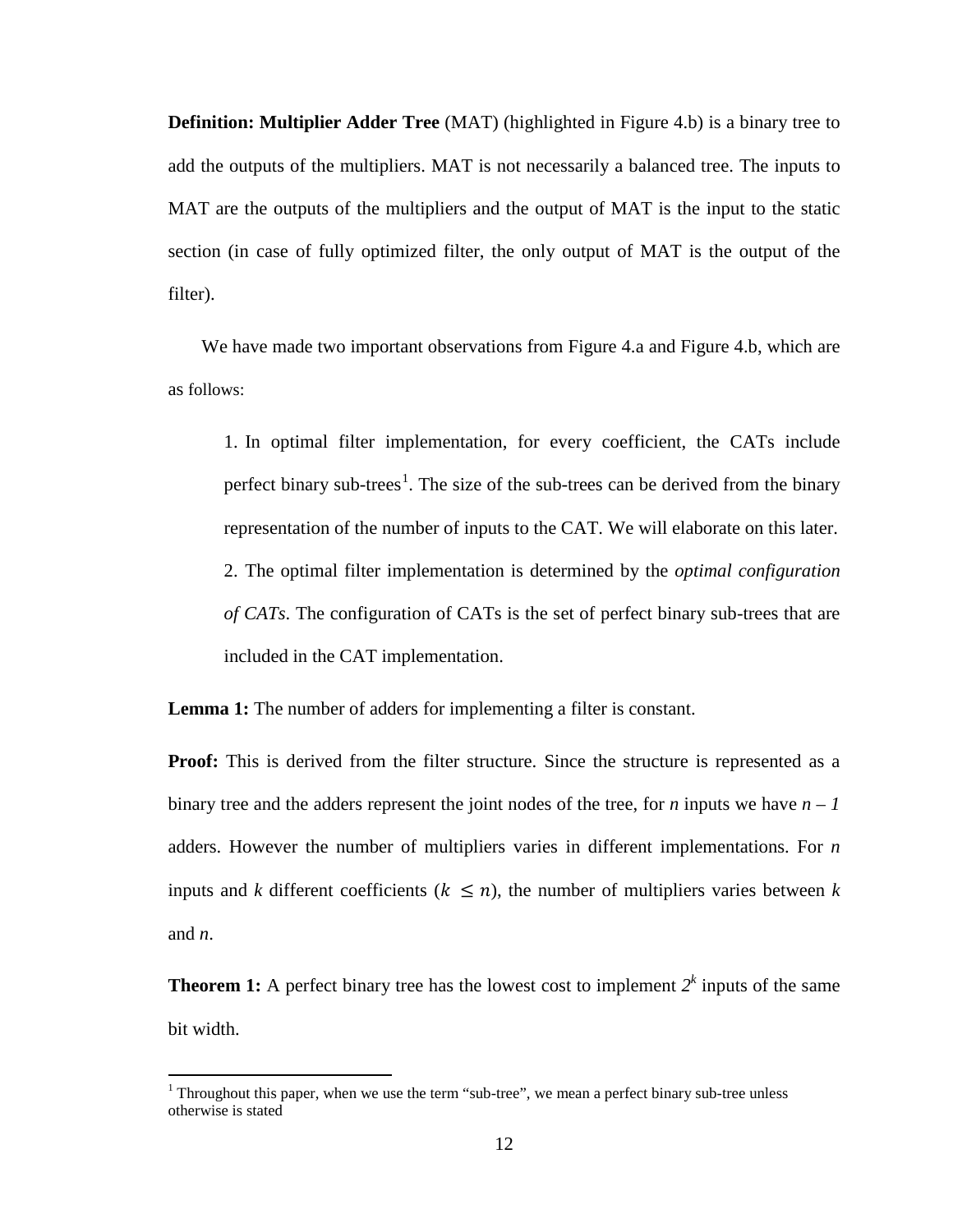**Proof:** To add two inputs, the size of the adder is equal to the max size (bit-width) of the two inputs. The output bit-width of the adder is equal to the max size of the two inputs plus one. Thus an adder's logic resources are fully utilized if both inputs are of the same size. We define **Utilization Ratio (UR)** of an adder as the cost of logic required to implement the adder considering the bit-width requirements of the inputs, over the logic cost required to implement a full adder as large as the larger input. UR of an adder depends not only on the input bit-widths but also the adder implementation algorithm. As an example for a Ripple-Carry Adder the size of an adder which adds a 5-bit and a 3-bit number is 80% the size of a full 5-bit adder (size of a Full Adder is considered to be twice as large as a Half Adder), so the UR for this adder is 0.8.

To implement an adder tree to add  $2<sup>k</sup>$  numbers we start from the inputs which are all of the same size. We add them together two by two. All of the inputs of the adders are again of the same size (input size plus one). We continue this. Using *k* level of adders we can add all the inputs (see [Figure 1\)](#page-3-0). The UR for every adder in this structure is 1, which means that the adder tree has minimum possible cost. The structure mentioned is indeed the structure for a perfect binary tree.

**Theorem 2:** The minimum cost adder tree to add *n* (not necessarily equal to  $2<sup>k</sup>$ ) inputs of the same size *w* is obtained by a structure of perfect binary sub-trees. The size of the subtrees is obtained from the binary representation of number *n*.

**Proof:** [Figure 5.](#page-15-0)a shows the implementation of an adder tree for 22 inputs based on Theorem 2. Adder trees inside the triangles are implemented based on Theorem 1. To prove Theorem 2 we assume that there is another implementation that gives the optimal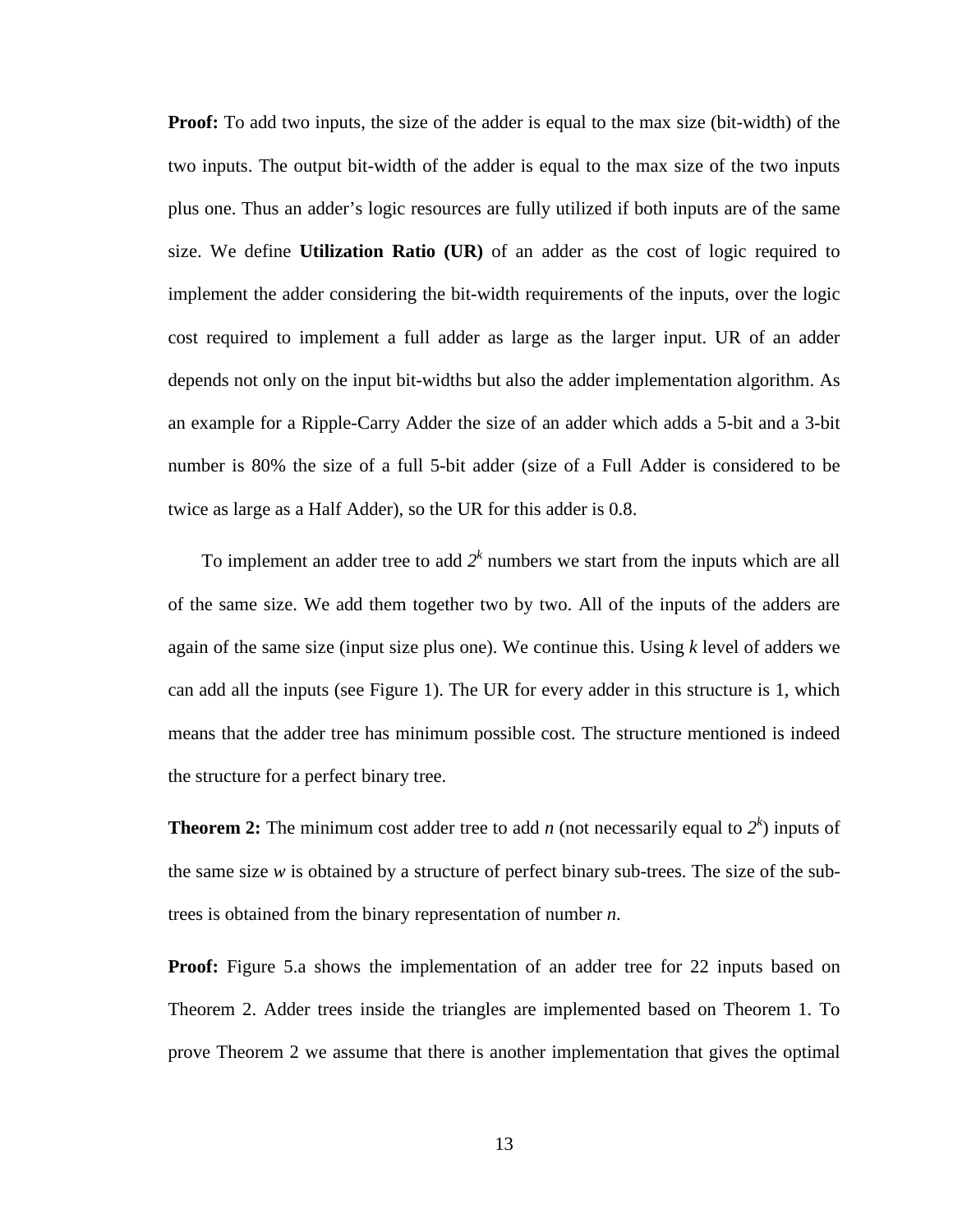cost. We prove that the size of this implementation can be reduced by showing that some of the adders can be replaced by smaller adders.

Sort the adders in the supposedly optimal structure based on their sizes. If there are two under-utilized adders (an adder with UR less than 1) where the size of one of the inputs of the two adders is *w*, replace the smaller adder with a *w*-bit adder if the two adders are data independent (see [Figure 5.](#page-15-0)b). If the adders are data dependent (the output of one directly or indirectly goes to the input of another one) then we can replace the larger adder (the dependent adder) with a *w*-bit adder as shown in [Figure 5.](#page-15-0)c. If there are no such two under-utilized adders then we do the same for  $(w + 1)$ -bit adders and so on.

It can be shown that this process builds the binary trees based on the scheme of Theorem 2 and shown in [Figure 5.](#page-15-0)a. The number of sub-trees of this adder tree is at most  $(1 + \lfloor \log n \rfloor)$  where *n* is the number of inputs.



**Figure 5. Implementation of adder trees for different input sizes**

<span id="page-15-0"></span>Theorem 2 gives a formal proof for observation [1.](#page-13-1)

Theorems 1 and 2 illustrate how to build CATs optimally. Once CATs are built for different coefficients the outputs of the adder trees are multiplied with the coefficients.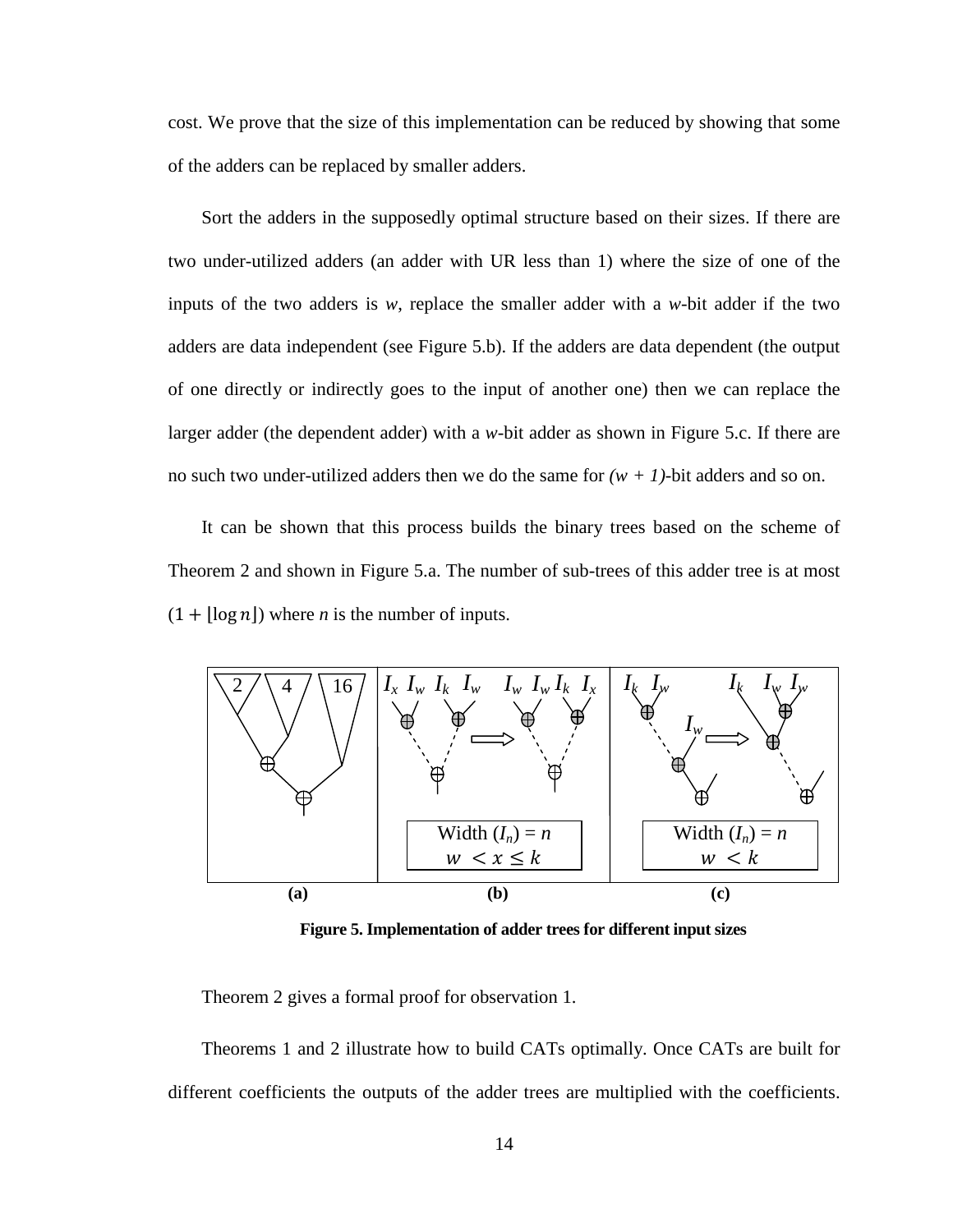The outputs of the multipliers are added together using MAT which produces the output of a fully optimized filter or the output of the reconfigurable section. Unlike the adder trees in Theorems 1 and 2, the inputs to the MAT are not of the same size. In the following we propose an algorithm to optimally build a MAT.

### *3.2 Optimal Multiplier Adder Tree (MAT) Generation*

The inputs to MAT are the outputs of multipliers. We assume that there are *n* inputs of different bit-widths to the MAT and there are *k* outputs (*k < n* and for a fully optimized filter  $k = 1$ ) which are the inputs to the static section. The problem is how to optimally (in area) generate this adder tree.

Our proposed solution is as follows: Insert the size (bit-width) of the *n* inputs to a list and sort this list in ascending order. At every iteration of the algorithm, check the first three elements in the sorted list. If any two of the first three elements are equal, insert an adder to add the corresponding inputs. The size of the output of the adder is inserted back to the list. We need to maintain the list ordered after each adder insertion. If no two of the first three elements are equal in size insert an adder to add the first two elements. The size of the adder is equal to the size of the larger element. After every adder insertion the size of the list is reduced by one. We continue until *k* elements are left in the list.

### *3.2.1 Proof of optimality*

The proof of optimality is very similar to the proof of Theorem 2. We can assume that some other implementation gives the optimal solution. We need to iteratively check the smallest three inputs. If two of the inputs are equal in size and (in the assumed optimal implementation) are added to some other inputs, based on the scheme of [Figure](#page-15-0)  [5.](#page-15-0)b and [Figure 5.](#page-15-0)c we can replace the adder with a smaller adder or an equal-sized adder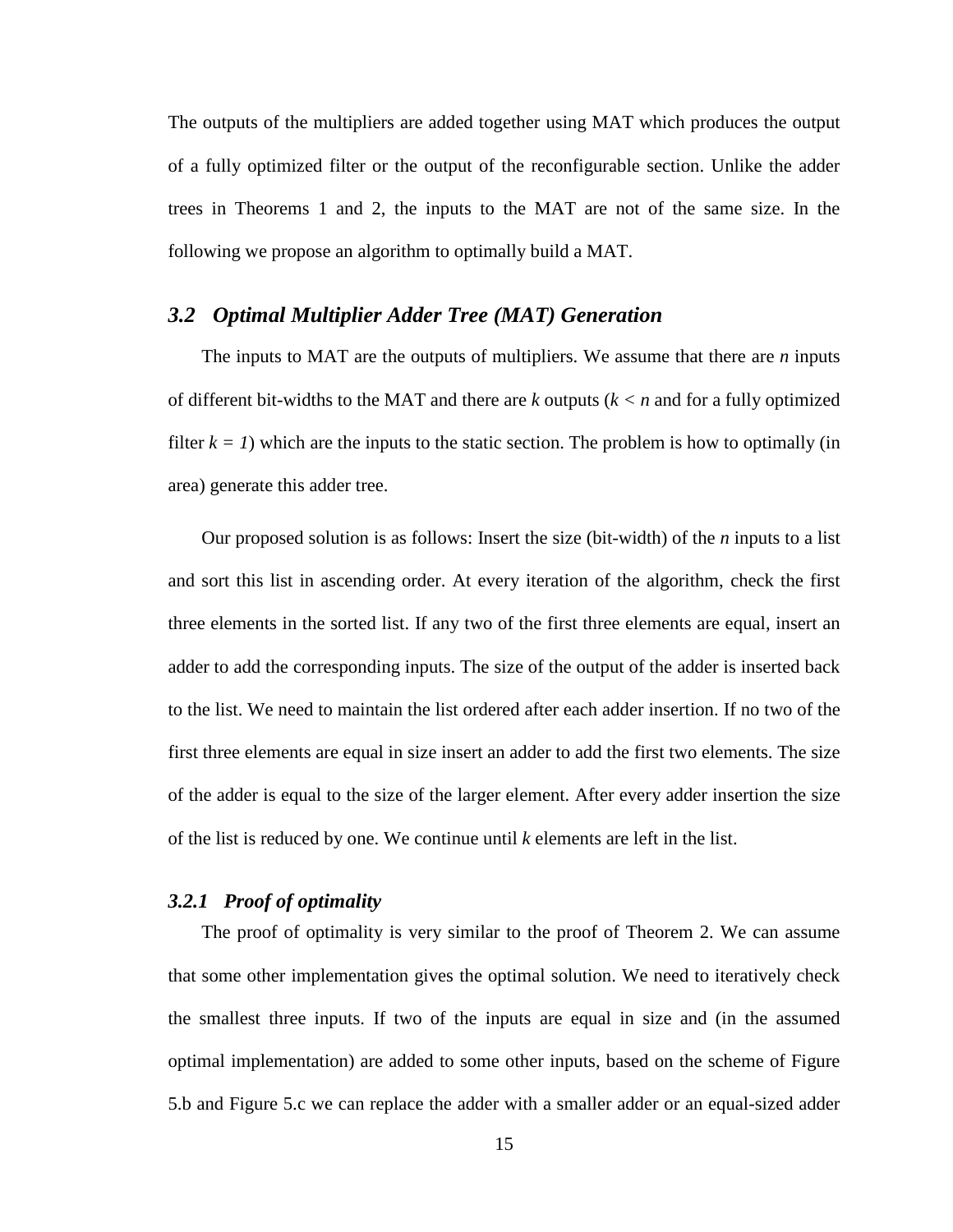(if the inputs are added to other equal sized or smaller input sizes). If none of the smallest three inputs are equal in size, we do the same check for the two smallest input sizes. Thus at each iteration, we are either replacing an adder with a smaller one which is contradictory to the assumption that the adder tree is optimal or we keep the same size adders which shows that our solution is also optimal.

#### *3.2.2 Time-complexity analysis*

We can sort the elements of the list in  $O(n \log(n))$ . At each iteration we need to check the first three elements of the list which can be done in  $O(1)$  and inserting the size of the adder output back to the list which takes  $O(n)$  to maintain the list sorted. The number of iterations is  $O(n - k)$ , thus the worst case time complexity of the proposed algorithm is  $O(n (n - k))$ .

#### *3.2.3 Run-time Improvement*

Inserting the result of adding two elements of the list though in the worst case takes  $O(n)$  can be done in a more efficient way which results in making the algorithm faster. This can be done by introducing a side list which works similar to a FIFO. In this improved version of the proposed algorithm whenever we are adding two elements, the result of the adder is inserted to the back of the side list. At each iteration we check the first three elements of the main list and the first three elements of the side list. We find the smallest three elements from these 6 elements. If two of the smallest three elements are equal in size, we insert an adder to add them and insert the size of the result to the back of the side list. Otherwise we insert an adder to add the two smallest elements and insert the size of the output to the back of the side list. After each iteration, the size of the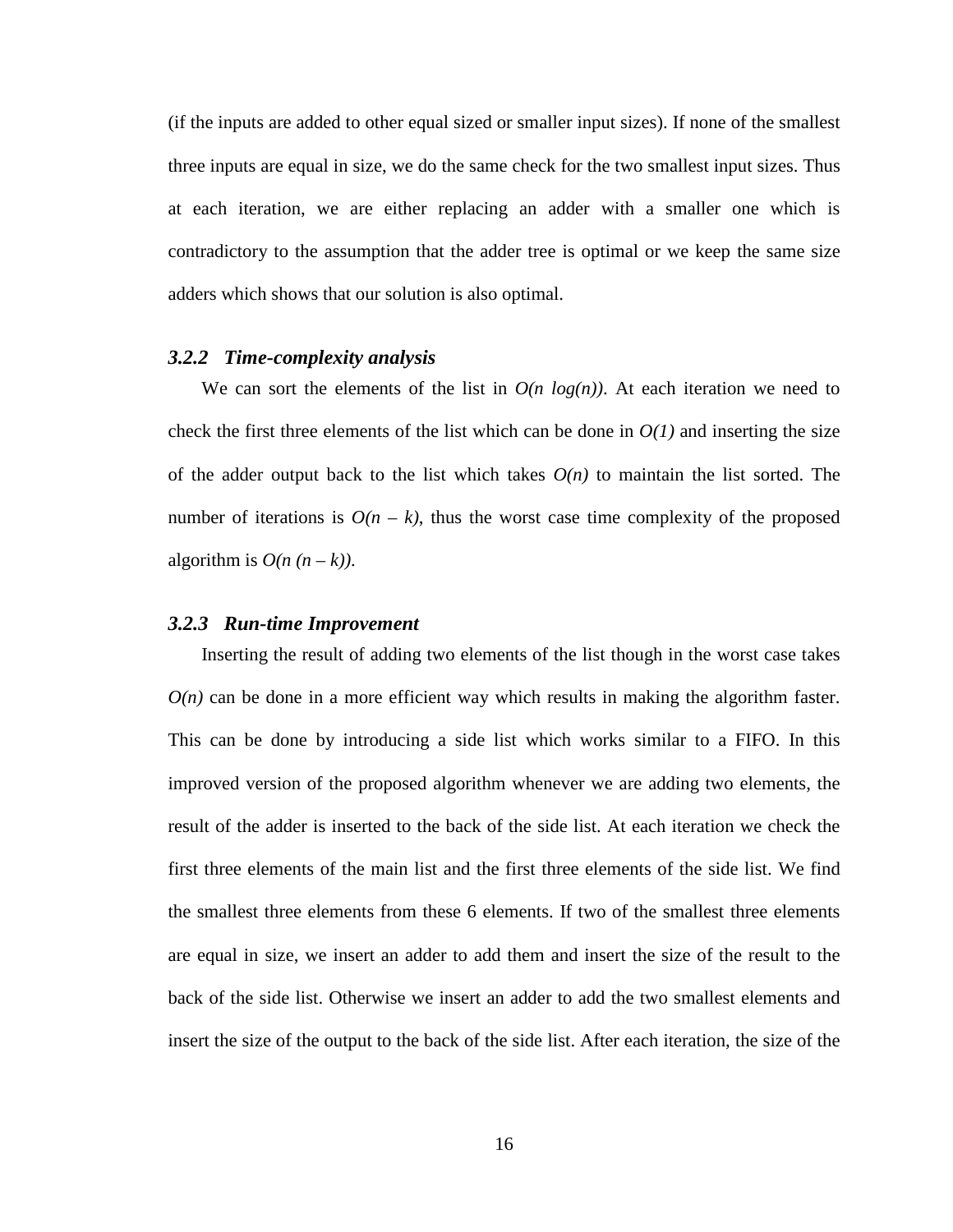inserted adder is equal to or larger than the size of the adder inserted in the previous iteration of the algorithm. Thus the side list always stays sorted.

While introduction of the side list does not affect the optimality of the algorithm, it reduces the worst case execution time from  $O(n (n - k))$  to  $O(n - k)$  after sorting the elements in the main list. The reason is that, at each iteration we need to sort a list of 6 elements which takes  $O(1)$  to select the smallest three elements. Also inserting the result to the side list can be done in  $O(1)$ . Thus the time complexity of the algorithm is  $O(n)$  $log(n)$  for sorting the main list and  $O(n - k)$  for finding the optimal solution.

#### *3.2.4 Circuit delay analysis*

[Figure 6.](#page-19-0)a and [Figure 6.](#page-19-0)b represent two MAT implementations for a set of inputs. The numbers associated with the edges, represent the bit-width of the corresponding connection. The two MAT implementations are both optimal in size, but as can be observed, have different circuit delays. To enhance our algorithm to build a structure with better delay characteristics, we need to add a parameter for each entry in the sorted list. This **Level** parameter as we call it, gives a notion of the number of adders in a row (similar to critical path delay calculation) used to generate that entry. So for all the entries the level parameter is initially set to 0. To improve the critical path delay of the adder tree from all possible choices for optimally inserting adders, we choose the entries that have lower level number. This way we reduce the number of adders in a row which leads to critical path delay reduction while the size of the design is still optimal.

Theorem 3, states an important conclusion drawn from the proposed algorithm for building an optimal MAT.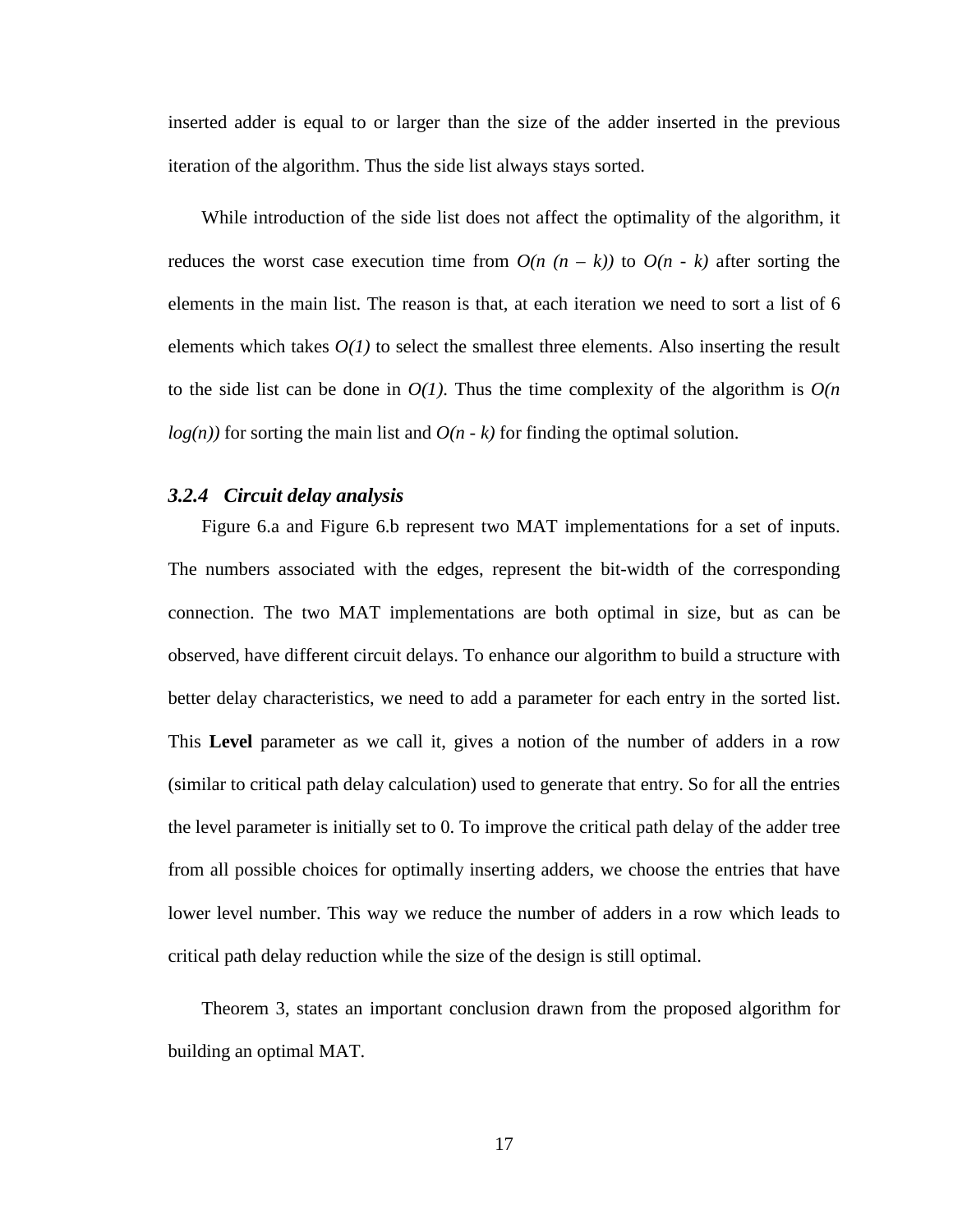

**Figure 6. Optimal adder tree for** *n* **inputs of different sizes**

<span id="page-19-0"></span>**Theorem 3:** In a fully optimized filter structure, the sub-trees of the CATs will not be split in to smaller sub-trees.

Splitting a sub-tree is to divide it in to two or more, smaller sub-trees and inserting multipliers to multiply the output of each sub-tree independently. This theorem states that in the optimal implementation of the filter the sub-trees cannot be split in to smaller subtrees as this split increases the cost of the implementation. A CAT might be broken in to its constituting sub-trees. For example in [Figure 5.](#page-15-0)a, the sub-tree of size 16 will not be split in to smaller sub-trees in the optimal implementation. However it is possible that the sub-tree of size 2 forms an independent CAT.

**Proof:** Splitting a sub-tree eliminates one of the adders in the sub-tree. As shown in [Figure 7.](#page-20-0)a, if the sub-tree is split in to half then the largest adder which is shaded in the figure, is eliminated at the cost of an additional multiplier (see [Figure 7.](#page-20-0)a). The outputs of the multipliers are of the same size, so based on the algorithm proposed to build the MAT, the outputs of the multipliers are added together. This means that the cost of the extra adder is later going to be paid as part of MAT. Furthermore, the adder needed to add the outputs of the multipliers is at least as large as the eliminated adder (depending on the coefficient it is possibly larger). Thus splitting the sub-tree at least keeps the same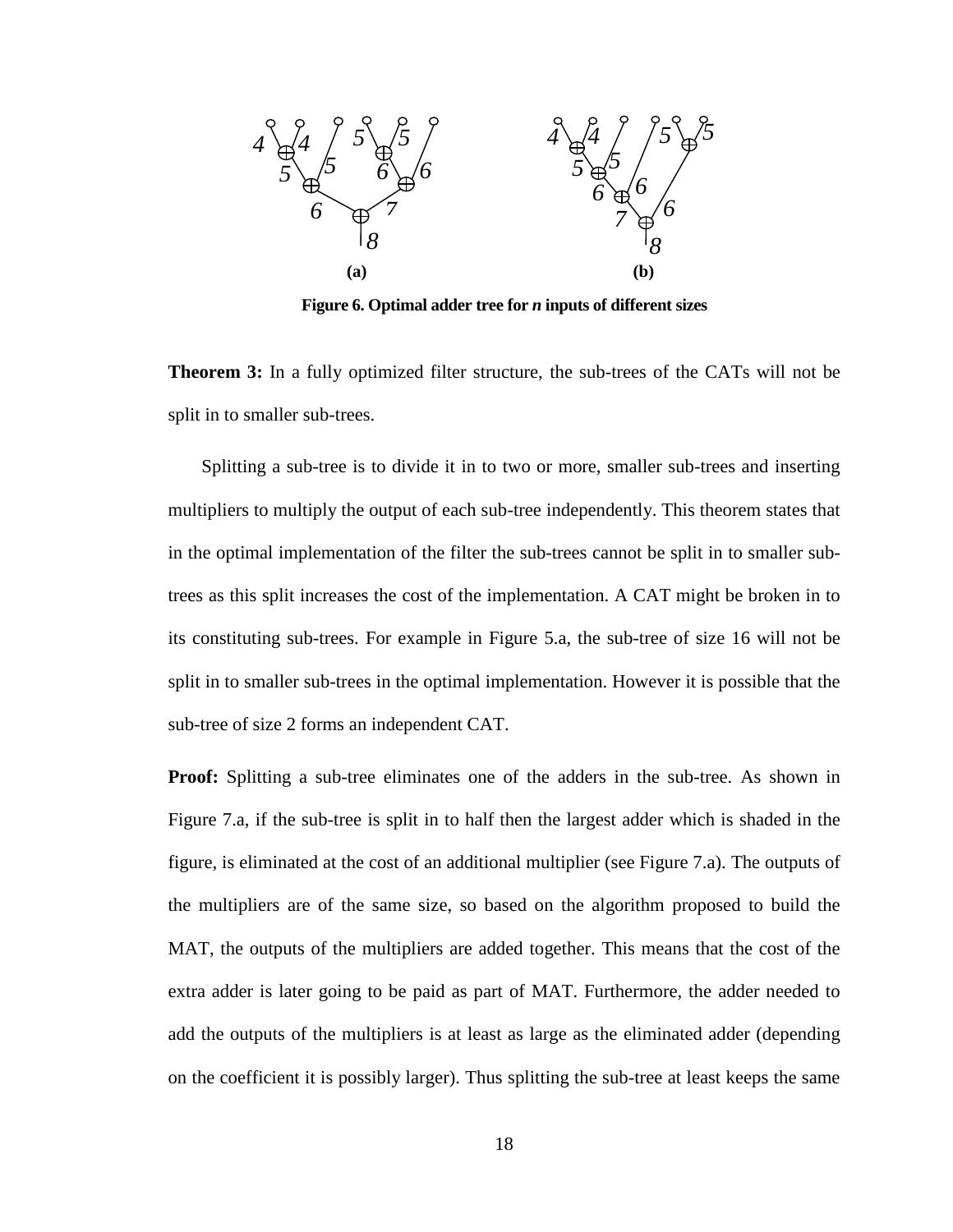cost of implementation and quite possibly increases the cost. The same argument can be made for any other way to split a sub-tree such as the one shown in [Figure 7.](#page-20-0)b. This means that splitting a sub-tree in any form saves an adder which later should be inserted to the MAT (based on Lemma 1 the total number of adders is constant.). However the adder inserted to the MAT will be larger than the saved adder. Besides an additional multiplier is also inserted to the structure which also increases the cost of implementation.



**Figure 7. Splitting a sub-tree in to 2 sub-trees**

### <span id="page-20-0"></span>*3.3 Filter Structure Optimization Algorithm*

Theorems 2 and 3 are formal confirmations of Observation [2](#page-13-2) we made earlier in this section. Theorem 2, mentions that in the optimal implementation of a filter the inputs are grouped to sub-trees and Theorem 3 mentions that these sub-trees cannot be split in the optimal implementation. Considering the algorithm proposed earlier to optimally generate a MAT, the optimal implementation of a filter is dependent on optimally determining the configuration of CATs. As defined earlier, configuration of a CAT is to determine which sub-trees, of the inputs of the corresponding coefficient, are added together before being multiplied to the coefficient. To optimally design a filter structure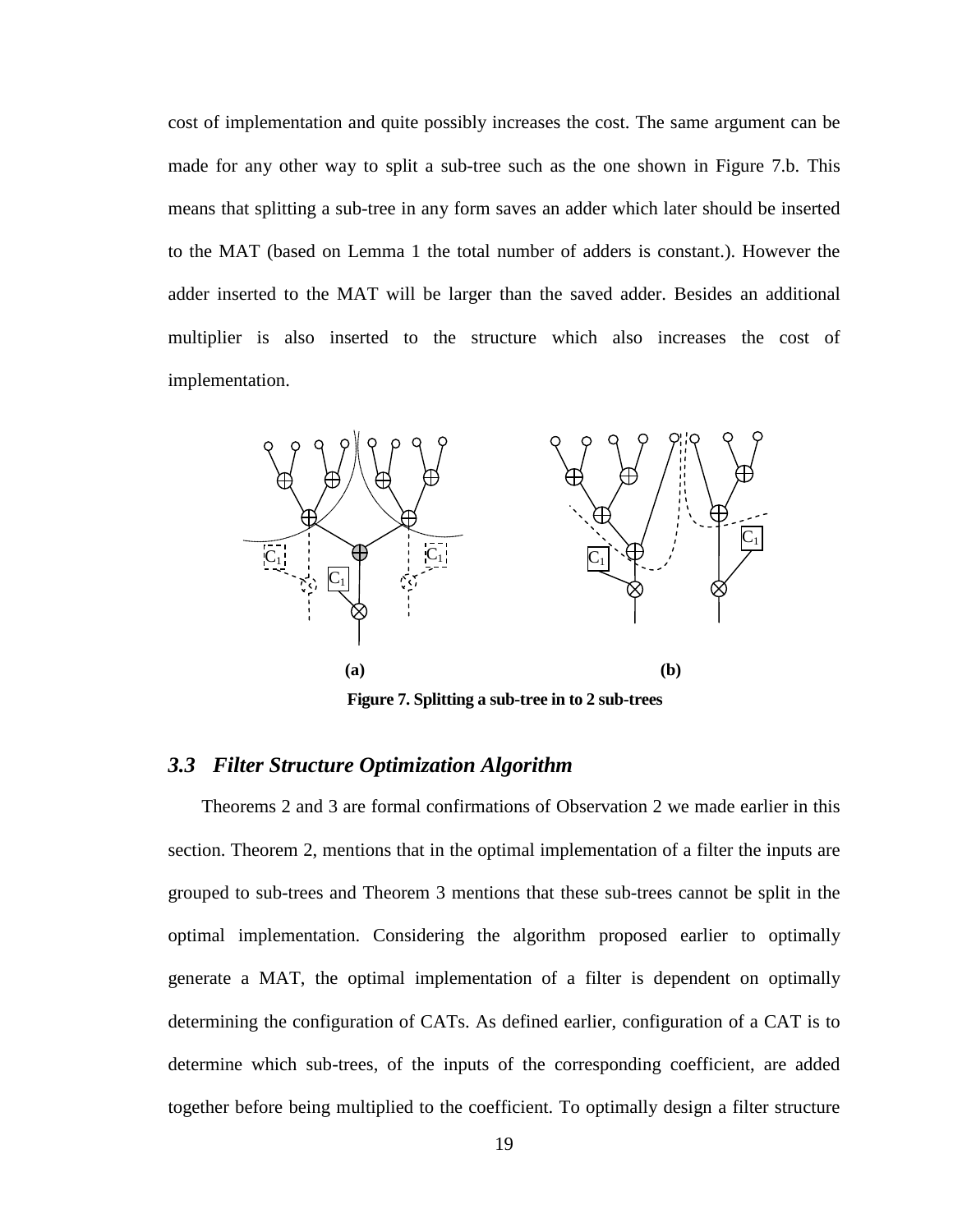we cannot find the optimal CAT configurations for coefficients, independently from each other. In the example shown in [Figure 4,](#page-12-0) the optimal CATs configurations for coefficient (-3) were different depending on the number of inputs multiplied to coefficient (4).

We propose to exhaustively search all different CATs configurations for all coefficients and determine which configuration leads to optimal implementation. As will be shown in this section, this exhaustive search does not affect the polynomial run-time of our algorithm.

#### *3.3.1 Search Algorithm*

We assume that there are *n* inputs to a filter. The set of coefficients include *k* unique values.  $n_1$  of the inputs are multiplied with coefficient  $C_1$ ,  $n_2$  are multiplied to coefficient  $C_2$  and so on. The number of sub-trees of a CAT of size *n* is at most  $(1 + \lfloor \log n \rfloor)$ . So for  $C_1$  we have at most  $(1 + \lfloor \log n_1 \rfloor)$  sub-trees, for  $C_2$  this number is at most  $(1 + \lfloor \log n_2 \rfloor)$ and so on. From the algorithm proposed for building MAT we know that to build a MAT of *m* inputs and *I* output (fully optimized filter structure) it takes  $O(m \log(m))$  to sort the inputs and  $O(m)$  to build the MAT. However to search all possible CAT configurations we do not need to build the MAT each time from scratch. Instead we can intelligently move through the design space so that the MAT can be sorted in  $O(m)$  compared to the previous MAT. We later explain how we can search the design space to achieve updating the sorted list in  $O(m)$  time. Thus it takes  $O(m)$  to find the optimal solution for a configuration of CATs.

The total number of possible CAT configurations for each coefficient is the number of possible partitioning on the set of the sub-trees for that coefficient. For a set of *n* elements the total number of possible partitioning is the *n*th Bell number [\[3\].](#page-49-6) The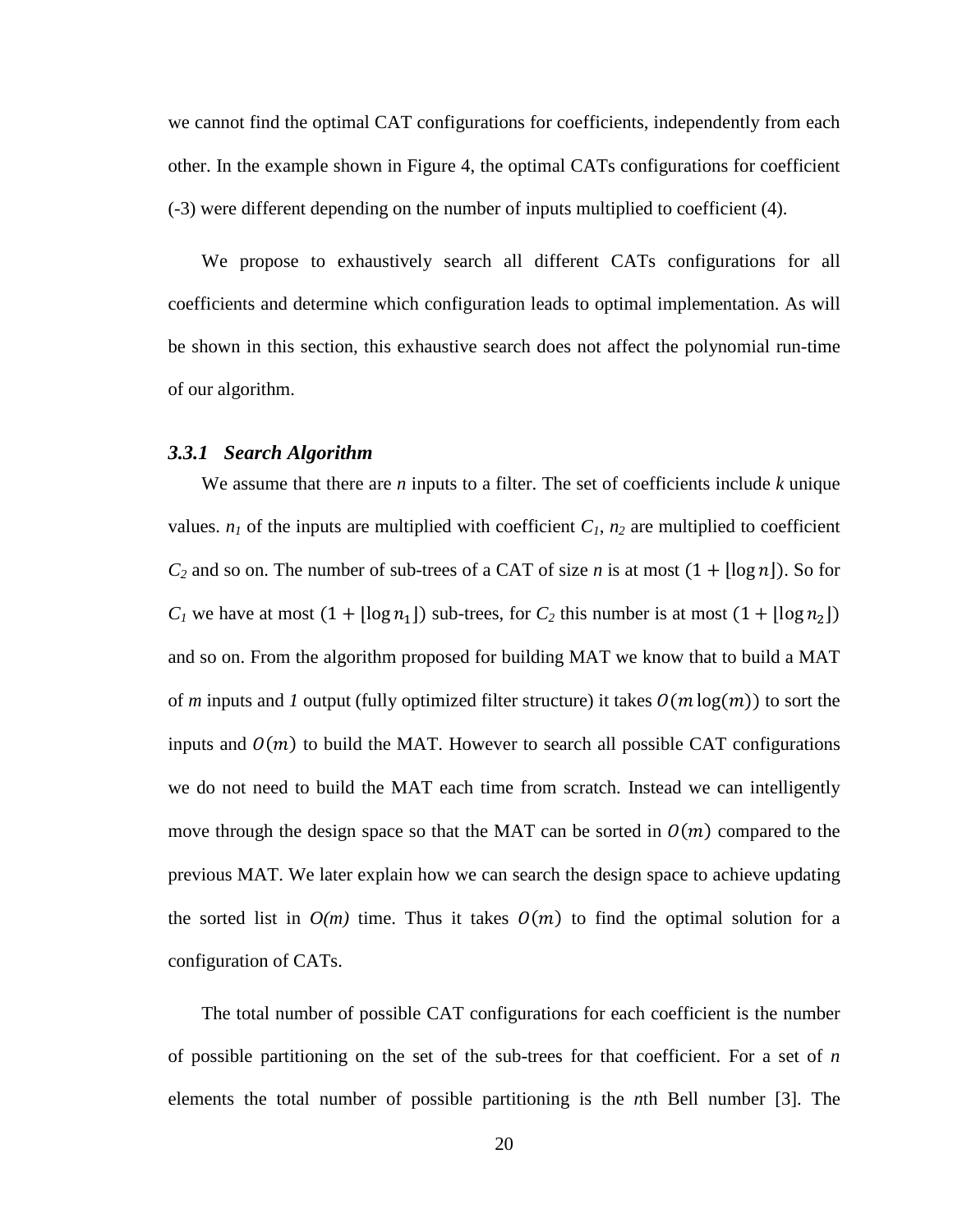equation for the *n*th Bell number  $B_n$  is  $B_n = \sum_{k=0}^{n-1} {n-1 \choose k} B_k$ .  $B_n$  for large *n* grows rapidly. Now assuming that we have  $(1 + \lfloor \log n_1 \rfloor)$  sub-trees for  $C_l$  and  $(1 + \lfloor \log n_2 \rfloor)$  sub-trees for  $C_2$ , etc, we can calculate  $X_i$  the total number of CAT configurations for  $C_i$  as follows:  $X_i = \sum_{k=0}^{\lfloor \log n_i \rfloor} {\lfloor \log n_i \rfloor} B_k$ . Thus the size of the design space would be equal to  $X_1 \times X_2 \times$  $... \times X_k$ . As mentioned earlier we can design the optimal MAT for a configuration of CATs in  $O(m)$ , where *m* is the number of CATs. In our problem,  $m \leq (1 + \lfloor \log n_1 \rfloor) +$  $\cdots$  + (1 + [log  $n_k$ ]). Thus in the worst case it takes  $O(\log[n_1 \times n_2 \times ... \times n_k])^2$  to find the optimal solution for each configuration. This makes the total run-time of the search algorithm to be  $O(X_1 \times X_2 \times ... \times X_k \times \log[n_1 \times n_2 \times ... \times n_k])$ . The size of the search space in this case is huge but we can efficiently reduce it.

Theorem 4 states an important characteristic of optimal CAT configurations which reduces the design space.

**Theorem 4:** In an optimal CAT configuration all the possible sub-trees, smaller than the largest sub-tree and larger than the smallest sub-tree of the CAT will be part of the CAT.

**Proof:** Based on Theorem 4, for the example shown in [Figure 5.](#page-15-0)a, the possible CAT configurations in the optimal filter design are  $\{\{2\}, \{4\}, \{16\}\}, \{\{2, 4\}, \{16\}\}, \{\{2\}, \{4,$ 16}}, {2, 4, 16}, while the total number of partitioning also includes the partitioning  $\{\{4\}, \{2, 16\}\}\$ . This theorem states that the latter partitioning cannot be a valid CAT configuration in the optimal implementation.

To prove the theorem we assume that we have a CAT configuration as part of the optimal implementation where some of the sub-trees larger than the smallest sub-tree in

 $\frac{1}{2} \log n_1 + \log n_2 + \dots + \log n_k = \log[n_1 \times n_2 \times \dots \times n_k]$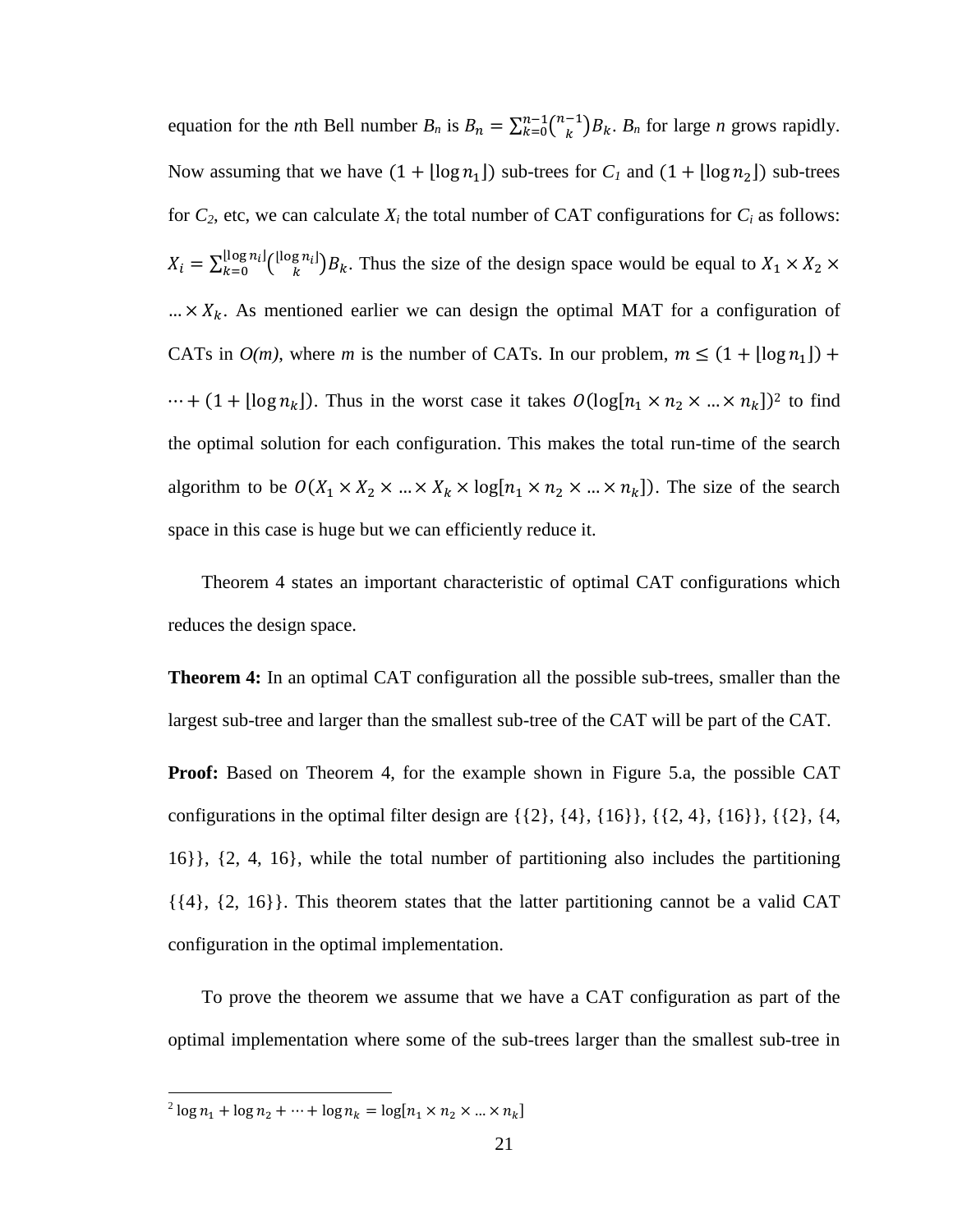the configuration and smaller than the largest sub-tree are missing i.e they are part of another CAT. We choose the *largest missing sub-tree (LMST)*. Consider all the *smaller sub-trees (SST)* present in the CAT configuration. We swap the LMST and SST in their corresponding CATs configurations. Replacing the SST with LMST would not change the output size of the CAT, because it is dominated by the largest sub-tree in that CAT configuration. However replacing the LMST with the SST might decrease the output size of the other CAT. Reduction in the output size of the CATs will lead to reduction in the cost of the MAT. Therefore overall cost of the CAT configurations after the swap would be the same before the swap or would be less. Thus the CATs configuration before the swap cannot be part of the optimal design. This proves Theorem 4.

As mentioned earlier the result of Theorem 4 is very important as it reduces the number of possible partitions that need to be examined to find the optimal result. To count the actual number of possible partitions we need to find all different partitioning sets of size 1, 2, … i.e we partition the set of sub-trees into 1 set, 2 sets, etc. This problem is very similar to the problem of finding all the possible solutions to the following equation:  $Y_1 + Y_2 + \cdots + Y_r = n$ , where  $Y_1, Y_2, \dots, Y_r \in \mathbb{N}$  and  $Y_1, Y_2, \dots, Y_r \ge 1$ 

The number of possible answers for this problem is  $\binom{n-1}{r-1}$ .

In the context of our problem *n* represents the total number of sub-trees for a coefficient and *r* is the number of CATs we are generating. If for example  $Y_1 = 3$ , then it means the three largest sub-trees for a coefficient are clustered together in one CAT. In this problem we need to find all possible solutions for  $r = 1, 2, ..., n$ . Thus the total number of possible partitions would be:  $\binom{n-1}{0} + \binom{n-1}{1} + \cdots + \binom{n-1}{n-1} = 2^{n-1}$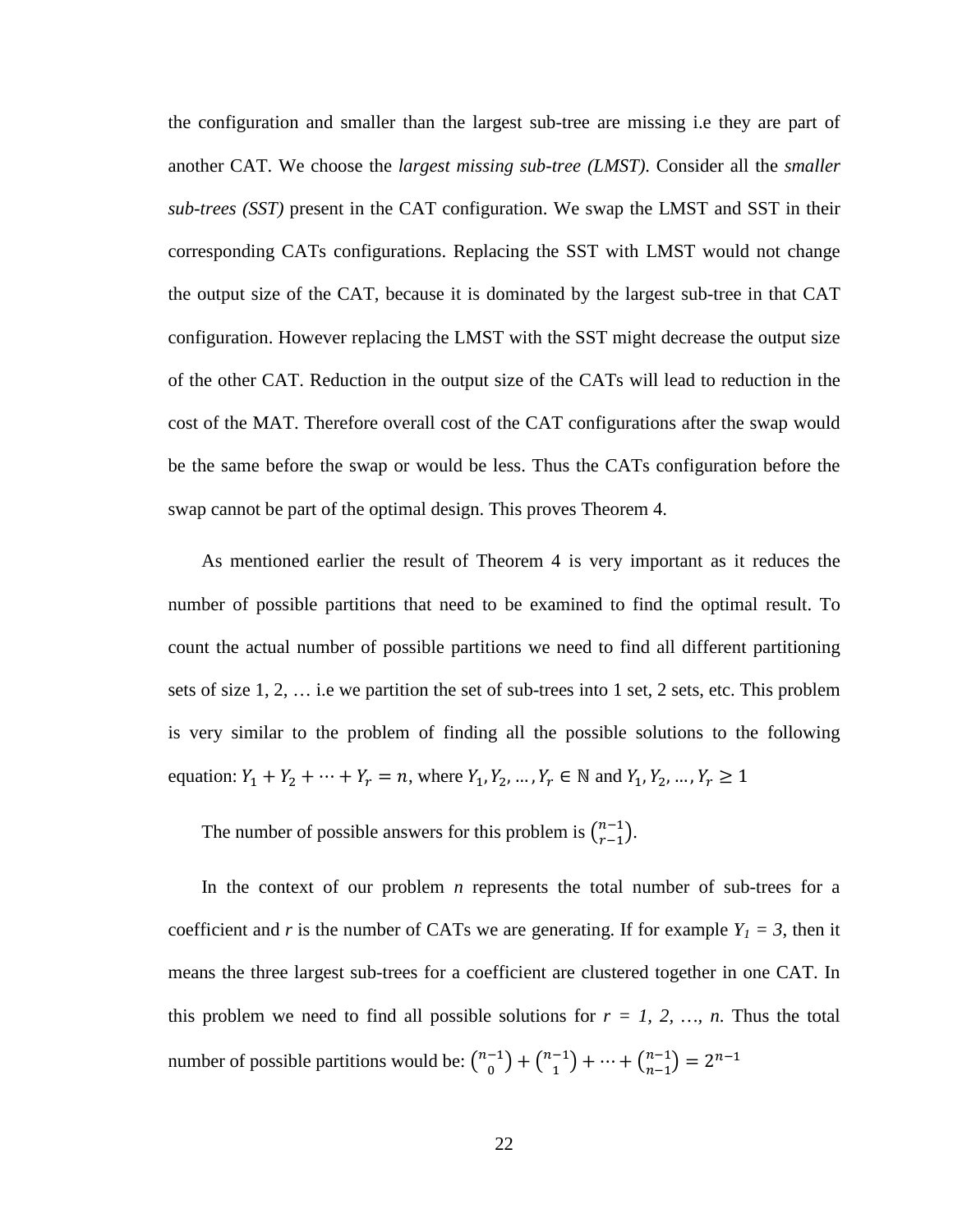For each coefficient  $C_i$  we have at most  $(1 + \lfloor \log n_i \rfloor)$  sub-trees. Thus all number of possible CAT configurations for coefficient  $C_i$  is  $X_i = 2^{\lfloor \log n_i \rfloor} \cong n_i$ . Therefore based on the timing analysis mentioned earlier the worst case time complexity for the search algorithm would be  $O(n_1 \times n_2 \times ... \times n_k \times \log[n_1 \times n_2 \times ... \times n_k])$ . Since  $n_1 + n_2 + ... \times n_k$  $\cdots + n_k = n$  and  $k \ll n$ , the time complexity of the algorithm becomes polynomial.

### *3.3.1.1 Intelligent Search Strategy*

To intelligently search the design space and find the optimal MAT in linear time for the number of inputs we need to maintain the quality of the input list as being sorted or in a position that the list can be sorted in linear time. If we make just one change or constant number of changes to the configuration of one or constant number of CATs we can resort the input list in linear time from the already sorted list for the new inputs or the changed inputs to the MAT. We focus on searching the design space where we make just one change at a time and sort the list and build the optimal MAT for the sorted list. We use an implementation similar to the idea of Gray codes to represent binary numbers. The advantage of Grady code is that every two consecutive numbers are different by just one bit. [Figure 8](#page-25-0) shows an example for traversing the design space of partitioning the subtrees for a coefficient. As shown in the example the coefficient has 4 sub-trees which are represented by numbers 1, 2, 3 and 4 which also implies the order of the sub-trees sizes. In this example, the sequence 1/2/3/4 means that the 4 sub-trees are partitioned into 4 different CATs while for example the sequence 1 2 3/4 means that sub-trees 1, 2 and 3 are partitioned into 1 CAT while sub-tree 4 is partitioned into a different CAT.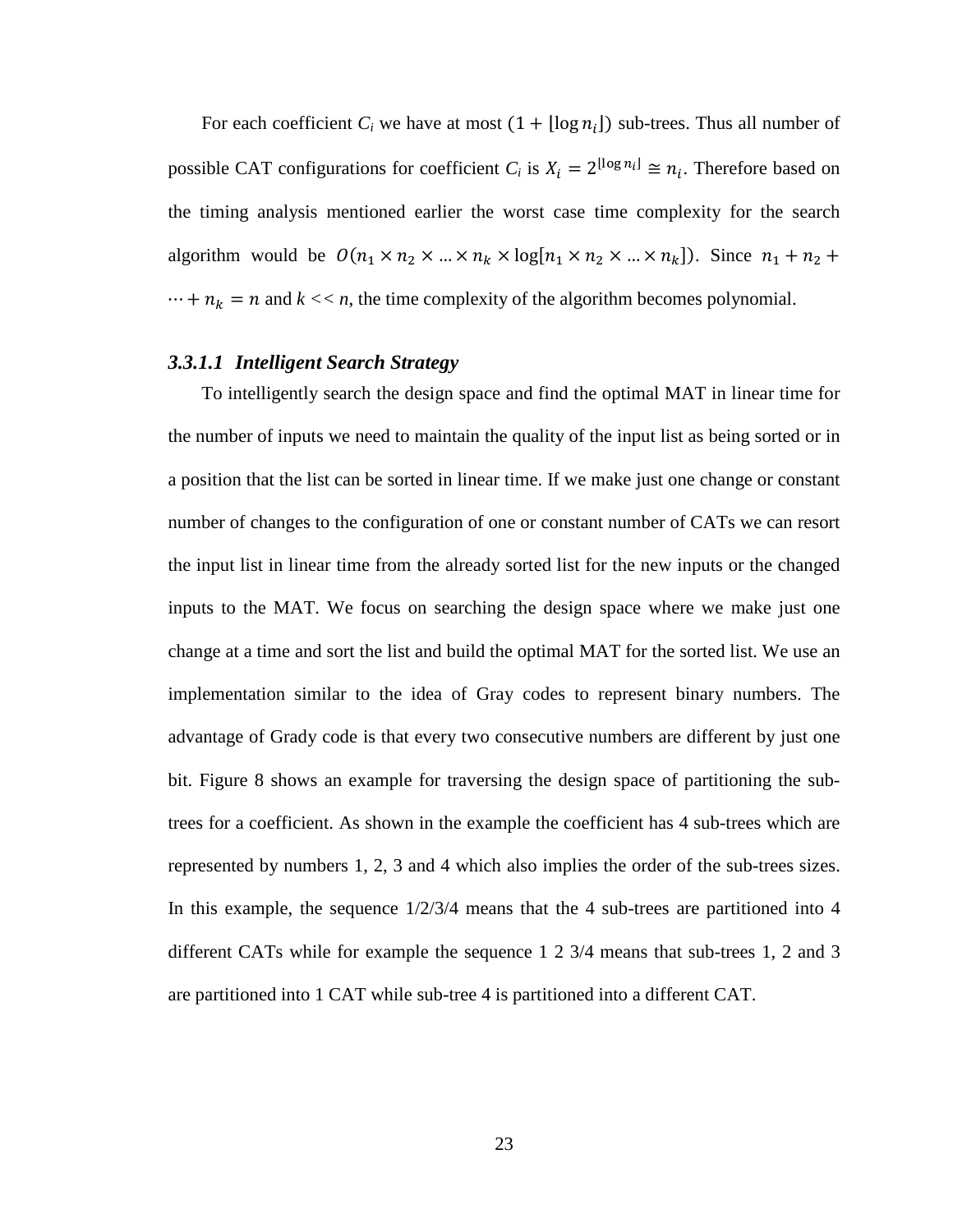

**Figure 8. Searching the design space for CAT partitioning**

#### <span id="page-25-0"></span>*3.4 Reconfigurable Section Area Minimization (RSAM) Problem*

Up to this point we showed how to optimally generate a fully optimized filter (a special case of RSAM problem) for a given set of coefficients. However we have not yet proposed a solution to Reconfigurable Section Area Minimization (RSAM) problem which is to minimize the area of the reconfigurable section of the filter for a given level *i* of implementation and a set of coefficients. By specifying a level of implementation we determine the number of inputs to the static section of the filter as well as the bit-width of the inputs. In [\[1\]](#page-49-0) we studied this problem as a clustering problem. In the solution discussed in [\[1\]](#page-49-0) we proposed to cluster the inputs to generate as many clusters as we have inputs to the static section of the filter. As well the output bit-width of the cluster cannot exceed the size of the input to the static section. In this work we follow the same idea but will discuss it in the context of the theoretical analysis discussed earlier in this paper. The solution is optimal and can be obtained in polynomial time.

#### *3.4.1 Proposed Solution*

We assume that there are *k* different coefficients  $\{C_1, C_2, ..., C_k\}$  in the set of coefficients of the filter.  $n_1$  of the inputs are multiplied with  $C_1$ ,  $n_2$  of the inputs are multiplied with  $C_2$ , and so on. We further assume that the number of inputs to the static section of the filter cut at level *i* (level *i* implementation), is  $S_i$  and the width of the inputs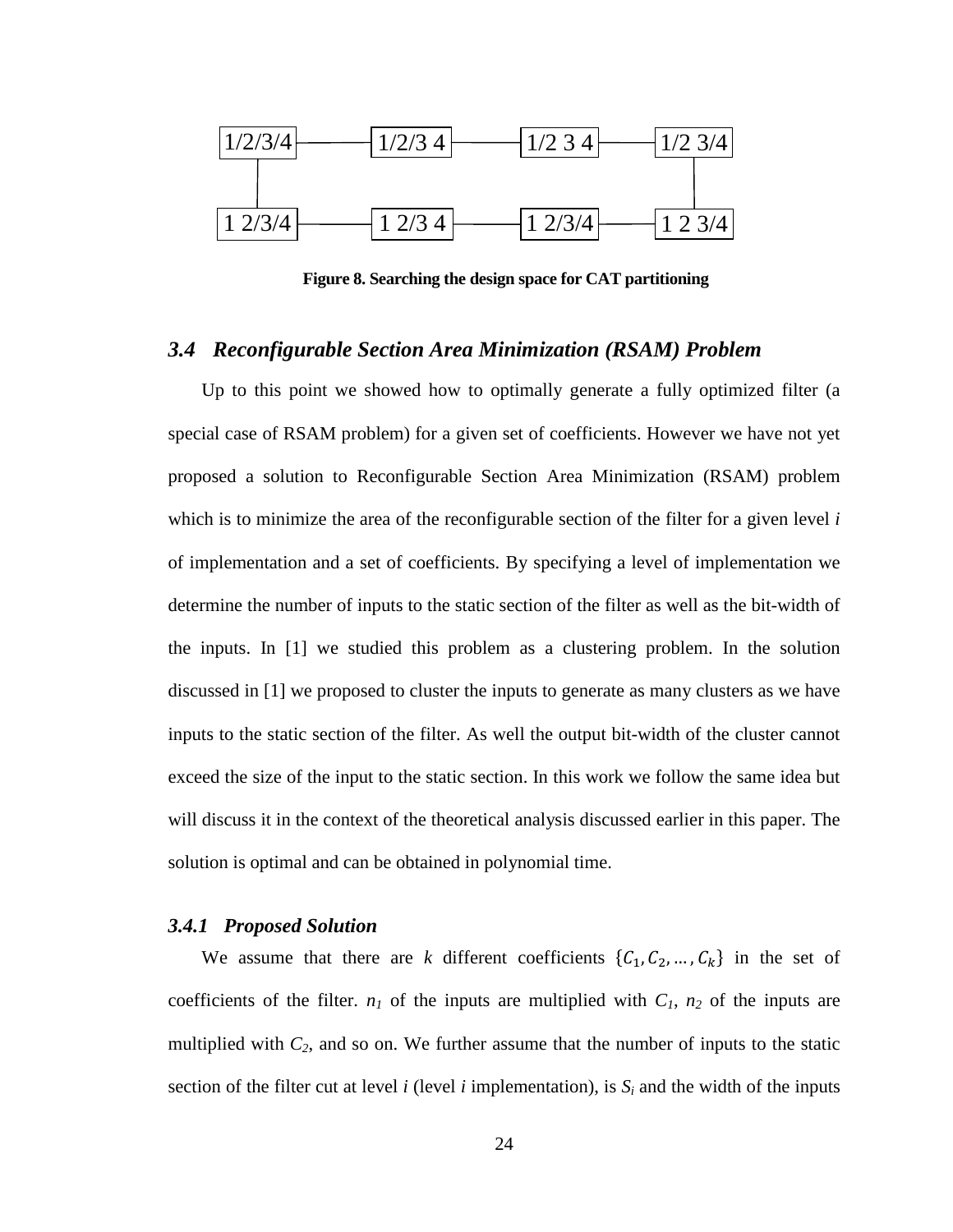is  $W_i$ . This means that the static section of the filter includes  $S_i - I$  adders structured as a binary tree.

We define the **Multiplier-Adder Comparative (MAC)** cost of a coefficient to be the difference in hardware cost of merging two equal-sized sub-trees of the coefficient versus implementing them independently. In [Figure 9](#page-27-0) the MAC cost of the coefficient is the cost of the structure shown in [Figure 9.](#page-27-0)b minus the hardware cost of the structure shown in [Figure 9.](#page-27-0)a.

**Theorem 5**: If merging two arbitrary equal-sized perfect binary sub-trees of a coefficient  $C_i$  reduces the cost of implementation i.e  $MAC_{C_i} \leq 0$ , then the largest sub-tree which meets the bit-width constraint is part of the minimal sized reconfigurable section of the filter.

**Proof:** If the two sub-trees in [Figure 9.](#page-27-0)a are direct inputs to the static section, then unless merging them would violate the bit-width constraints, it reduces the cost to merge them first and then give them as an input to the static section (see [Figure 9.](#page-27-0)b). If one of the subtrees is an input to the static section and the other one is first added to the output of another sub-tree (see [Figure 9.](#page-27-0)c) then the additional adder (highlighted in [Figure 9.](#page-27-0)c) is larger than or equal to the adder we would insert to add the two sub-trees of the same coefficient (adder inserted in [Figure 9.](#page-27-0)b).

Since it is assumed that the size of the adders and multipliers is linearly proportional to the size of the input, Theorem 5 is true for all input sizes.

The solution to RSAM is very similar to the solution we proposed earlier to find the optimal implementation of a filter. Based on Theorems 2 and 3, the constituents of CATs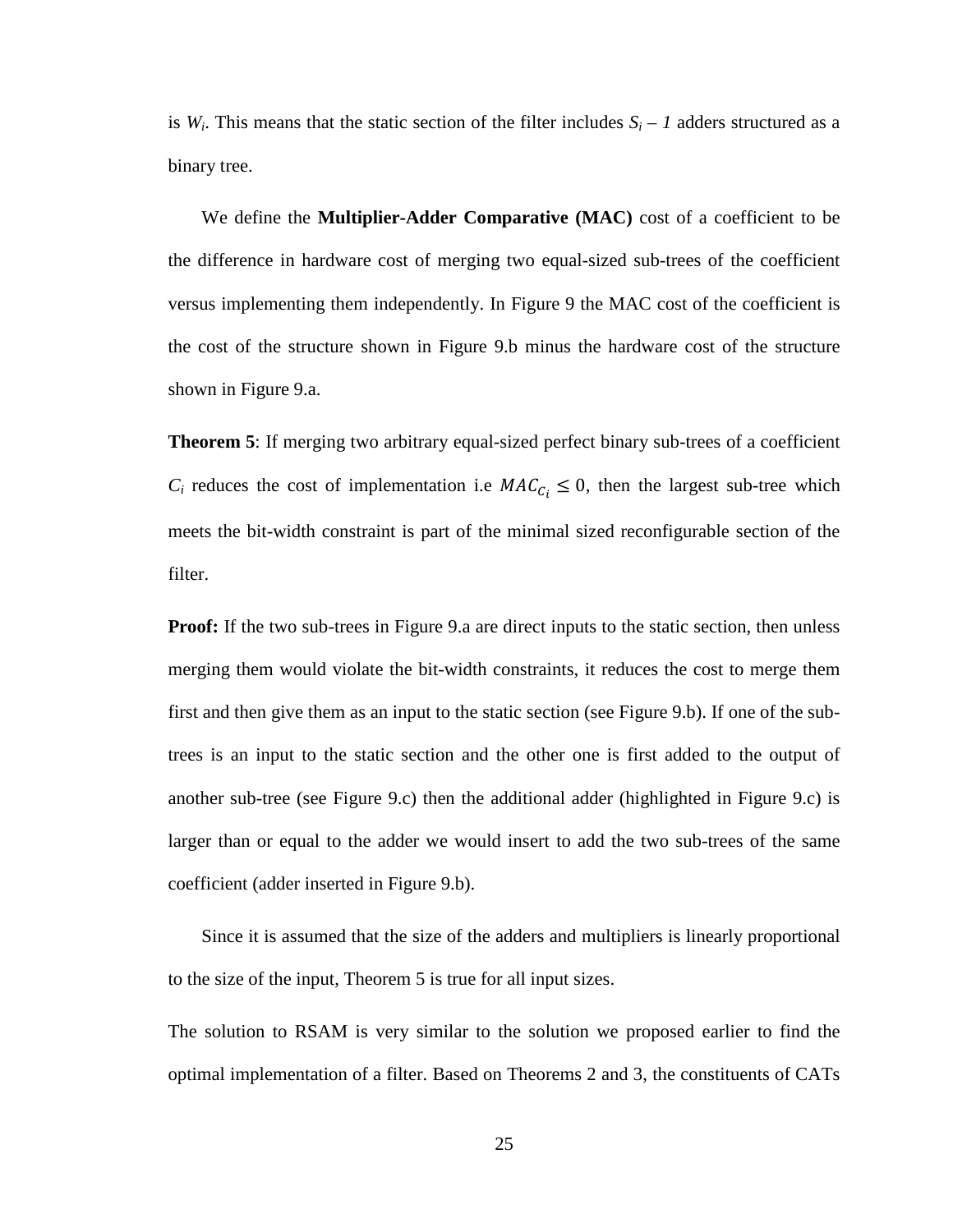in the optimal implementation of a filter are perfect binary sub-trees. The solution to RSAM also includes clustering among complete graphs with a power of 2, number of nodes. [Figure 10](#page-28-0) shows the graph representation for a sample RSAM problem.



**Figure 9. Merging sub-trees of the same size**

<span id="page-27-0"></span>Each *node N* represents inputs that are multiplied to a coefficient. As can be observed in [Figure 10.](#page-28-0)a, each node has two fields. The coefficient and also the sub-tree size (number of inputs) for that coefficient. Initially each input is represented using one node, thus the sub-tree size for the node is equal to 1. A collection of nodes constructs *hyper-nodes (HN)* as shown in [Figure 10.](#page-28-0)a. Each hyper-node includes a list of coefficients as well as the sub-tree size associated with each coefficient. Initially each hyper-node holds complete graphs of nodes. All the nodes in the hypernode include the same coefficient. The size of the complete graphs is derived from binary representation of the number of inputs for each coefficient (Theorems 2 and 3). [Figure 10.](#page-28-0)b shows 17 nodes and two hyper-nodes (one of size 1 and the other of size 16) for coefficient  $C = -3$ from the example of [Figure 4.](#page-12-0)

The nodes can only be merged with other nodes inside the same hyper-node. We call a node **Incomplete (IC)** if it can still be merged with other nodes inside the same hyper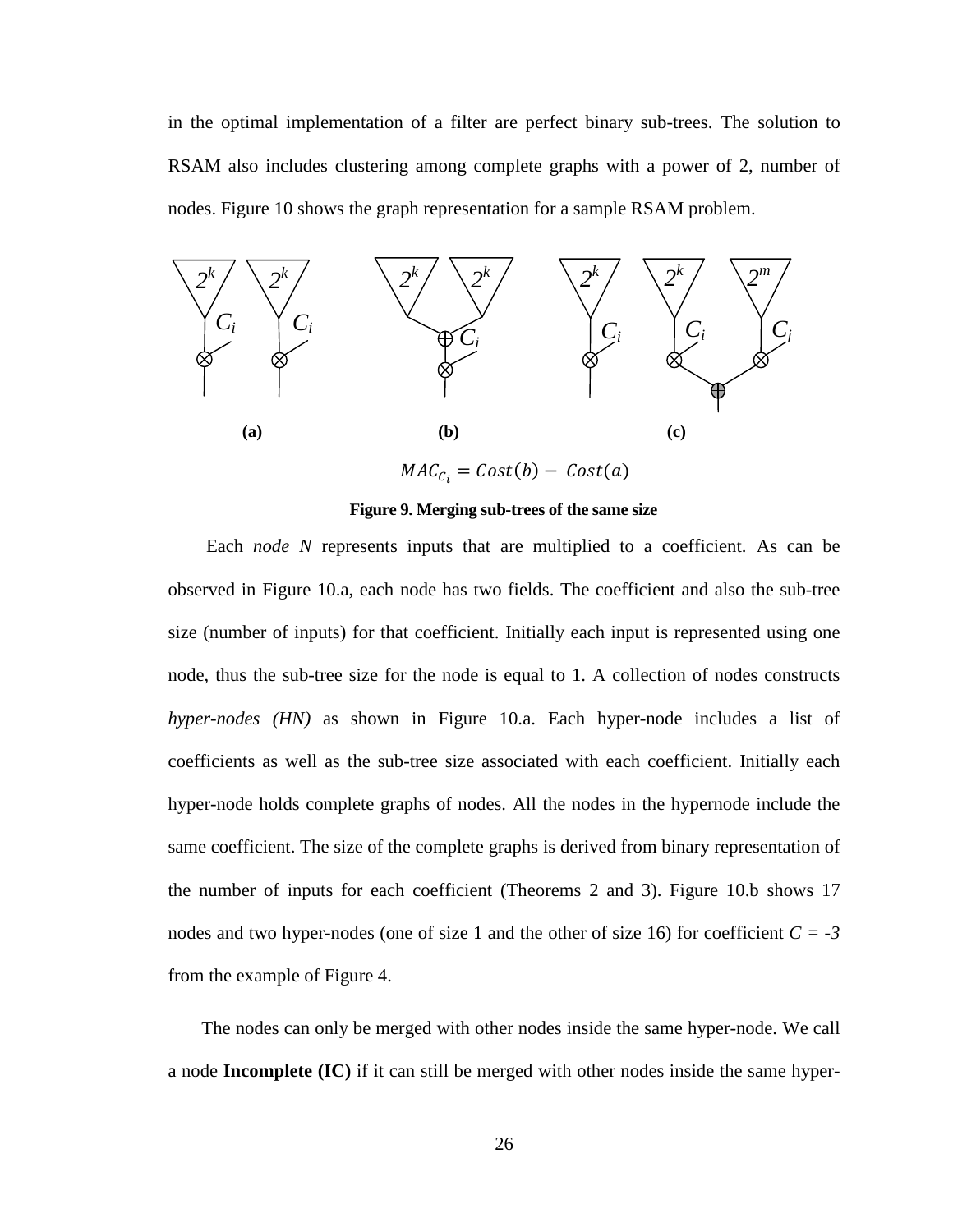node. Accordingly we call a node, **Complete-Unassigned (CU)** if the node is complete (it cannot be merged further) but the output bit-width is less than the constraint  $W_i$ . IC and CU nodes are shown in [Figure 10.](#page-28-0)b. Hyper-nodes can be merged together only if the nodes they cover are CU nodes. When merging the hyper-nodes, for the sub-trees that are multiplied to the same coefficient, we first add the result of the sub-trees and then multiply them to the corresponding coefficients.

At stage 0 of our algorithm, we determine the coefficients  $C_i$  for which  $MAC_{C_i} \leq 0$ . As mentioned in Theorem 5, for these coefficients we merge the nodes inside the hypernodes unless the output bit-width of the nodes violates the constraint  $W_i$  when we assign the output of the IC nodes to the inputs of the static section. For the rest of the coefficients ( $MAC_{C_i} > 0$ ) we need to find the lowest cost merging of the nodes. The options include merging the IC nodes or merging the CU nodes. To optimally merge the hyper-nodes we need to apply the optimal MAT generation algorithm. As well we use the search algorithm we proposed earlier to determine the optimal hyper-node merging strategy (to determine the optimal CAT configuration for each coefficient). We continue this until we generate as many as  $S_i$  outputs from the reconfigurable section.



<span id="page-28-0"></span>**Figure 10. Graph representation of the filter to solve RSAM problem**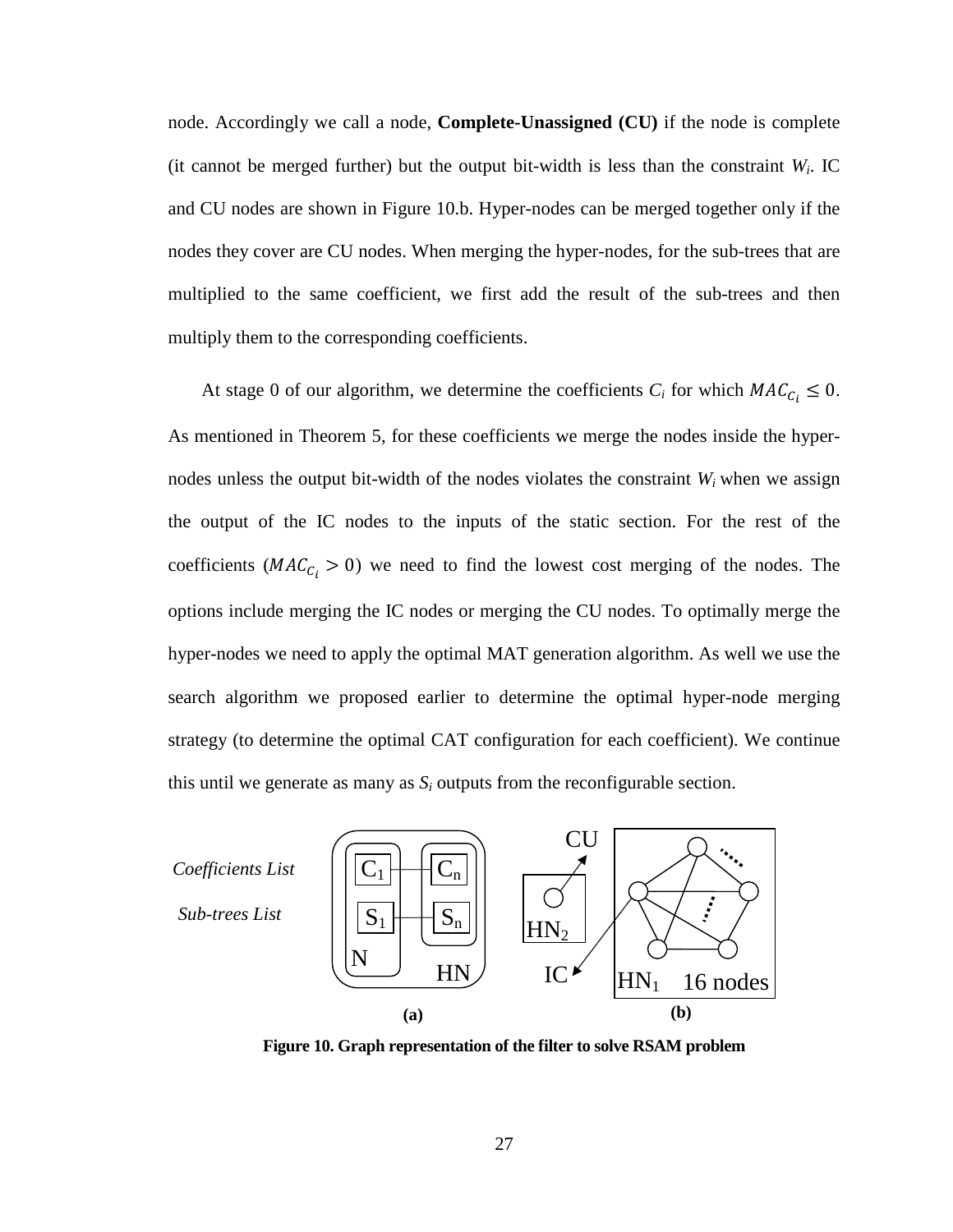Using the same analysis for full optimization of the filters, it can be shown that the solution to RSAM is optimal with polynomial worst case run-time.

# <span id="page-29-0"></span>**4 Joint Optimization Across Designs**

Reconfiguration time overhead for reconfiguring one design for another, can be accurately measured after the floor-planning and placement when the exact area of the circuit on the FPGA is determined. This overhead is directly proportional to the size of the area being reconfigured [\(\[6\]](#page-49-7) and [\[22\]\)](#page-50-10). Thus to reduce the overhead it is important to reduce the size of the circuit that is reconfigured. However in the context of filter design problem discussed in this paper, this does not necessarily mean that we need to minimize the size of the reconfigurable section of the individual designs to reduce the overhead.



**Figure 11. Reconfiguration scheme of two designs**

<span id="page-29-1"></span>In the previous works including [\[24\]](#page-50-12) and [\[26\]](#page-51-1) *module reuse* has been mentioned as an effective way to reduce the reconfiguration overhead. As shown in [Figure 11](#page-29-1) designs *D1* and *D2* have a common module. If the common module of the two designs is placed at the same location then, as can be observed in [Figure 11,](#page-29-1) the reconfiguration overhead can be effectively reduced. The reduction in overhead is proportional to the area of the common module.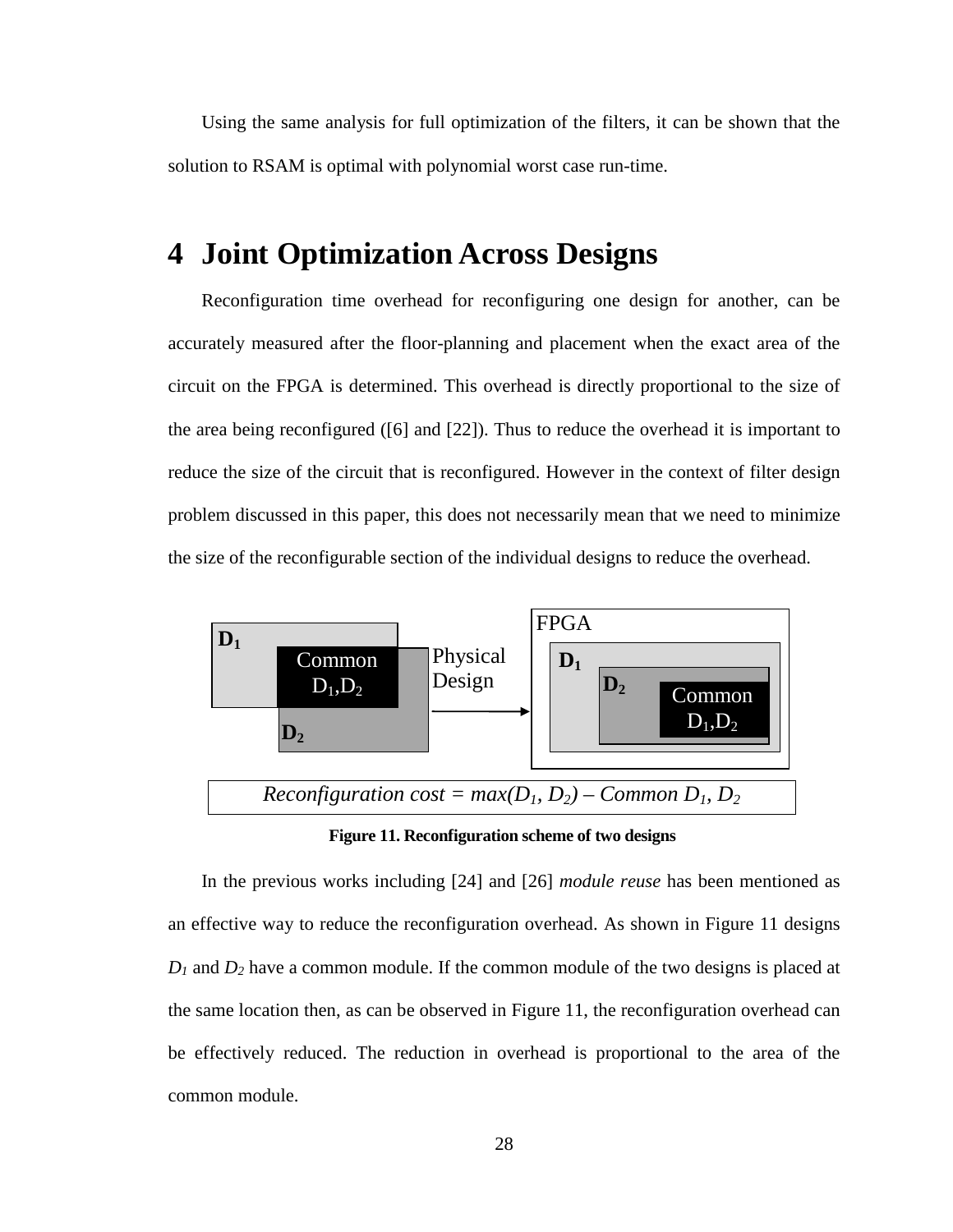This prompts that in the problem of filter design, for a sequence of filters, we need to find similarity in filters structures and exploit that similarity to reduce the reconfiguration overhead while reconfiguring the filters. Our approach in this work is to design the individual filters to become similar in structure instead of explicitly extract the similarity in structure.

While this approach provides better opportunities to find similarity in filters structures, it may result in larger implementations. The two structures shown in [Figure](#page-30-0)  [12.](#page-30-0)a and [Figure 12.](#page-30-0)c can be represented in functionality by the structure shown in [Figure](#page-30-0)  [12.](#page-30-0)b. However, as can be observed this structure is larger than both structures.



**Figure 12. Common structure which enforces similarity**

<span id="page-30-0"></span>To have control over the abovementioned tradeoff between the size of the individual designs and the total reconfiguration overhead, we propose minimizing a linear cost function of area and total reconfiguration overhead for a sequence of filters.

We define the problem of **Joint Filter Design (JFD)** as follows:

A known sequence of designs  $D_1$ , ...,  $D_n$  is given. For a given level of implementation, a structure should be designed for each filter to minimize a linear cost function of total reconfiguration time and the area of the design.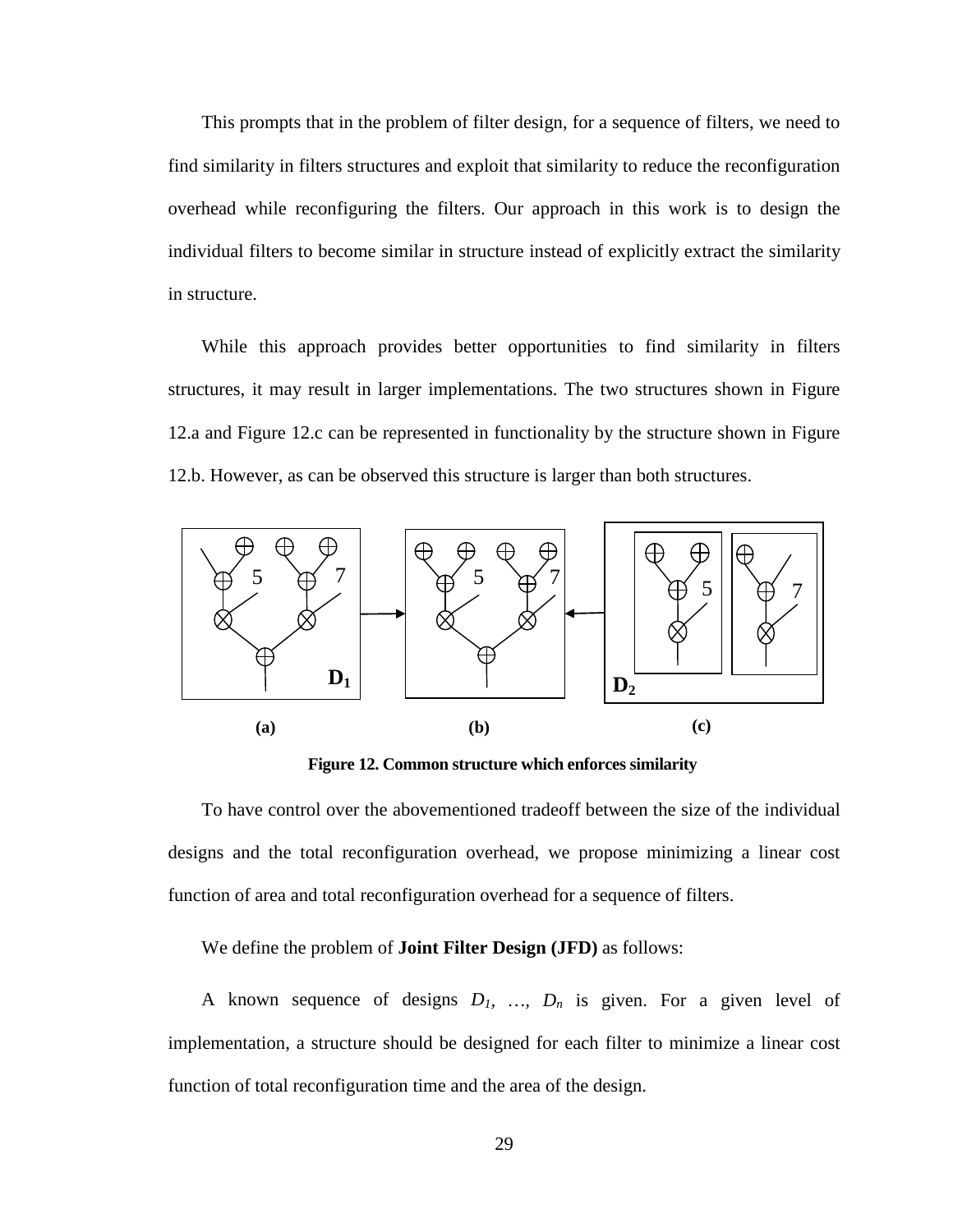#### *4.1 Partial Reconfiguration Scheme*

In this work we follow Module-based partial reconfiguration scheme introduced in [\[5\]](#page-49-8) and [\[6\].](#page-49-7) In this scheme the modules of the design are categorized as *static* modules and *reconfigurable* modules. Our description of static and reconfigurable sections of a filter fits this definition. Static modules are not reconfigured during the run-time of the system while reconfigurable modules are reconfigured in run-time. The communication between the static modules and reconfigurable modules is possible through specialized connections called "bus macros". Our approach to solve the JFD problem enhances the approach introduced in [\[1\]](#page-49-0) and proposes a solution in the context of the theoretical analysis explained earlier in this paper. Our proposed solution can be summarized in the following three steps:

1. Determine the occurrence frequency of each coefficient across the designs. For each coefficient form an *n*-tuple.

2. Partition each *n*-tuple, and for each partition find the optimum number of inputs that maximizes a profit function which is explained later in this section.

3. Jointly design the filters for the given inputs.

The idea is to find the similar filters and for those filters, to jointly design the structure. We need to do that for every coefficient. [Figure 13](#page-32-0) can make this clearer. The *n*-tuple shown in [Figure 13](#page-32-0) represents the occurrence frequency for a specific coefficient (an arbitrary coefficient  $C_1$  in this example) for the 10 filters we need to jointly design. The order of the elements in the *n*-tuple, represents the given sequence for reconfiguring the filters i.e we first configure  $F_1$  and then  $F_2$  and so on. The value of the elements of the *n*-tuple represent the number of occurrences of that coefficient in the coefficient set of the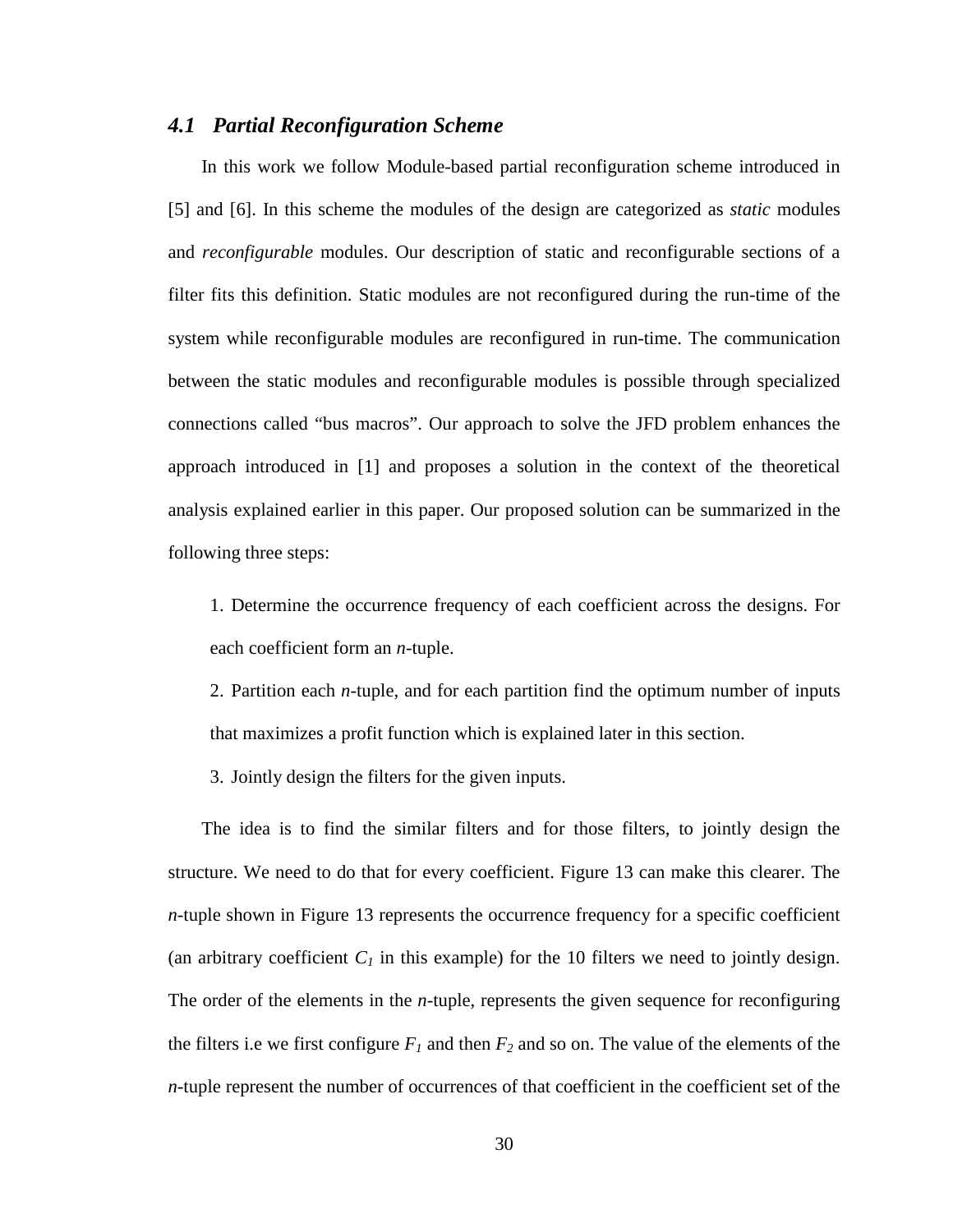corresponding design, as an example in the coefficient set of filter  $F_I$  there are 13 occurrences of coefficient *C1*.

By partitioning the *n*-tuple associated with each coefficient in Step 2, we are grouping the filter designs that have similar occurrence frequency of that coefficient. The filters in each partition have a common sub-structure for that coefficient i.e  $F_1$ ,  $F_2$  and  $F_3$ that are partitioned together, will have a common substructure for coefficient *C1*.

The next part of Step 2, is to find the optimum size of this common substructure for the filters that are grouped together. This optimum size is determined by a profit function which should be maximized. This profit function as will be explained later in this section is a function of area and reconfiguration overhead. In the example of [Figure 13,](#page-32-0) for filters  $F_1$ ,  $F_2$  and  $F_3$  the size of this common substructure for coefficient  $C_1$  is determined to be 16.



**Figure 13. Partitioning the designs to similar sub-sequences**

<span id="page-32-0"></span>After determining the size of the common substructures which are shared among a subset of filters, we need to jointly design the filters. As mentioned earlier, the objective is to minimize a linear cost function of area and reconfiguration overhead. The three important steps in joint design of the filters are partitioning, determining the optimal common cluster size and designing the individual filters. In the following we will explain these three steps in more detail.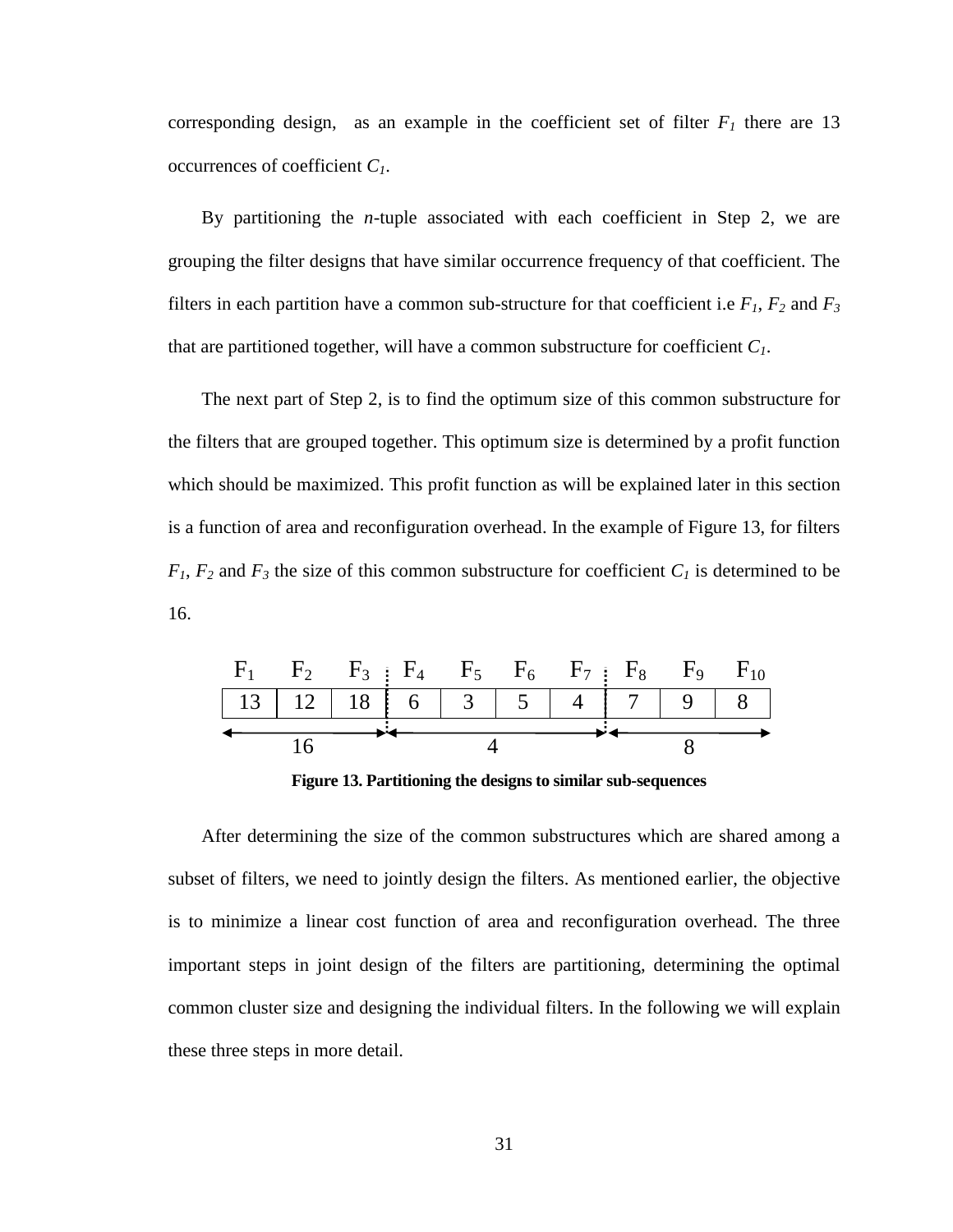#### <span id="page-33-1"></span>*4.2 Optimal Common Cluster Size*

**Definition:** For a given sequence of designs  $F_1$ ,  $F_2$ , ...,  $F_n$  find the **Optimal Common Cluster Size (OCCS)** that minimizes a linear function of the area of the individual designs and the total reconfiguration time for the designs.

We define **Reconfiguration Size Saving (RSS)** of a tree as the size of the common tree structure between the two consecutive designs. While reconfiguring the filters we avoid reconfiguring this common structure. The reconfiguration time that we save is proportional to the size of the structure we are avoiding to reconfigure. The **Overhead** of a tree for a design is defined as the difference in size of that tree and the size of the trees in the original implementation. In [Figure 14](#page-33-0) the number of inputs to the coefficient for the original filter is 13. The size of the chosen sub-tree is 16. The RSS is the part of the structure that is drawn in solid lines. On other hand the part of the structure in dotted lines shows the Overhead we need to pay to implement the adder tree to add 13 inputs by the chosen sub-tree. The additional inputs do not affect the functionality of the filter as the values to these inputs are all set to 0.



**Figure 14. Overhead and reconfiguration saving of a sub-tree**

<span id="page-33-0"></span>The value for OCCS should maximize the following profit function:

$$
Profit = RF \times RSS - (1 - RF) \times Overhead
$$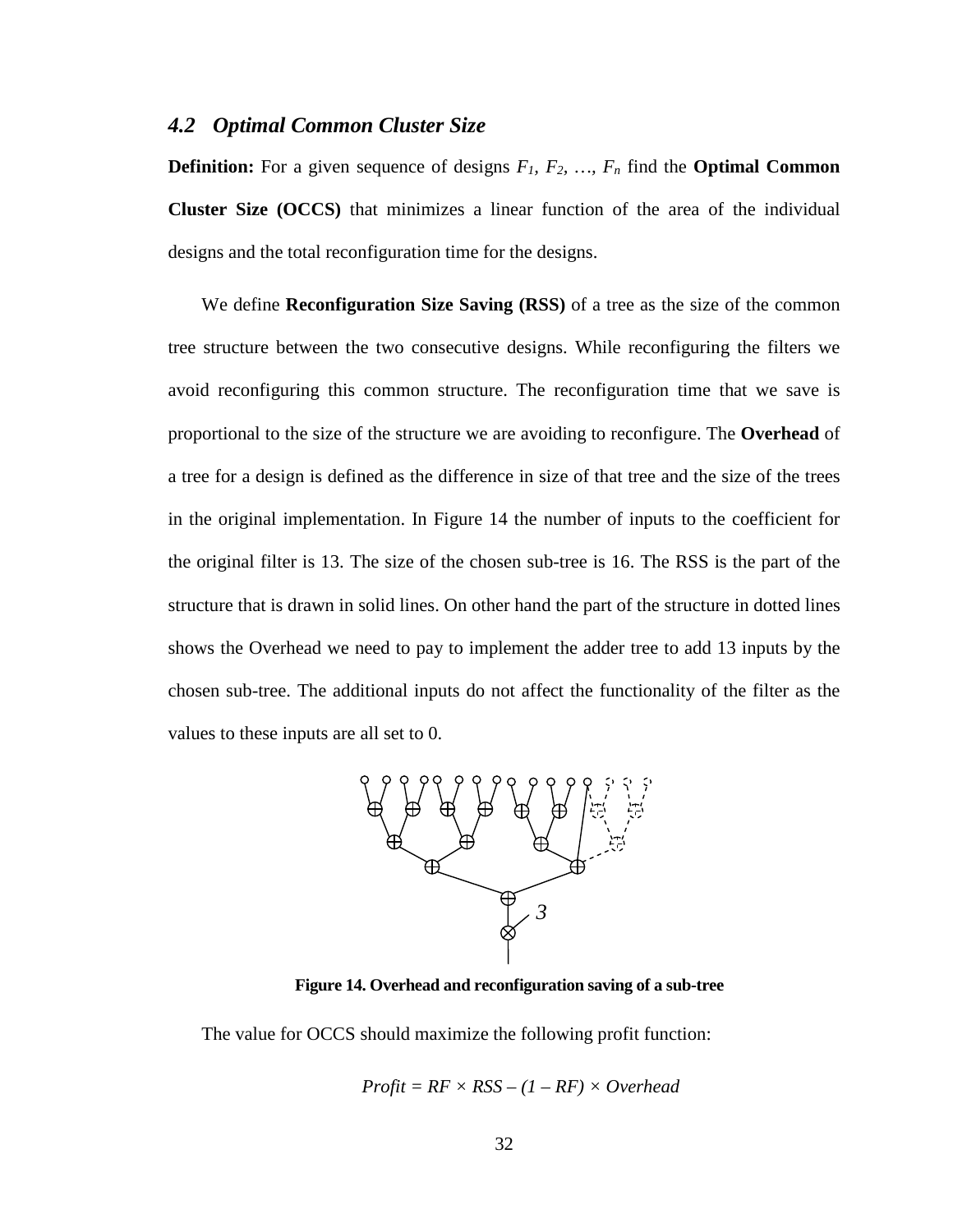**RF (Reconfiguration Factor)** is the coefficient that determines the importance of reconfiguration time versus the size of the individual filters. By appropriately tuning *RF* we can generate a spectrum of designs from highly optimized individual implementations (when  $RF = 0$ ) to designs with negligible reconfiguration overhead (when  $RF = 1$ ).

To determine the OCCS we need to search through different tree sizes. Assume  $OPT_{CCS}(\mathcal{A}_1^n)$  is the optimal profit value we gain from finding the *OCCS*. The array  $\mathcal{A}_1^n$ , represents the elements of the *n*-tuples from Step 1. The following equation shows how  $OPT_{CCS}(\mathcal{A}_1^n)$  is calculated.

$$
OPT_{CCS}(\mathcal{A}_1^n) = Max_{K \leq 2^{\lfloor \log(\max(A[i])) \rfloor}}^{K \geq 2^{\lfloor \log(\min(A[i])) \rfloor}}(Profit(K) + OPT_{CCS}(\mathcal{A}_1^n - K))
$$

For each possible value of *K* (*K* is a power of 2) we find the profit (based on the equation for profit function) of having a cluster of size *K* as part of the *OCCS*. Since we might have residuals left in the *n*-tuple, we need to repeat the process for the residual considering that value *K* is part of the tree of the common cluster  $(OPT_{CCS}(A_1^n - K))$ calculates the residual). The *OCCS* can be obtained by adding all the *K*s that result in the optimum value for the corresponding *n*-tuple. As well we have:  $OPT_{CCS}(\mathcal{A}_1^n)_{\forall A[i]\leq 1} = 0$ .

#### *4.2.1 Time-complexity Analysis*

Assume that the occurrence frequency list given as the input to the *OCCS* algorithm has *m* elements and that the value of the largest element is *r*. The time complexity to find *r* is *O(m)*. At each level of recursion we need to compare *O(log r)* (lower and upper boundary of *Max*) solutions. By applying branch and bound techniques to avoid suboptimal solutions we can show that by at most  $O(log r)$  recursions we can find the optimal solution. Thus in the worst case the algorithm finds the optimal solution in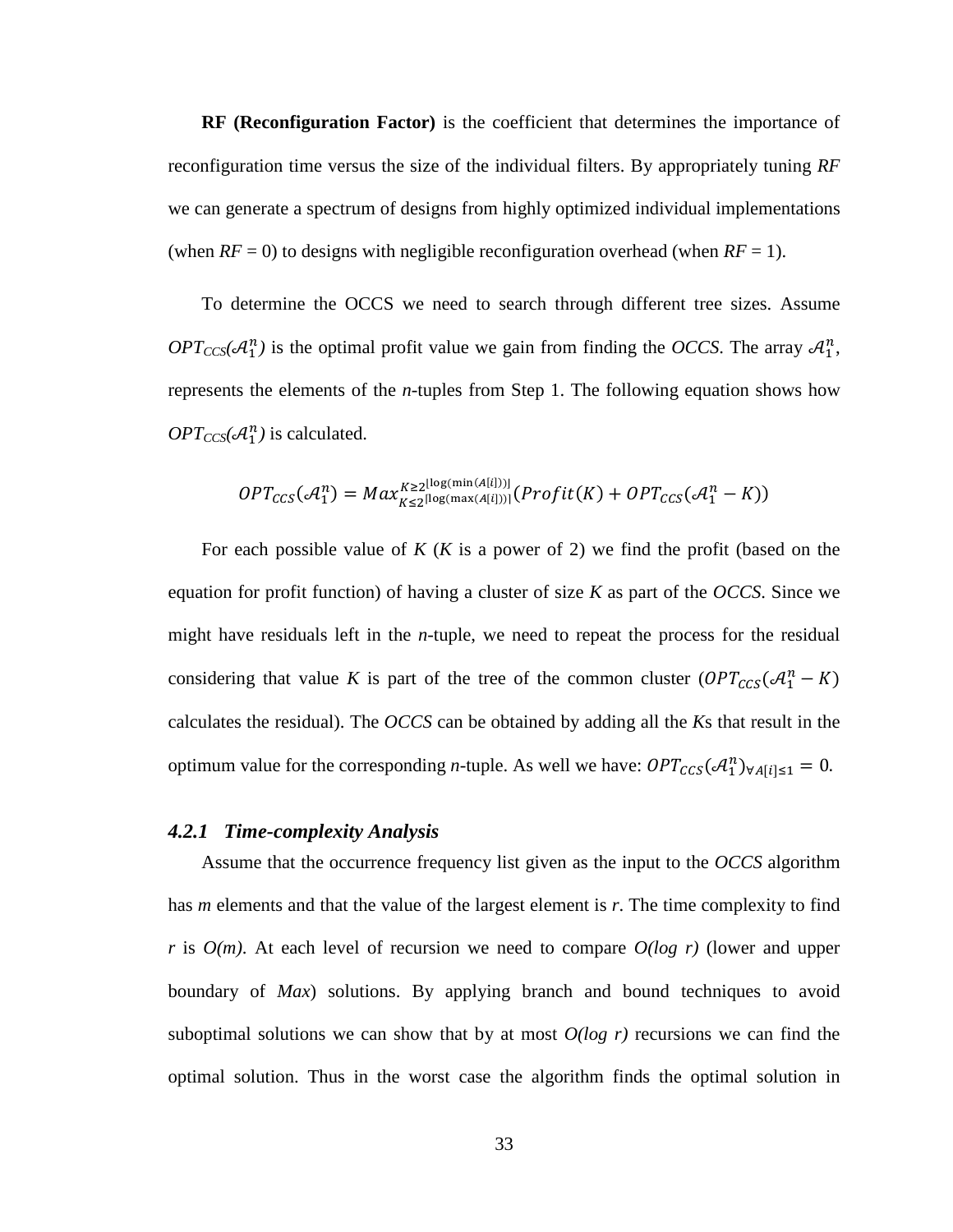$O(log<sup>2</sup> r)$  steps. At each step we need to find the profit of having a common cluster of size  $K$  (calculate *Profit*  $(K)$ ). The main part in calculating the profit function is to calculate the cost of the adder tree to determine the reconfiguration saving and also to determine the overhead for individual designs. The cost of an adder tree to add *h* inputs of equal size together, can be calculated in  $O(log h)$ . In the worst case the value of h is equal to *r*. Thus the time complexity of the algorithm is  $O(m + m(\log^3 r))$ . If we have *n* filter masks (the maximum value of *m*) each of which has at most *k* inputs (the maximum value of *r*) the worst case time complexity would be  $O(n(\log^3 k))$ .

### *4.3 Partitioning*

In the previous subsection we showed how to find the OCCS for a given *n*-tuple. Now we need to use that information to optimally partition the designs sequence into subsequences. The designs that are grouped together during partitioning, share a common cluster determined by the OCCS algorithm explained earlier. This common cluster is not reconfigured while reconfiguring the filter designs in the same partition.

We propose a solution which uses dynamic programming to solve the problem of partitioning. *OPT<sub>SP</sub>(0,n)* is defined as the optimal partitioning of the first *n* elements. By optimal it means that this partitioning maximizes overall profit function that was defined in Section [4.2.](#page-33-1)  $OPT_{CCS}(\mathcal{A}_{k+1}^n)$  is the profit of the Optimal CCS (OCCS) for the subsequence  $F_{k+1}$ , ...,  $F_n$ . We can define a recursive relation for  $OPT_{SP}(0,n)$  as follows:

$$
OPT_{SP}(0, n) = Max_{0 \leq k}^{k \leq n-1} (OPT_{CCS}(\mathcal{A}_{k+1}^n) + OPT_{SP}(0, k)) OPT_{SP}(0, 0) = 0.
$$

The above equation assumes that in the optimal partitioning of the first *n* elements, the last  $n - k$  elements form a partition. Then we need to find the optimal partitioning of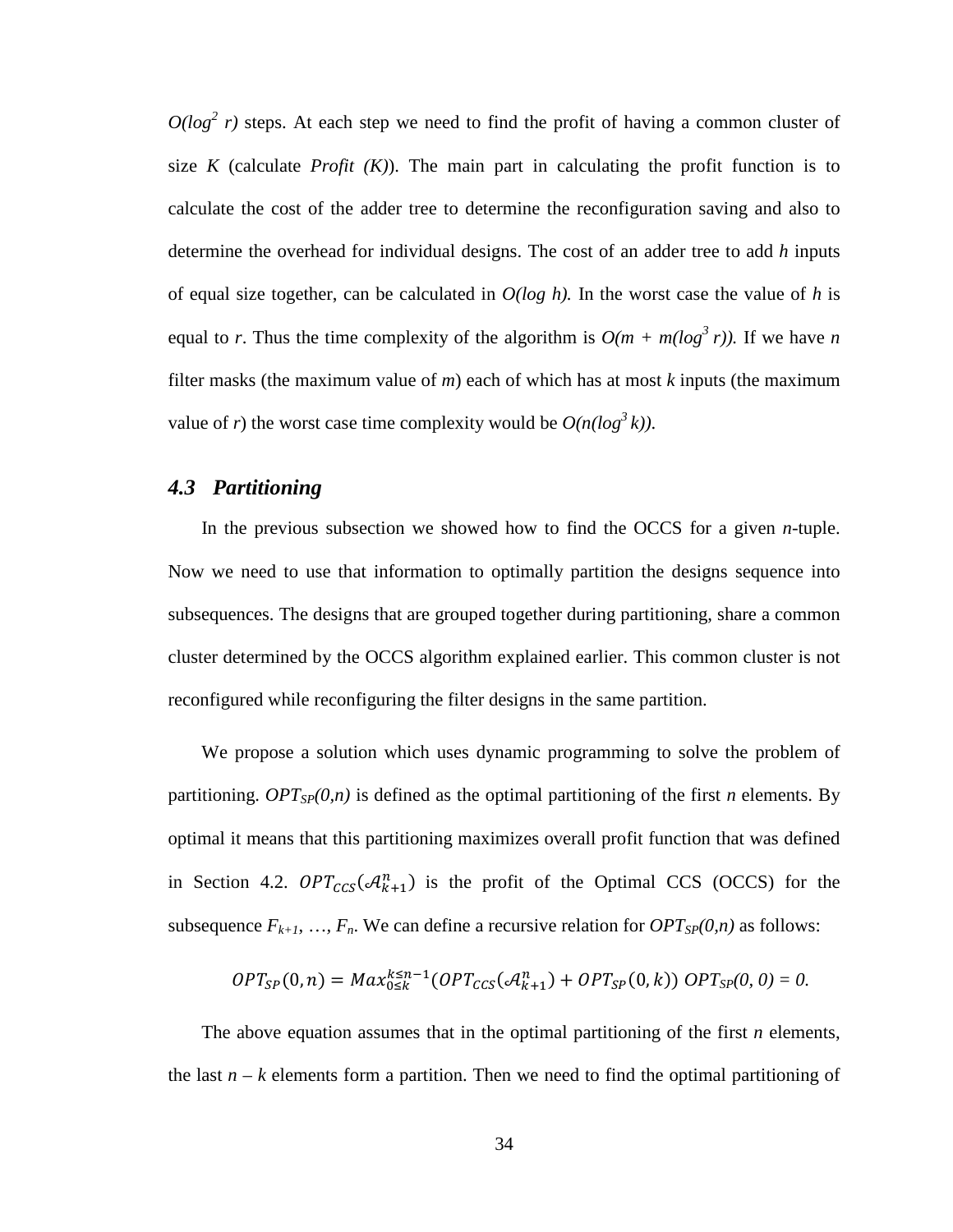the first *k* elements. We need to find *k* at each level of recursion. From all possible values of  $k$  ( $0 \le k \le n - 1$ ), the one that maximizes the profit of the partitioning is chosen. The corresponding values for *k* determine the subsequences for partitioning.

#### *4.3.1 Time-complexity Analysis*

To find the optimal partitioning, we need to consider calculating the OCCS for all subsequences for a sequence of n elements. There are  $O(n^2)$  of these subsequences (*n* choices for the start index of the subsequence and *n* for the end index). Because of the recursive nature of the proposed dynamic programming approach a straightforward implementation would calculate the value of OCCS for the same subsequence over and over again. To avoid that, we use *memoization* [\[4\]](#page-49-9) to calculate and store the value of OCCS for each subsequence just once. With this approach, there  $O(n^2)$  times that we need to call our *OPT<sub>CCS</sub>* subroutine. In an instance of JFD problem where we have a sequence of *n* filters with at most *k* inputs, the worst case time complexity for our partitioning algorithm is  $O(n^3(log^3 k))$ .

### *4.4 Joint Filter Design*

For a given level of implementation  $i$ , there are  $S_i$  inputs from the reconfigurable section of each filter  $F_j$  to the static section. The size of the inputs to the static section is *Wi* which is regarded as the constraint on the size of the outputs of the reconfigurable section. After partitioning the sequence of the filter designs for each coefficient and determining the OCCS for each partition, we need to design the filter structures.

In the graph representation of JFD problem, the nodes in addition to information regarding the associated coefficient and the tree size (shown in [Figure 10.](#page-28-0)a) also include the list of the designs that share the node. Accordingly hyper-nodes also include the list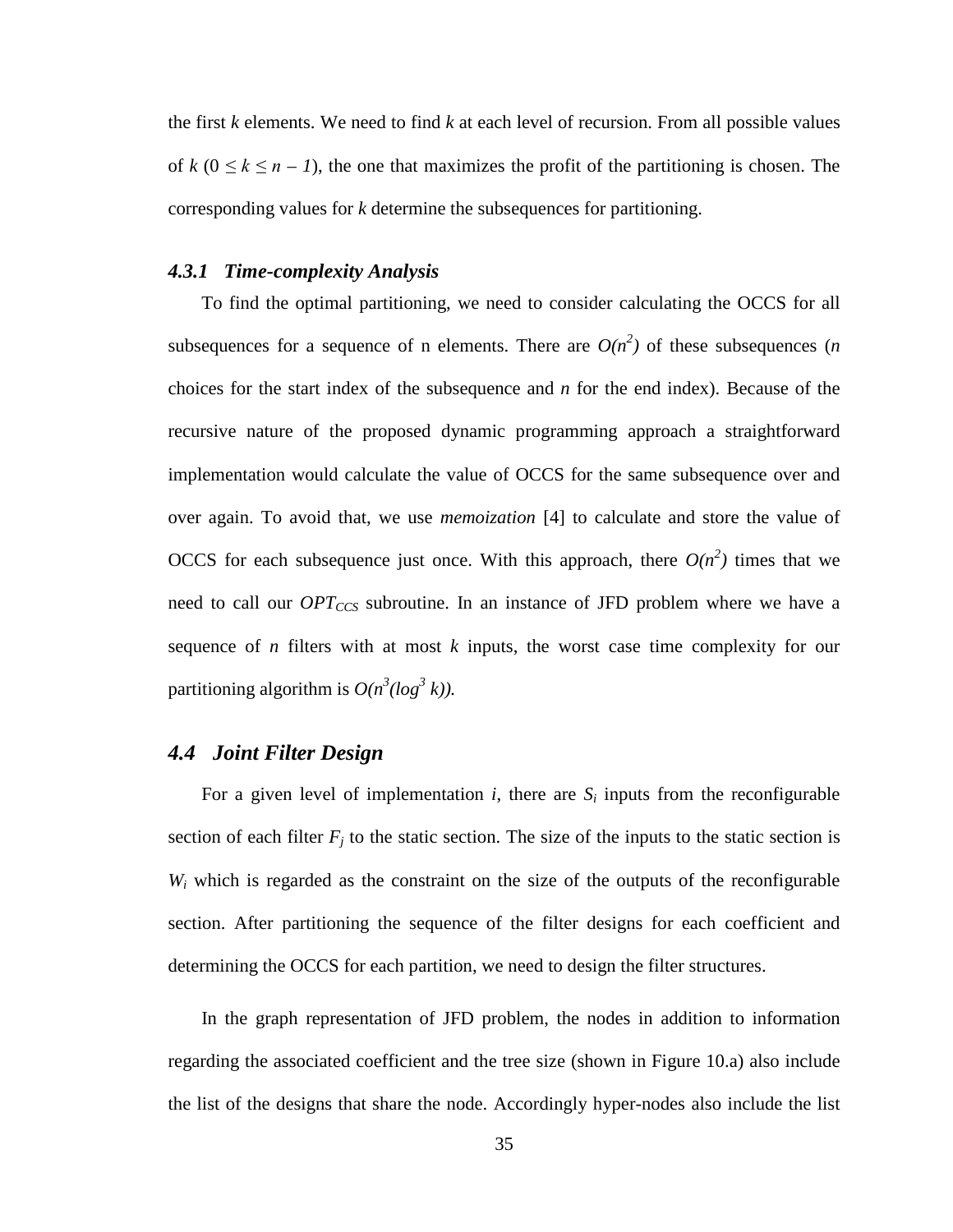of the designs sharing the hyper-node (shown in [Figure 15\)](#page-37-0). Initially each node represents one input. The list of the designs sharing the node is derived after applying partitioning algorithm, explained earlier. As well hyper-nodes initially contain complete graphs of the nodes that are shared among the same list of designs.

Similar to the solution to RSAM and based on Theorem 5, for the coefficients *Ci* where  $MAC_{Ci} \leq 0$ , we merge the nodes to generate a CU node, unless they violate the bitwidth constraint *Wi*, when we assign the output of these IC nodes to the static section. For other coefficients we need to determine whether it is beneficial to merge the IC nodes or to merge the hyper-nodes covering CU nodes. The main difference between the proposed algorithms for JFD problem and RSAM problem is in how we merge the hyper-nodes. In the proposed algorithm for RSAM, to merge the hyper-nodes we need to apply optimal MAT generation algorithm. However in JFD problem the challenge in merging the hyper-nodes is that the hyper-nodes do not belong to the same design anymore.



<span id="page-37-0"></span>**Figure 15. Adding two clusters with unequal design lists**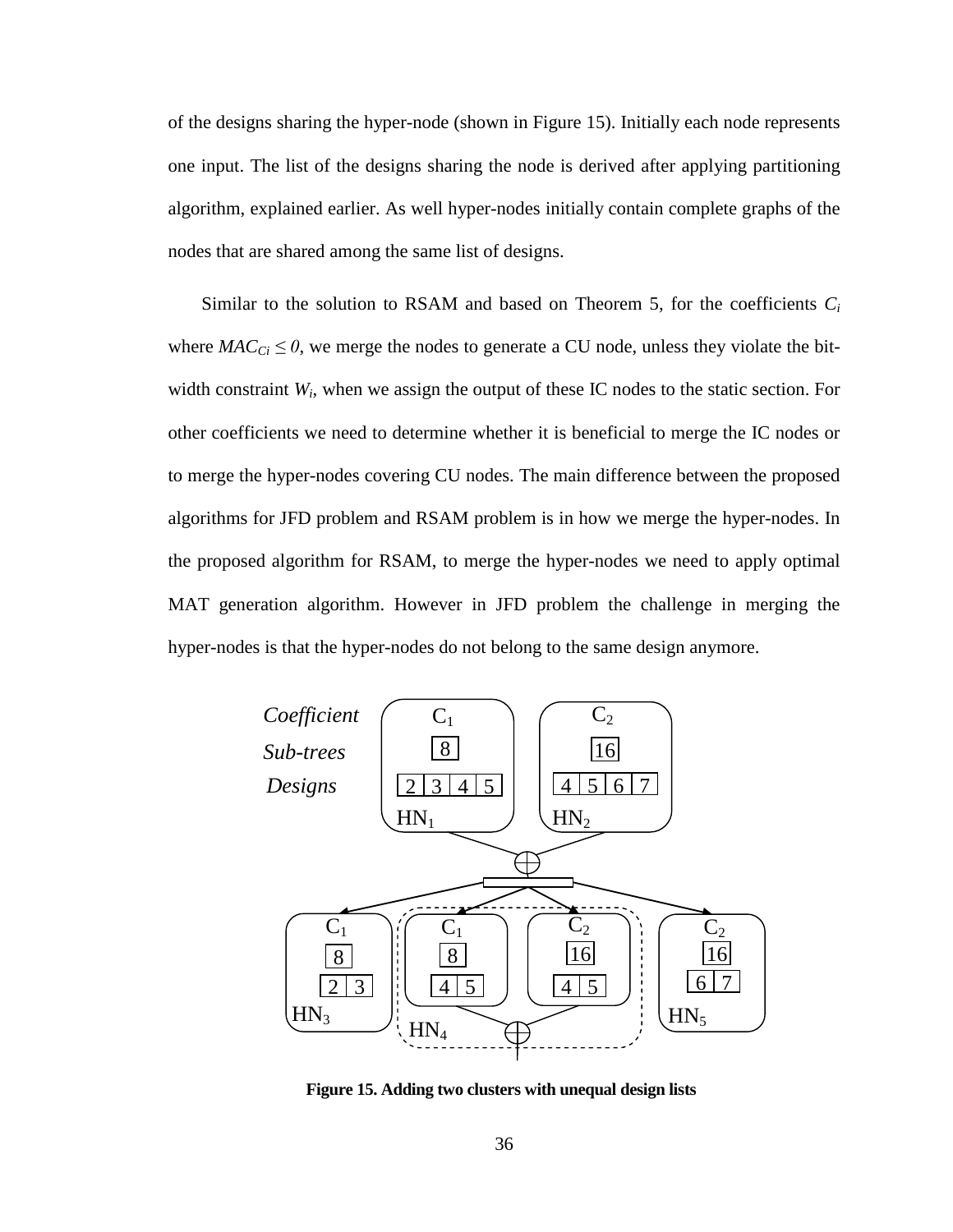[Figure 15](#page-37-0) shows an example where two hyper-nodes *HN1* and *HN2* are added (merged) together. Since the two hyper-nodes are shared among different design lists, the result of merging the two hyper-nodes can be used just for the intersection of the designs sharing the two hyper-nodes which is designs  $F_4$  and  $F_5$ . Merging the two hyper-nodes, results in an overhead to reconfigure the sub-tree structure for coefficient  $C_1$  from  $F_3$  to  $F_4$  and to reconfigure the sub-tree structure for coefficient  $C_2$  from  $F_5$  to  $F_6$ . In designing the MAT this problem has not been considered. Thus a new approach should be taken to design the MAT for individual filters to minimize the cost function which includes both design size and also reconfiguration cost. We call this new approach **Joint Multiplier Adder Tree** (**JMAT**) design.

#### *4.4.1 Joint Multiplier Adder Tree (JMAT) design*

We assume that for *k* different filter designs, there are a total of *n* inputs (outputs of CU nodes) that should be added together in a way that for filter  $F_I$ , there are  $n_I$  inputs and  $m_1$  outputs, for filter  $F_2$ , there are  $n_2$  inputs and  $m_2$  outputs and etc. Some of the inputs are shared among more than one design furthermore the bit-widths of the inputs are different. We need to design the minimum cost adder trees for each filter to add the given list of inputs and generate the outputs.

To design the JMAT we propose a solution based on *k*-clustering. There are initially *n* hyper-nodes that represent the *n* inputs to the adders. Each hyper-node holds information about the list of the designs that share the input. Only those hyper-nodes that share at least one design in their corresponding design list can be merged together. The weight of the edges connecting the nodes is the cost of adding the output of the two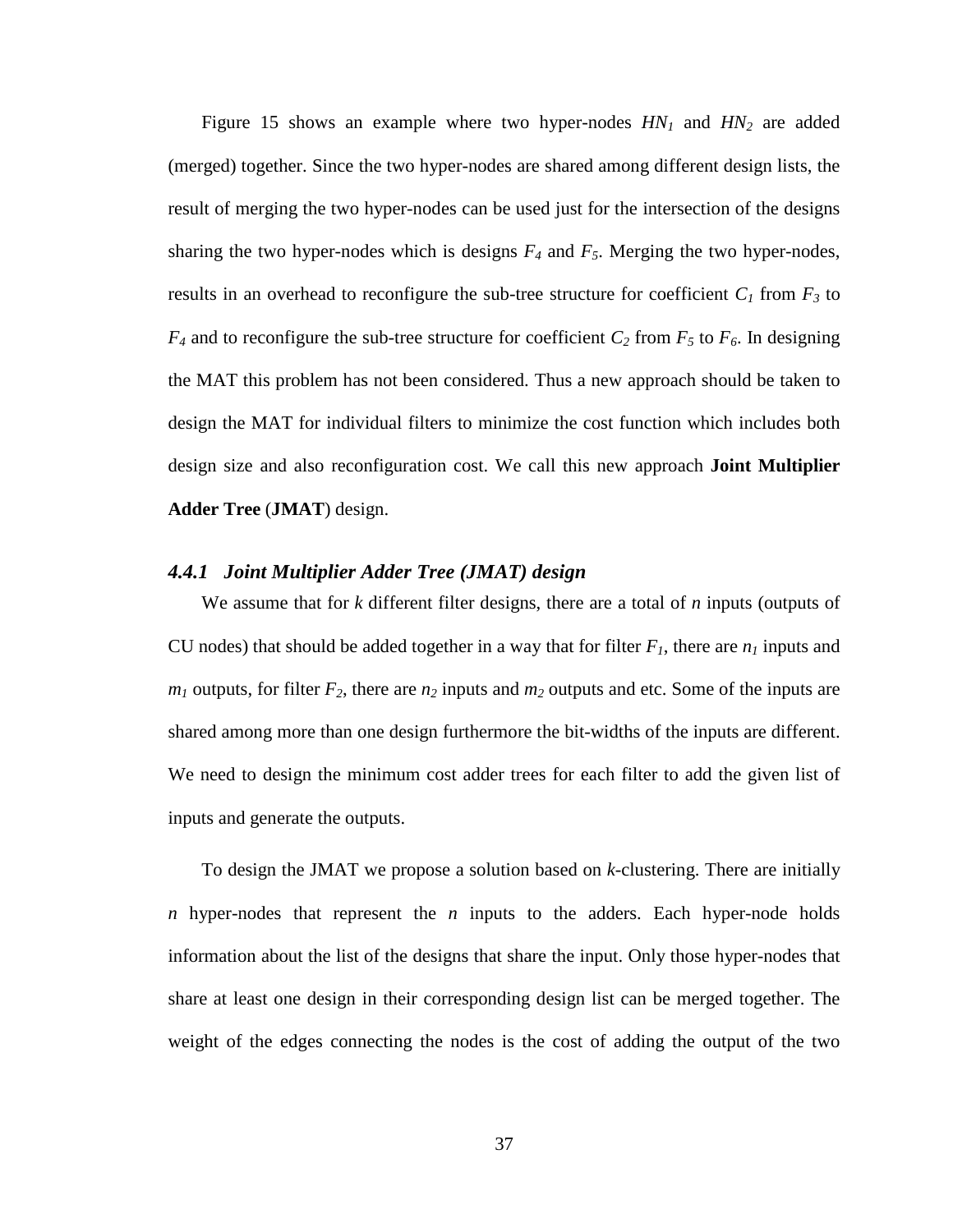hyper-nodes (merging the hyper-nodes). The cost of merging two hyper-nodes is defined as follows:

$$
\alpha \times Cost_{Adder} + \beta \times Cost_{Reconf}
$$

*CostAdder* is defined as the size of the adder being inserted to add the structure of the two hyper-nodes. *Cost<sub>Reconf</sub>* is the added/reduced reconfiguration cost between every two consecutive designs in the designs list of the two hyper-nodes. We study two different cases to determine the weight of the edge connecting the two hyper-nodes:

1. The designs lists for the two hyper-nodes are not equal but have an intersection: This is the case shown in [Figure 15.](#page-37-0) In the example shown in [Figure 15](#page-37-0) the cost of inserting the adder for designs  $F_2$ ,  $F_3$ ,  $F_6$  and  $F_7$  is 0. However the area cost of the adder inserted in *HN4* increases the area of designs *F4* and *F5*. This additional adder also counts as a saving in reconfiguration cost from  $F_4$  to  $F_5$ . As explained earlier merging  $HN_1$  and  $HN_2$  incurs reconfiguration cost from  $F_3$  to  $F_4$  and from  $F_5$  to  $F_6$ . As mentioned earlier in Section [4,](#page-29-0) the reconfiguration cost from  $F_3$  to  $F_4$  and from  $F_5$  to  $F_6$  is assumed to be  $max(HN_3, HN_4) + max(HN_4, HN_5) = 2 \times Cost_{HN_4}$ . Thus for the example shown in [Figure 15](#page-37-0) the cost of the edge connecting  $HN_1$  and  $HN_2$  is defined as follows:

$$
(\alpha \times 2 - \beta) \times Cost_{Adder} + \beta \times 2 \times Cost_{HN_4}
$$

2. The designs lists for the two hyper-nodes are equal: In this case the two hypernodes can be added together without incurring reconfiguration cost. Because of adding an additional adder the size of each design in the designs list increases by the area of the adder. Since the merged node increases the similarity across the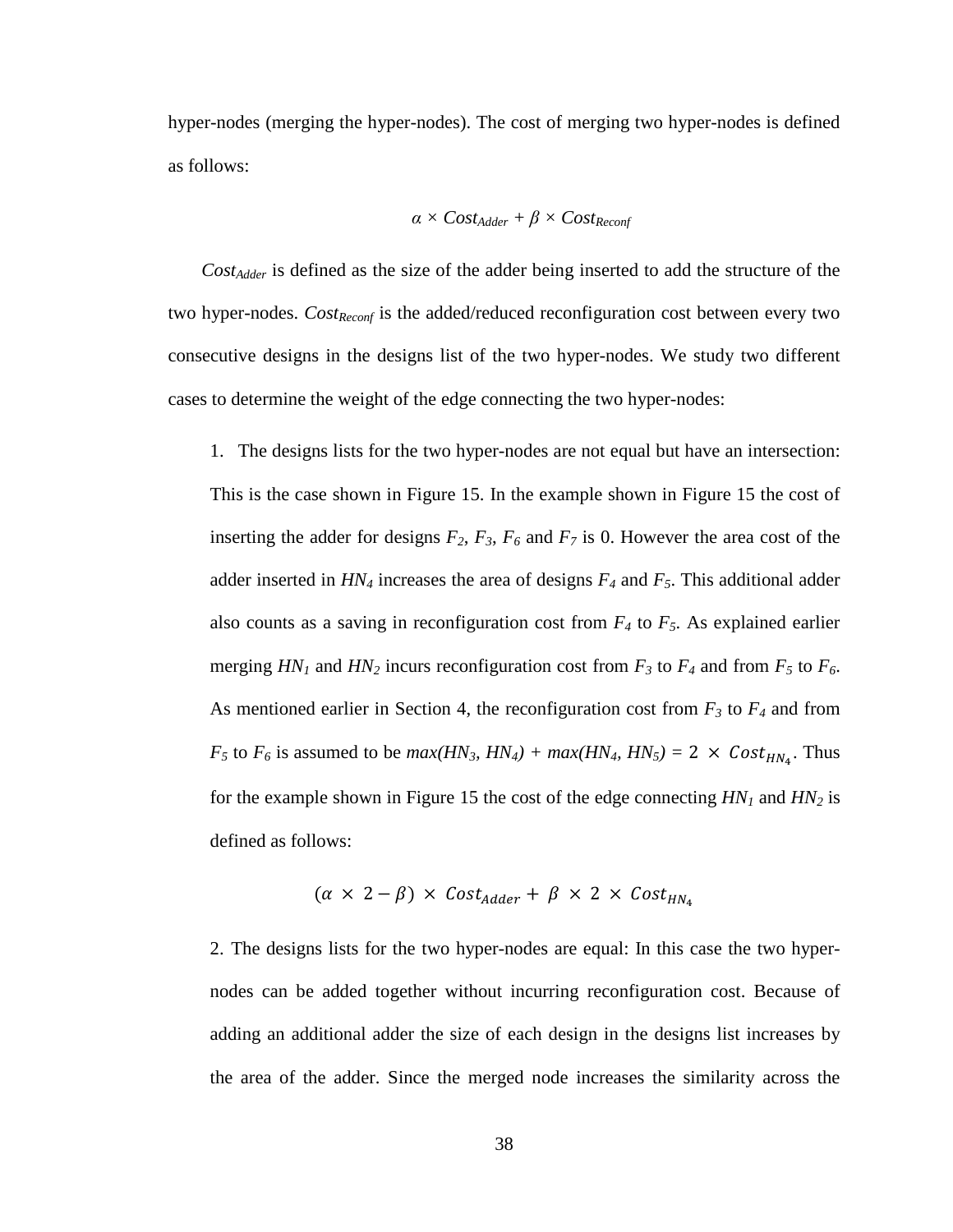consecutive designs we assume the cost of the additional adder as reconfiguration saving among the designs. Assuming that there are *k* designs in the design list, the cost would be calculated as follows:

$$
\alpha \times k \times Cost_{Adder} - \beta \times (k-1) \times Cost_{Adder}
$$

Once the weight of all the edges is determined we cluster the hyper-nodes with lowest cost together until we get the required number of outputs for each design. For the edges that have the same weight, priority is given to the two hyper-nodes that have the same output sizes, otherwise a pair of hyper-nodes is randomly selected.

The proposed algorithm for JMAT is the general case of optimally building MAT. We get the same result of the proposed algorithms for MAT by running the proposed algorithm for JMAT if we set  $\beta = 0$  and number of designs be equal to exactly 1.

## <span id="page-40-0"></span>**5 Experimental Results**

Correlation operation is a common function across a range of streaming applications. Throughout our experiments we target three important applications which make extensive use of FIR filters. These applications include "Preamble Detection" unit of 802.16e standard, correlation used for "Template Matching" in image processing and "Matchfilter" used in spectrum sensing. We briefly explain these applications and present the result of our filter design techniques for these applications.

### *5.1 Preamble Detection*

At the receiver end of a wireless system, correlation is often used to detect a certain pattern disguised in the received signal. In CDMA systems for example, to recover the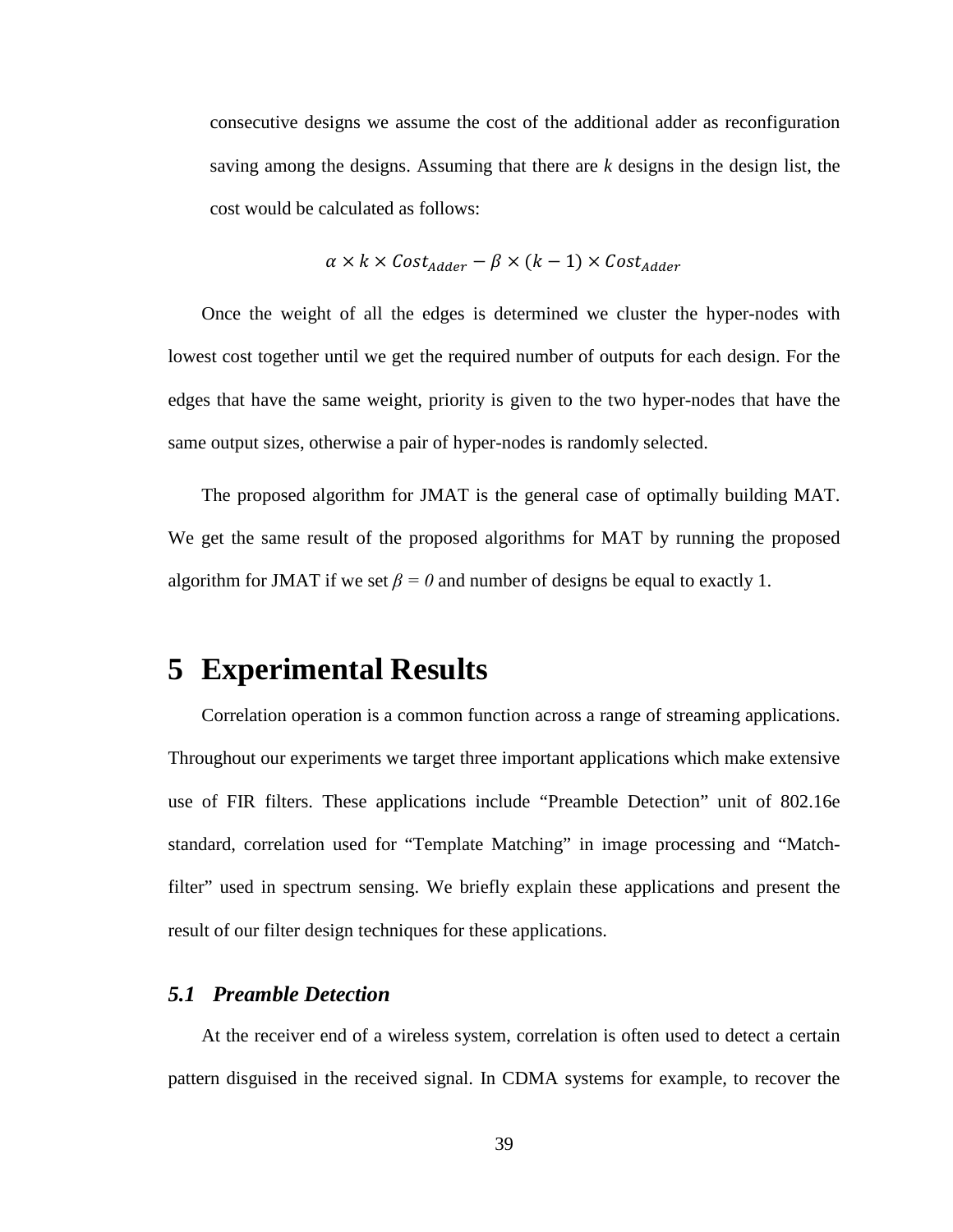information belonging to each user from the received signal, the signal is correlated against the Pseudo Noise (PN) sequence used to encode the corresponding users data. In 802.16e correlation operation is performed for timing synchronization. A preamble sequence, known to the mobile station, is sent from the base station and by correlating the received signal against the known sequence and comparing the result to a predetermined threshold timing acquisition is declared. This is done by simply filtering the received signal through an FIR filter with impulse response of  $conj(p(N-n))$  where  $p(n)$  is the preamble sequence and *N* is its length. [Figure 16](#page-41-0) shows the structure of a preamble detection unit [\[8\].](#page-49-10) As part of experiments to quantify the performance of our proposed algorithms, 6 sample preambles from 802.16e are arbitrarily chosen. Inputs and coefficients are assumed to be 4 bits wide.



**Figure 16. Architecture of preamble detection unit**

### <span id="page-41-0"></span>*5.2 Template Matching*

Template matching is used to detect objects in an image of known shape, size and orientation. A straightforward and effective method to find a template is to convolve a filter mask whose coefficients constitute a sub-image that matches the desired object across the image. When this mask is located at the image object, the convolution result is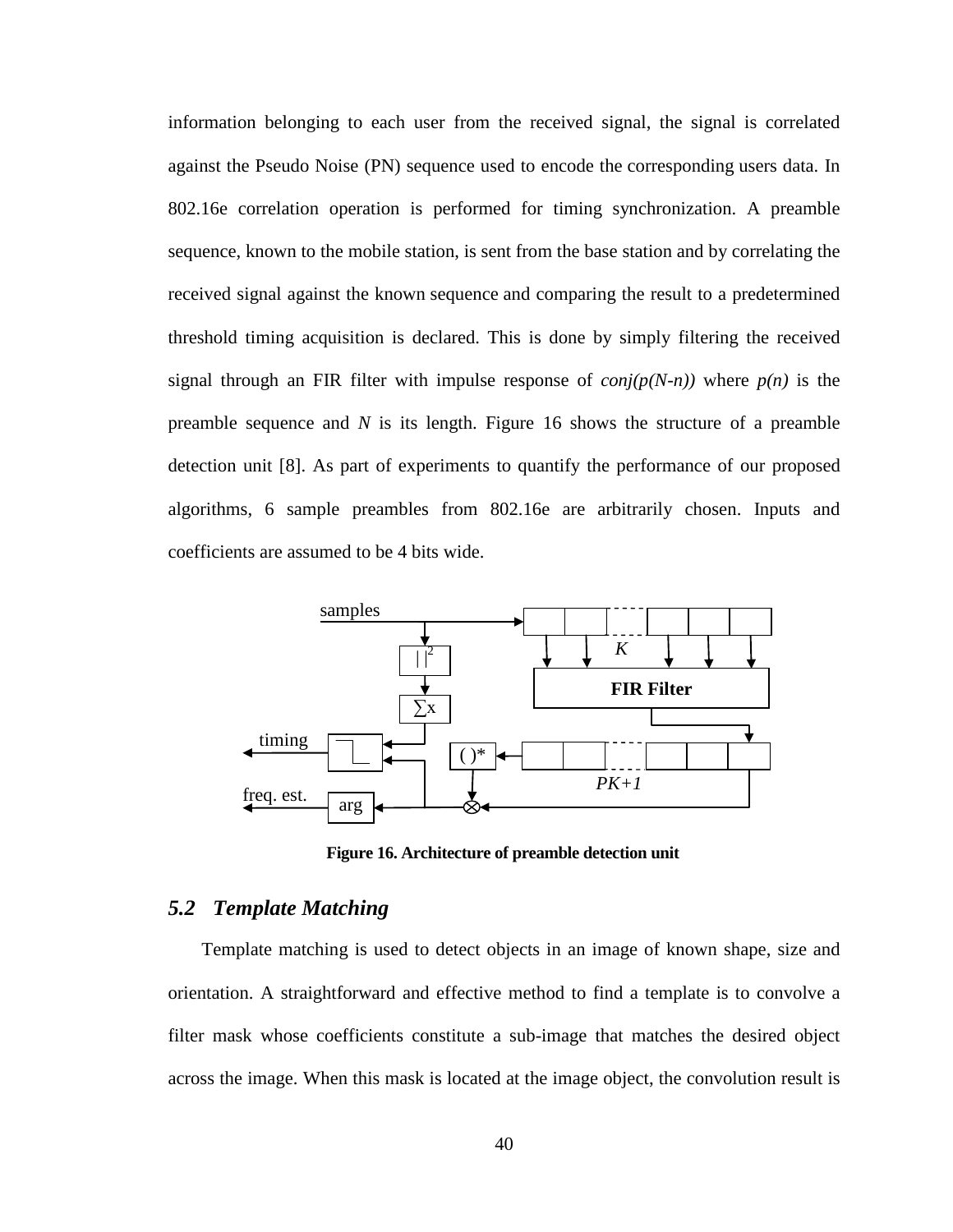an intensity peak. Therefore the presence and the location of the desired objects are determined by peak detection. In [\[7\]](#page-49-4) the authors propose an FPGA based platform to implement an Automatic Target Recognition (ATR) device. The challenge of ATR is to analyze input images or video sequences in order to automatically locate and identify all objects within the scene of interest. The input image should be correlated with a large number of templates to find the objects of interest. FPGAs capable of dynamic partial reconfiguration are particularly well suited for this kind of application because of highlevel parallelism that they deliver and because of the reconfiguration ability which makes it possible to implement successive highly specific mask filters. In our experiments on template matching, we implement 10 filter masks representing 20 x 20 pixel templates. The templates are 8-bit grayscale, meaning that each pixel is represented by 8 bits. The filter masks are applied one at a time to the input image.

As part of our experimental setup we have developed a tool which accepts a sequence of coefficient sets representing each of the reconfigurable filters. The filters are optimized according to the optimization techniques explained in this work and VHDL code for the hyper-nodes of the filter is generated. We used Xilinx ISE design suite to synthesize and place and route the RTL.

#### *5.3 Single Filter Design*

[Figure 17](#page-43-0) shows the result of applying clustering (originally proposed in [1]) to solve RSAM problem for template matching. On the X axis in the figure,  $LI_0$   $\ldots$   $LI_4$  represent the levels of implementation for the filter. NS abbreviates "No Static", meaning that the whole filter structure is being optimized (no static section). Y axis shows the size of the filter (in multiple of 1000 slices). The curve marked as "Reconfigurable" is the size of the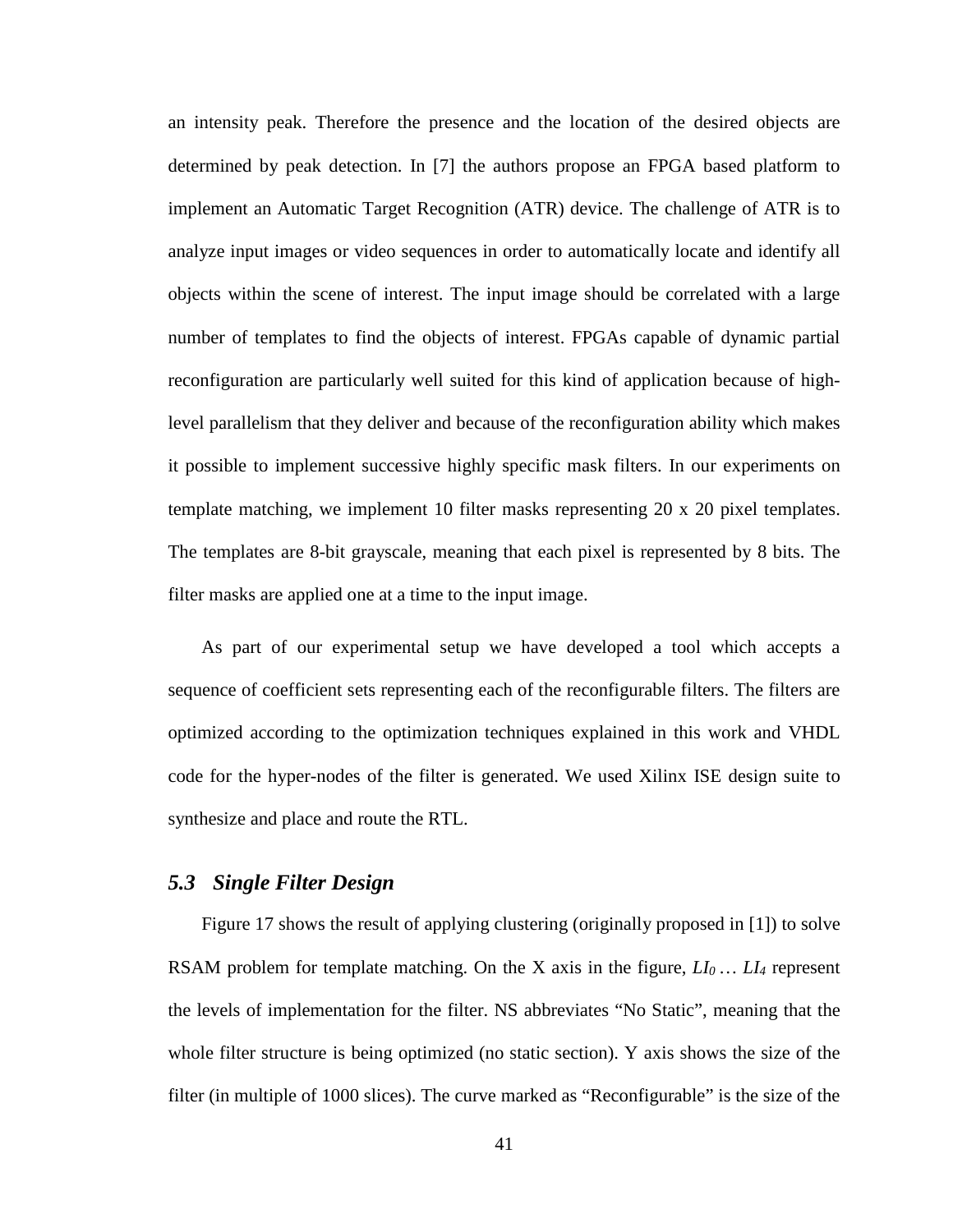reconfigurable section of the filter while "Total" shows the total size of the filter. As can be observed, by increasing the level of implementation the total size of filter is monotonically decreasing. This reflects the fact that a larger section of filter is being optimized.



<span id="page-43-0"></span>**Figure 17. Template filter mask optimization for different levels of implementation**

We expect the size of reconfigurable section to monotonically increase by increasing LI, however the trend shown in [Figure 17](#page-43-0) is different. As can be observed the size of reconfigurable section is a convex curve, decreasing first and then starts increasing. The reason is that increasing the level of implementation provides opportunity to merge more inputs and further decrease the number of multipliers. [Figure 18](#page-44-0) shows the reduction in filter size achieved after applying the proposed optimal solution in this paper. The optimal solution reduces the size of reconfigurable section by 17.2% and in average 5.5%. In our experiments the result of applying Theorem 5 and applying optimal MAT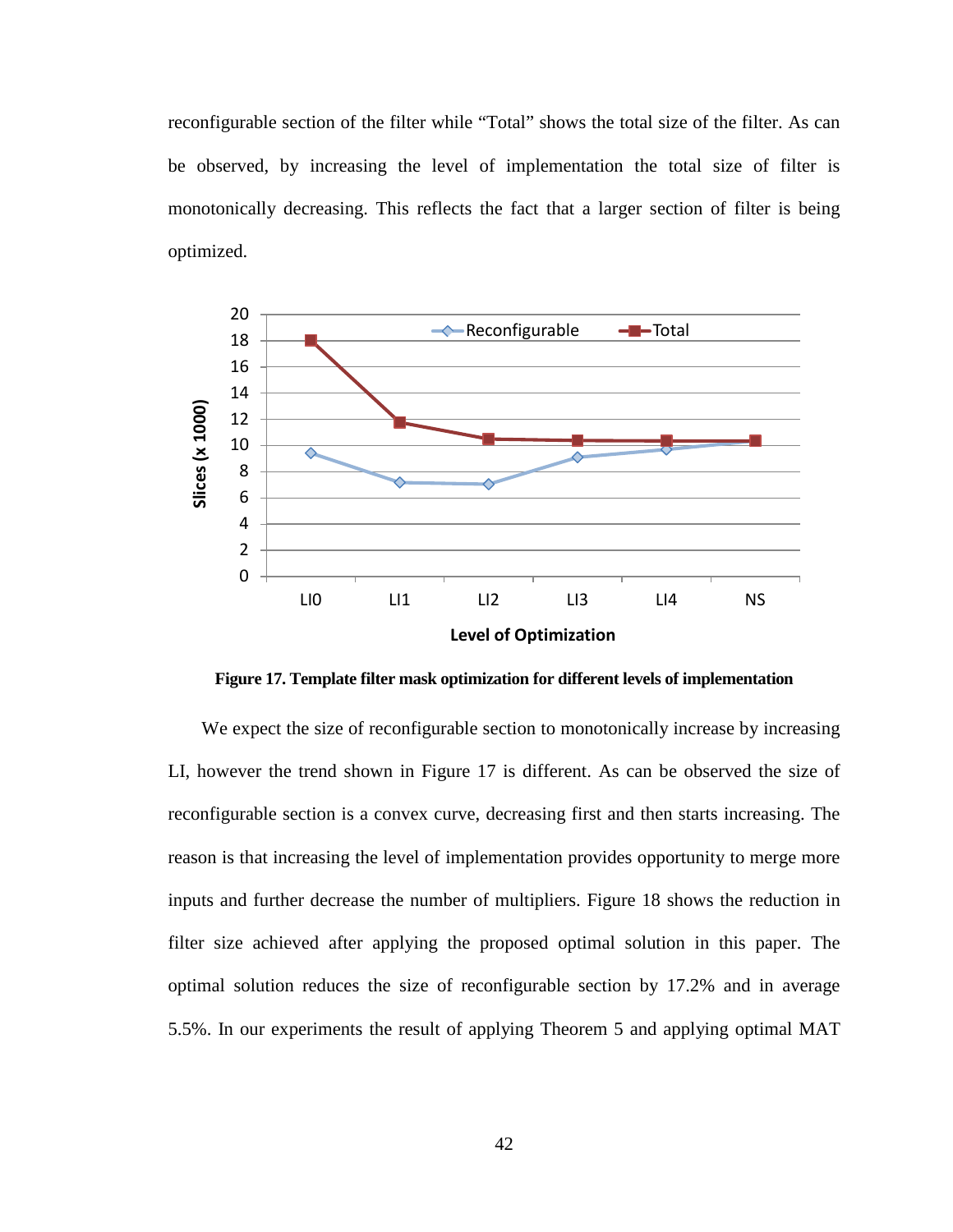generation technique had the largest impact in size reduction compared to the clustering technique previously proposed.



**Figure 18. Optimal template filter mask design**

### <span id="page-44-0"></span>*5.4 Joint Filter Design*

[Figure 19](#page-45-0) shows the combined effect of tuning LI and RF for a sequence of 10 filter masks designed using JFD for template matching. X axis in [Figure 19](#page-45-0) shows the average area of filter masks while Y axis shows the average size that is reconfigured across filter masks. Each point in [Figure 19](#page-45-0) represents one multi-mode filter designed to support 10 modes of operation (corresponding to the number of image templates). The scope of [Figure 19](#page-45-0) is twofold. First, it aims at exploring the impact of Reconfiguration Factor (RF) on the area and the reconfiguration overhead. This is illustrated with the points marked as *"RF Exp"* (RF Exploration) varied from 0 to 1, for a given Level of Implementation (LI*3*). Secondly, it aims at exploring the impact of Level of Implementation (LI) on the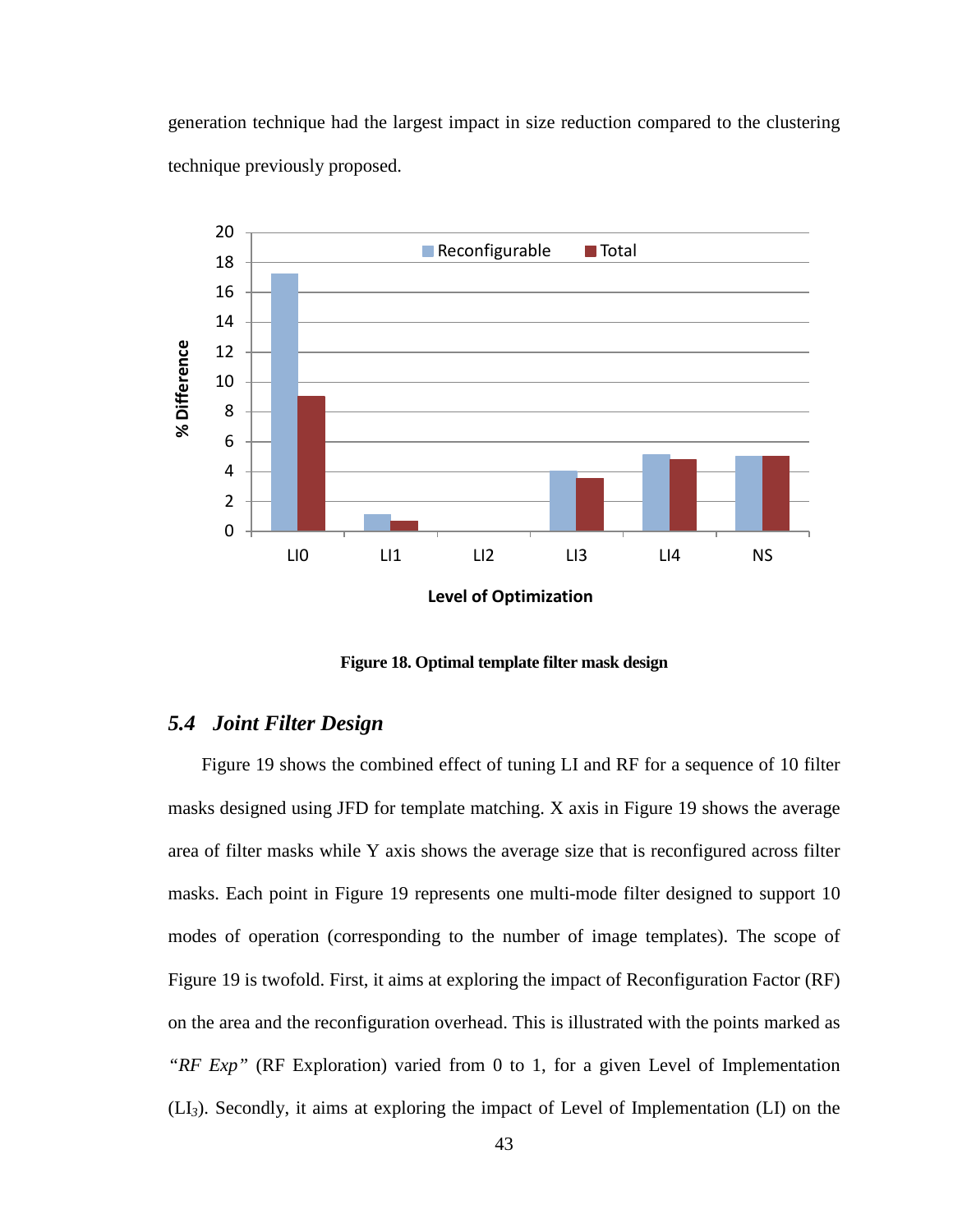area and the reconfiguration overhead. This is illustrated with the points marked as *"LI Exp*" (LI Exploration) varied from  $LI_0$  to  $LI_5$ , for a given Reconfiguration Factor (RF = 0.6).



<span id="page-45-0"></span>**Figure 19. Trade-off of Area and Reconfiguration cost while exploring RF and LI for template matching application**

In *"RF Exp"* experiment as is clear from [Figure 19,](#page-45-0) by increasing the value of RF from 0 to 1, the average area of the filters are increasing while the reconfiguration cost is decreasing until it reaches 0 for  $RF = 1$ . This is elaborated further, while showing the results of the next set of experiments. As for *"LI Exp"* experiment, increasing the LI from 0 to 5 ( $LI<sub>5</sub>$  results in a design without static section) results in a considerable decrease of the size of circuit. This is because the circuit becomes more optimized based on the coefficient set of the filter. At the same time, the average reconfiguration cost is increasing since the filters become coefficient specific and less similar.

Given a sequence of filters that have to be reconfigured one after another one we design each filter using the Joint Optimization approach we proposed in Section [4.](#page-29-0) As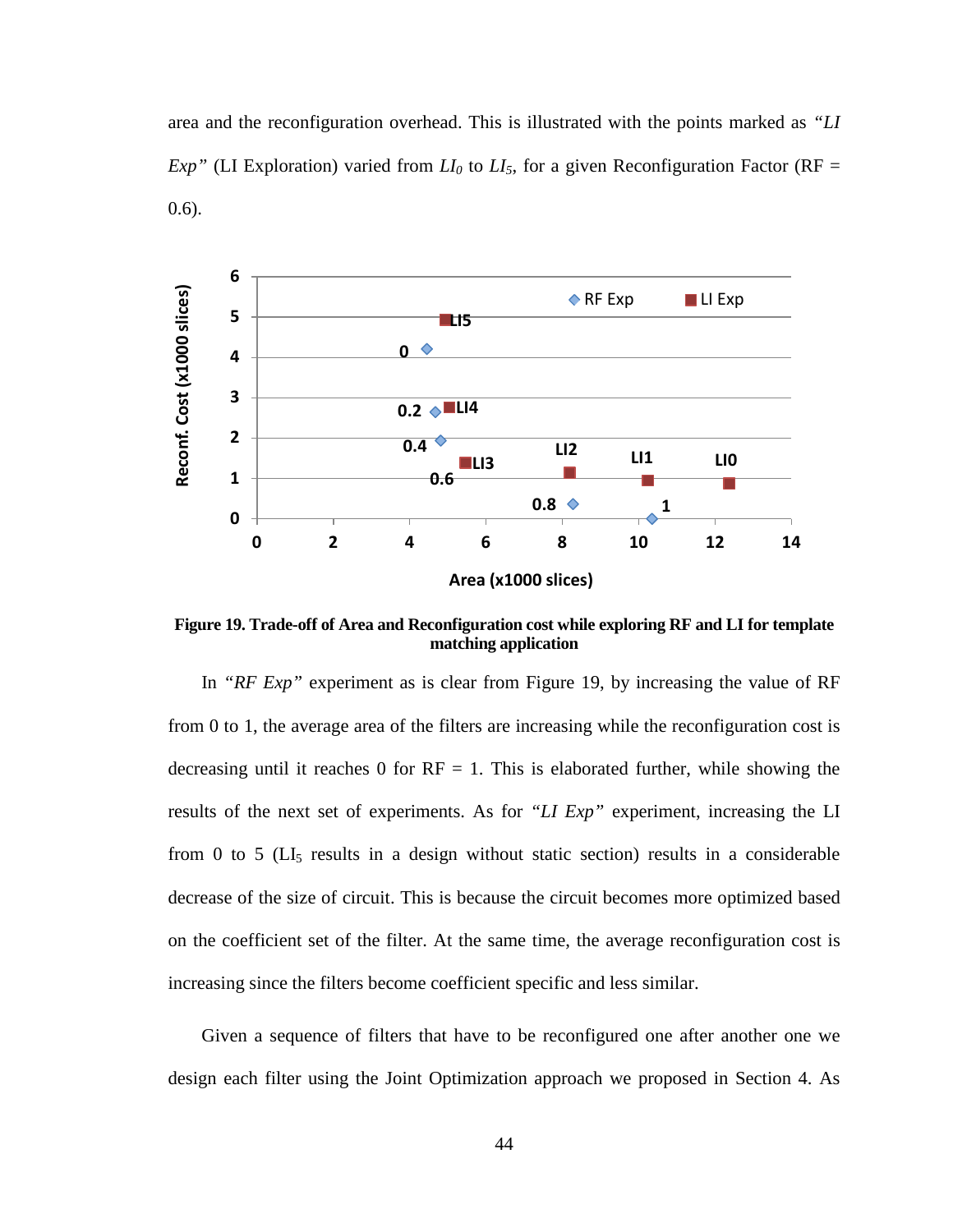mentioned in Section [4.2](#page-33-1) we define a profit function to find the value for OCCS for a given *n*-tuple. [Figure 20](#page-46-0) shows the effect of increasing the RF (Reconfiguration Factor) for each level of implementation.



<span id="page-46-0"></span>**Figure 20. Average design size increases by increasing the Reconfiguration Factor while average** 

#### **reconfiguration cost decreases**

In the figures the  $X$  axis represents the RF while the  $Y$  axis represents the average size of the reconfigurable sections of the designs in number of slices. The RF is varied between 0.0 to 1.0 in the scale of 0.1 at every step. As can be observed in the figure, for each level of implementation, increasing the RF results in designs that are larger in size.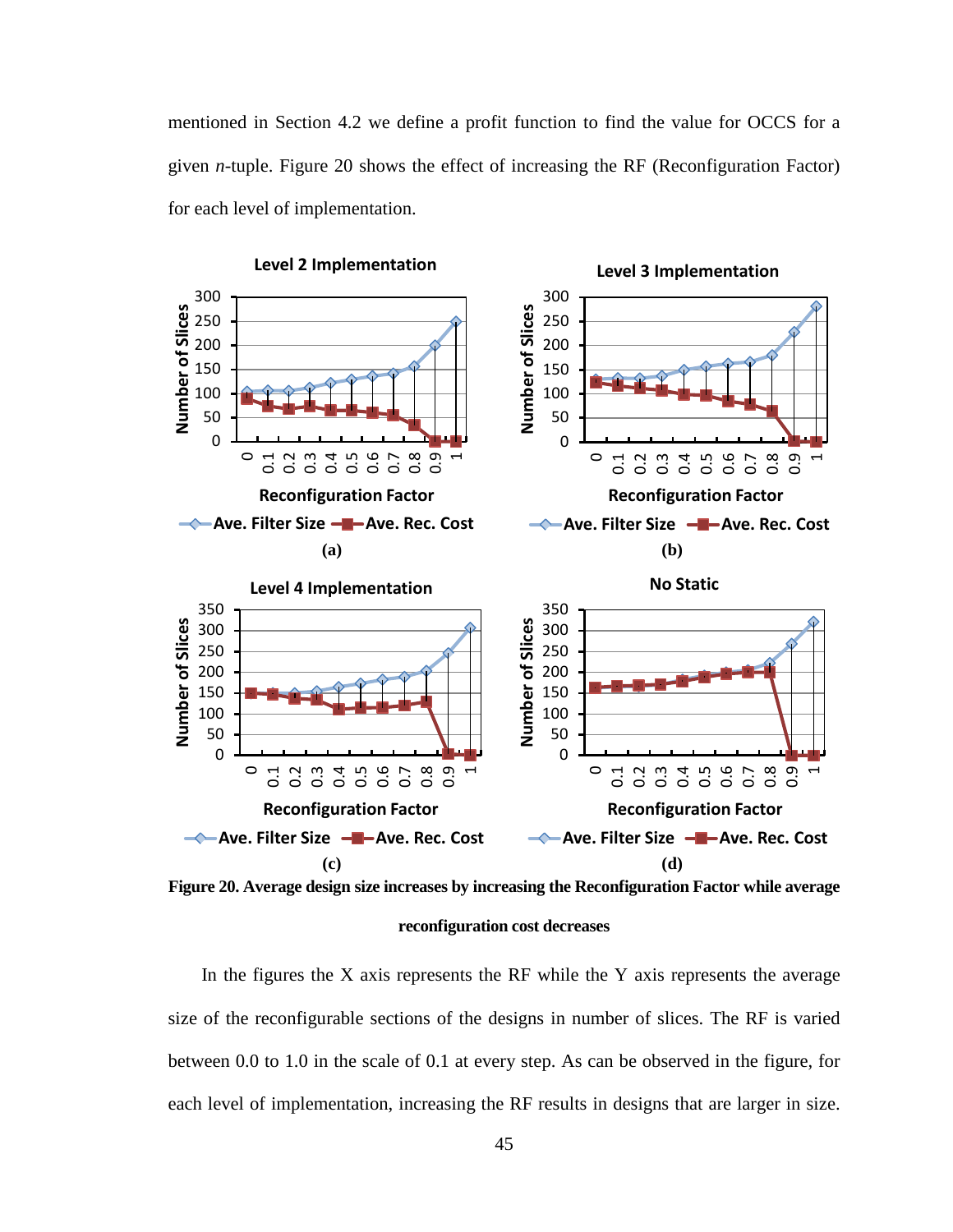However the benefit is in average reconfiguration cost. As we are increasing the RF the individual designs are becoming more similar in structure which requires no reconfiguration for some/most of the clusters.

For  $RF = 0.9$  and  $RF = 1.0$ , the average reconfiguration size overhead is negligible prompting that all the individual filters are the same. In the case of generic design, we also pay negligible reconfiguration overhead to change the filter structure. However compared to 662 slices to implement a generic filter, we can implement the filter using JFD with RF = 1 which requires 320 slices. This is more than 50% improvement for the same quality of design.

By increasing the level of implementation we can observe from [Figure 20.](#page-46-0)[a, b, c and d] that the gap between the average reconfiguration cost and the average size of the filters has tendency to get close. This is clear from the rate of reconfiguration cost reduction in each figure. While in [Figure 20.](#page-46-0)a (*LI2*) the reconfiguration cost is almost monotonically decreasing by increasing the reconfiguration cost, the rate is obviously not monotonic in [Figure 20.](#page-46-0)c (*LI4*). In [Figure 20.](#page-46-0)d (No Static) interestingly the average reconfiguration cost follows the exact same pattern of the size of the individual designs until  $RF = 0.9$  where the average reconfiguration cost drops abruptly. The reason for this behavior is as follows: Increasing the level of reconfiguration results in generating less number of clusters, thus there is less chance of finding similar clusters across the designs. So increasing the level of implementation forces the individual designs to be less similar to each other. On the other hand increasing the RF has the opposite effect meaning that increasing the RF tends to make the individual designs in the sequence more similar to each other. This trade-off is clearly seen in [Figure 20.](#page-46-0)d. NS is when we need to generate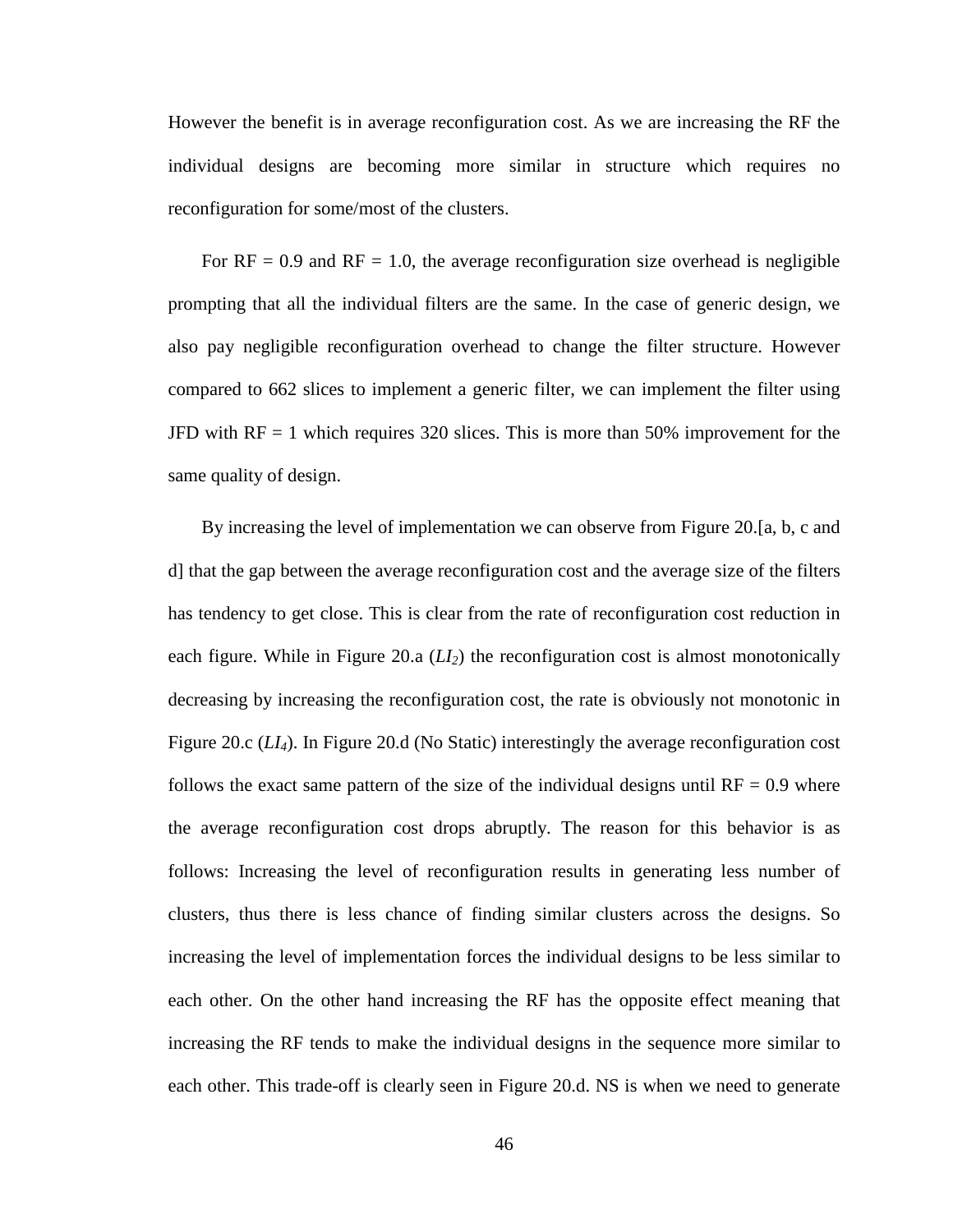just one cluster which is indeed fully optimizing the individual filters. As can be observed up to  $RF = 0.9$  the average reconfiguration cost is the same as the average size of the filters, suggesting that we have to fully reconfigure individual filters to implement the next filter in the sequence. However when  $RF = 0.9$  and  $RF = 1.0$  the reconfiguration cost drops.

# **6 Conclusion**

In this work we introduced a framework to optimize multi-mode FIR-like structures. We proposed splitting the filter structure to reconfigurable and static sections. In this framework we proposed a polynomial time optimization algorithm to optimize the reconfigurable section of the filter. We showed the trade-off between reconfiguration overhead and the area of filter for different LIs. We furthermore showed that by applying the optimal solution we can improve the results by 17.2% and in average 5.5% compared to the clustering technique previously proposed in [\[1\].](#page-49-0) For a given sequence of filters, we introduced techniques to jointly optimize the filter structures. We also showed that, by tuning RF we can get the same quality of design as generic design (in terms of reconfiguration overhead) with only 48% of resources.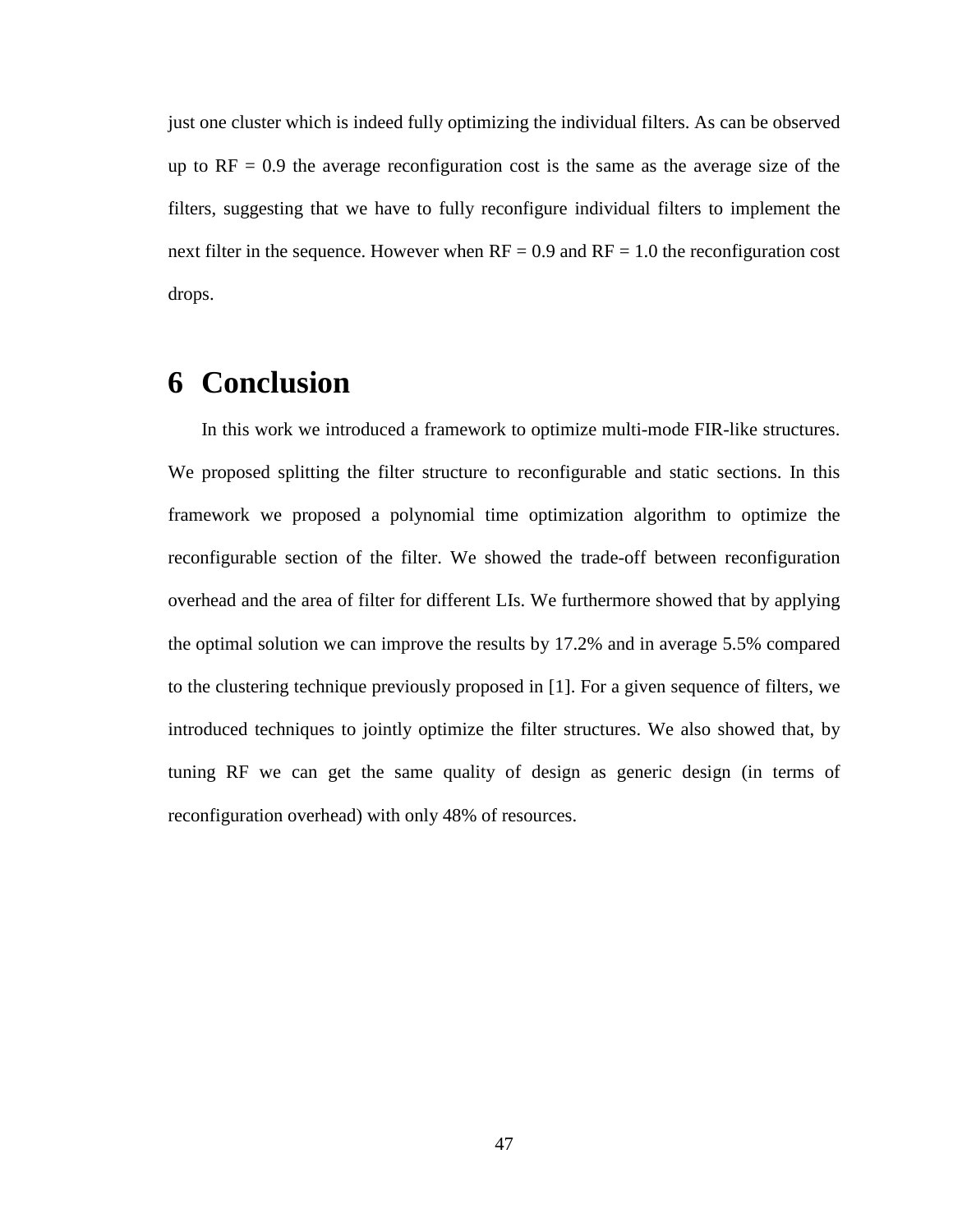# **7 Bibliography**

- <span id="page-49-0"></span>[1] GHOLAMIPOUR A. H., ESLAMI H., ELTAWIL A., KURDAHI F. J., "Size-Reconfiguration Delay Tradeoffs for a Class of DSP Blocks in Multi-mode Communication Systems", FCCM 2009
- <span id="page-49-5"></span>[2] <http://www.itl.nist.gov/div897/sqg/dads/HTML/perfectBinaryTree.html>
- <span id="page-49-6"></span>[3] KNUTH D. E., "*Art of Computer Programming*", Volume 4, Fascicle 3, Addison-Wesley, 2005.
- <span id="page-49-9"></span>[4] J. KLEINBERG, E. TARDOS. "*Algorithm Design*", Addison-Wesley, 2005.
- <span id="page-49-8"></span>[5] LIM D., PEATTIE M., "*Two Flows for Partial Reconfiguration: Module Based or Small Bit Manipulations*" Xilinx Application Note XAPP290, V1.0, Xilinx.Inc (May 2002)
- <span id="page-49-7"></span>[6] LYSAGHT P., BLODGET B., MASON J., YOUNG J., BRIDGFORD B., "Invited Paper: Enhanced Architectures, Design Methodologies and CAD Tools for Dynamic Reconfigurable of Xilinx FPGAs", FPL 2006
- <span id="page-49-4"></span>[7] J. Villasenor, B. Schoner, K.N. Chia, and C. Zapata, H.J. Kim, C. Jones, S. Lansing, and B. Mangione-Smith, "*Configurable Computing Solutions for Automatic Target Recognition*", FCCM 1996
- <span id="page-49-10"></span>[8] F. TUFVESSON, O. EDFORS AND M. FAULKNER, "Time and Frequency Synchronization for OFDM Using PN-Sequence Preambles," VTC, 1999.
- <span id="page-49-3"></span>[9] WIRTHLIN, M. J. 2004. "Constant Coefficient Multiplication Using Look-Up Tables", J. VLSI Signal Process. 2004
- <span id="page-49-2"></span>[10] DENYER P. B., RENSHAW D., "*VLSI Signal Processing, a bit-serial Approach*" Addison-Wesley Longman Publishing, 1985
- <span id="page-49-1"></span>[11] WHITE S. A., "Applications of Distributed Arithmetic to Digital Signal Processing: A Tutorial Review", IEEE ASSP 1989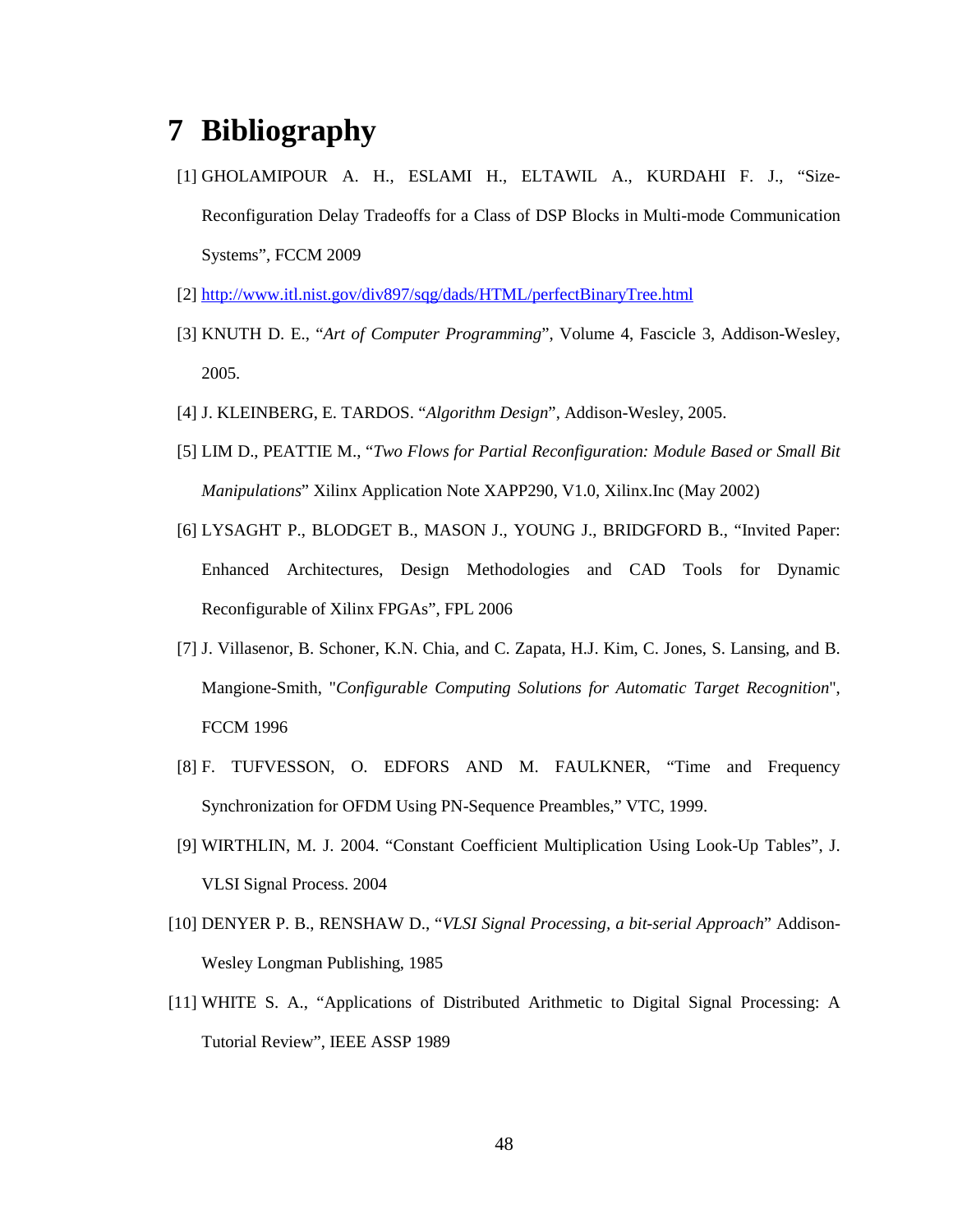- <span id="page-50-1"></span>[12] LEE H., SOBELMAN G. E, "*FPGA-based FIR Filters Using Digit-Serial Arithmetic*", IEEE International ASIC Conference and Exhibit 1997
- <span id="page-50-0"></span>[13] "FIR Compiler V5.0", Xilinx Data Sheet DS534, Xilinx. Inc (June 2009)
- <span id="page-50-2"></span>[14] ANDRAKA R. J., "*FIR Filter Fits in an FPGA using a Bit Serial Approach*", 3rd Annual PLD conference and Exhibit 1993
- <span id="page-50-3"></span>[15] HARTLEY R. I., PARHI K. K., "*Digit-Serial Computation*", Kluwer Academic, Boston, MA, 1995
- <span id="page-50-4"></span>[16] PETERSEN R. J., "An Assessment of the Suitability of Reconfigurable Systems for Digital Signal Processing", Master's Thesis, Brigham Young University, 1995
- <span id="page-50-5"></span>[17] HOSANGADI A., FALLAH F., KASTNER R., "Algebraic Methods for Optimizing Constant Multiplications in Linear Systems". VLSI Signal Processing, 2007
- <span id="page-50-6"></span>[18] CHATTERJEE A., ROY R. K., AND D\_ABREU M. A., "Greedy Hardware Optimization for Linear Digital Circuits using Number Splitting and Refactorization," TVLSI 1993
- <span id="page-50-7"></span>[19] OH Y. J., LEE H., LEE C. H., "A reconfigurable FIR filter design using dynamic partial reconfiguration.", ISCAS 2006
- <span id="page-50-9"></span>[20] GHOLAMIPOUR A. H., BOZORGZADEH E., BAO L., "Seamless Sequence of Software Defined Radio Designs through Hardware Reconfigurability of FPGAs", ICCD 2008
- <span id="page-50-11"></span>[21] BRUNEEL K., STROOBANDT D., "Automatic Generation of Run-Time Parameterizable Configurations", FPL 2008
- <span id="page-50-10"></span>[22] PAPADIMITRIOU K., ANYFANTIS A., DOLLAS A., "*An Effective Framework to Evaluate Dynamic Partial Reconfiguration in FPGA Systems*", IEEE Transaction on Instrumentation and Measurement 2009
- <span id="page-50-8"></span>[23] K. Y. KHOO, A. KWENTUS, AND A. N. WILLSON, "*A Programmable FIR Digital Filter Using CSD Coefficients*", IEEE Journal of Solid-State Circuits, Jun. 1996.
- <span id="page-50-12"></span>[24] L. SINGHAL, E. BOZORGZADEH, "Physically-aware Exploitation of Component Reuse in a Partially Reconfigurable Architecture", IPDPS 2006